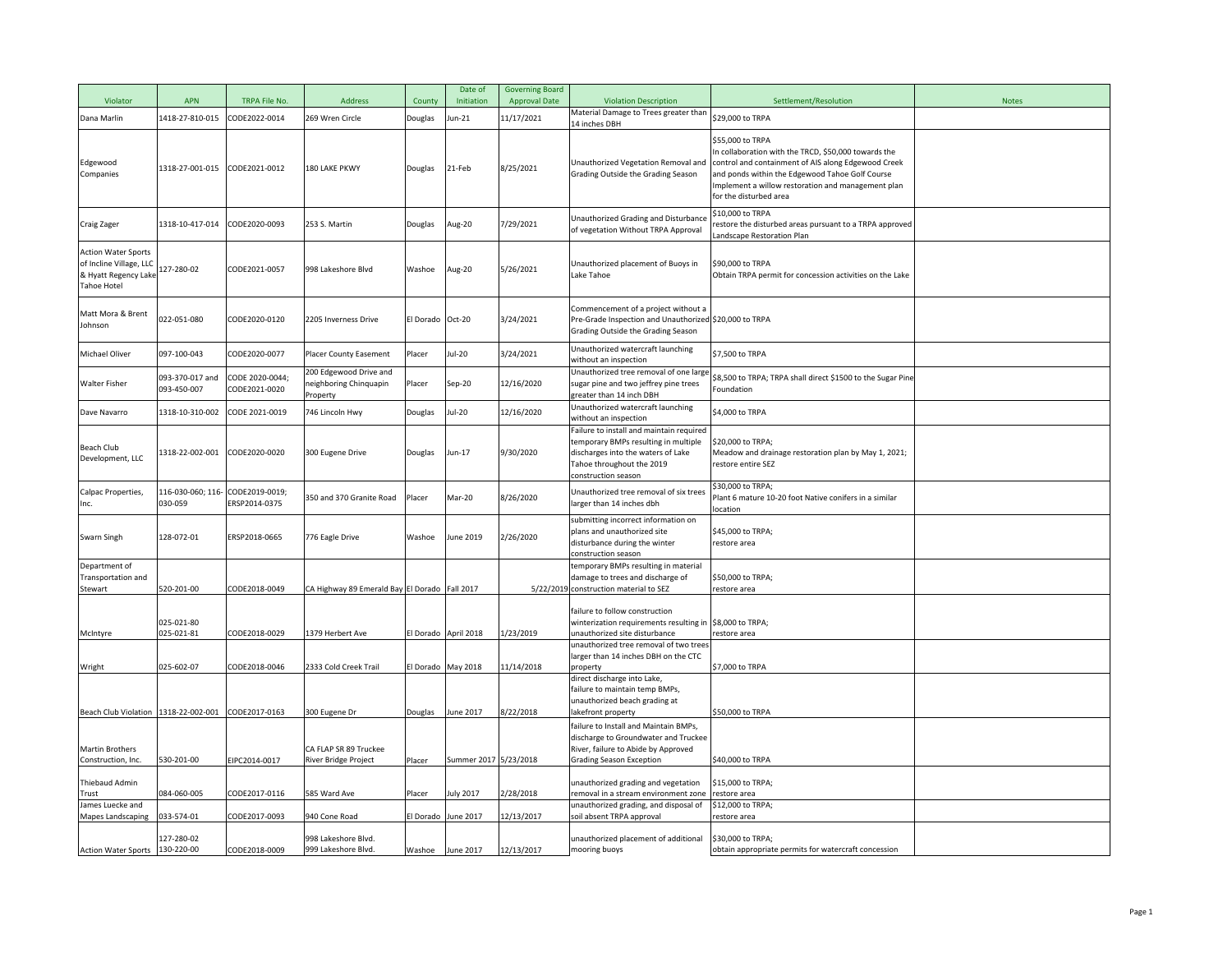|                            |                            |               |                          |                    |                     |            | unauthorized grading and landscaping,                                          |                                                                                              |                                                        |
|----------------------------|----------------------------|---------------|--------------------------|--------------------|---------------------|------------|--------------------------------------------------------------------------------|----------------------------------------------------------------------------------------------|--------------------------------------------------------|
|                            |                            |               |                          |                    |                     |            | removal of required vegetation,                                                |                                                                                              |                                                        |
|                            |                            |               |                          |                    |                     |            | interception of groundwater, and                                               | \$15,000 to TRPA;                                                                            |                                                        |
| Pentchev                   | 081-152-13                 | CODE2017-0071 | 1327 Boren Way           |                    | El Dorado June 2017 | 9/27/2017  | failure to install temporary erosion<br>control absent TRPA approval           | submit and complete a restoration landscape plan                                             |                                                        |
|                            |                            |               |                          |                    |                     |            | unauthorized grading, landscaping, and                                         |                                                                                              |                                                        |
|                            |                            |               |                          |                    |                     |            | addition of coverage at 962;                                                   |                                                                                              |                                                        |
|                            |                            |               |                          |                    |                     |            | unauthorized grading and disposal of                                           | 4 payments of \$5,000 to TRPA;                                                               |                                                        |
|                            | 125-382-11                 |               | 962 Jennifer St          |                    |                     |            | soil in a stream environment zone at                                           | \$20,000 to NDSL;                                                                            |                                                        |
| Jones                      | 125-382-12                 | CODE2017-0128 | 960 Jennifer St          | Washoe             | May 2015            | 7/26/2017  | 960                                                                            | estore the area                                                                              |                                                        |
|                            |                            |               |                          |                    |                     |            | failure to install temporary                                                   |                                                                                              |                                                        |
|                            |                            |               |                          |                    |                     |            | bestmanagement practices resulting in                                          |                                                                                              |                                                        |
|                            |                            |               |                          |                    |                     |            | indirect discharge and material damage \$7,500 to TRPA;                        |                                                                                              |                                                        |
| Michelsen                  | 1318-10-416-013            | CODE2016-0175 | 614 Don Drive            | Douglas            | Oct 2016            | 5/24/2017  | to trees                                                                       | restore disturbed area                                                                       |                                                        |
|                            |                            |               |                          |                    |                     |            |                                                                                |                                                                                              |                                                        |
|                            |                            |               |                          |                    |                     |            | unauthorized tree removal of four trees<br>larger than 14 inches DBH, material |                                                                                              |                                                        |
|                            |                            |               | 1015 Crow St;            |                    |                     |            | damage to three trees larger than 14                                           |                                                                                              |                                                        |
|                            | 034-311-01                 |               | Tahoe Conservancy        |                    |                     |            | inches DBH, and removal of stream                                              | 4 payments of \$5,000 to TRPA                                                                |                                                        |
| Boyajian                   | 034-020-24                 | CODE2017-0029 | Property                 |                    | El Dorado Sept 2015 | 3/22/2017  | environment zone (SEZ) vegetation                                              | \$2,000 to CTC                                                                               |                                                        |
| Graham Trust &             |                            |               |                          |                    |                     |            | unauthorized removal of one tree                                               | \$5,000 to TRPA;                                                                             |                                                        |
| Maslanka                   | 1418-27-810-017            | CODE2016-0098 | 271 Wren Circle          | Douglas            | June 2016           | 12/14/2016 | larger than 14 inches dbh                                                      | Revegetate Area or Plant Tree                                                                |                                                        |
|                            |                            |               |                          |                    |                     |            |                                                                                |                                                                                              |                                                        |
|                            |                            |               |                          |                    |                     |            | failure to winterize the single family                                         |                                                                                              |                                                        |
|                            |                            |               |                          |                    |                     |            | dwelling construction site properly and                                        |                                                                                              |                                                        |
|                            |                            |               |                          |                    |                     |            | failure to maintain appropriate BMPs                                           |                                                                                              |                                                        |
|                            |                            |               |                          |                    |                     |            | resulting in vegetation disturbance, soil                                      |                                                                                              |                                                        |
|                            |                            |               |                          |                    |                     |            | tracking, and indirect discharge to                                            |                                                                                              |                                                        |
| V Park                     | 130-241-23                 | CODE2015-0127 | 1170 Vivian Lane         | Washoe             | Nov 2015            | 10/26/2016 | roadway and storm drain                                                        | \$7,500 to TRPA;                                                                             |                                                        |
|                            |                            |               |                          |                    |                     |            |                                                                                |                                                                                              |                                                        |
|                            |                            |               |                          |                    |                     |            | failure to obtain a permit for work                                            |                                                                                              |                                                        |
|                            |                            |               |                          |                    |                     |            | outside the project area, Failure to<br>winterize construction site properly,  |                                                                                              |                                                        |
|                            |                            |               |                          |                    |                     |            | and failure to maintain appropriate                                            |                                                                                              |                                                        |
|                            |                            |               |                          |                    |                     |            | BMPs resulting in tracking and indirect \$7,500 to TRPA;                       |                                                                                              |                                                        |
| LFI Morgan                 | 130-241-21                 | CODE2015-0128 | 1165 Vivian Lane         | Washoe             | Nov 2015            | 10/26/2016 | discharge to roadway and storm drain                                           | utility work approval                                                                        |                                                        |
|                            |                            |               |                          |                    |                     |            |                                                                                | 1997 settlement agreement within 1 year;                                                     |                                                        |
|                            |                            |               |                          |                    |                     |            |                                                                                | remove or purchase additional cov;                                                           |                                                        |
|                            |                            |               |                          |                    |                     |            |                                                                                | unauthorized construction and addition pay additional \$380 in fees; settlement agreement be |                                                        |
| Pershing                   | 036-611-19                 | CODE2017-0152 | 650 Blitzen Road         | El Dorado Feb 2016 |                     | 8/24/2016  | of coverage                                                                    | recorded                                                                                     | GB added that the settlement agreement be recorded     |
|                            |                            |               |                          |                    |                     |            | unauthorized grading in stream                                                 |                                                                                              |                                                        |
|                            |                            |               |                          |                    |                     |            | environment zone (SEZ), discharge of                                           |                                                                                              |                                                        |
|                            |                            |               |                          |                    |                     |            | groundwater from an excavation into                                            |                                                                                              |                                                        |
|                            |                            |               |                          |                    |                     |            | SEZ, and grading outside of the grading \$15,000 to TRPA;                      |                                                                                              |                                                        |
| Clemons                    | 1418-10-702-008            | CODE2016-0013 | 2055 Glenbrook Rd        | Douglas            | Oct 2015            | 6/22/2016  | season                                                                         | plan revision                                                                                |                                                        |
|                            | 084-181-003                | CODE2016-0001 |                          |                    |                     | 6/22/2016  | unauthorized construction of a tennis                                          | \$10,000 to TRPA;<br>Permit for tennis court w/ lot line adj                                 |                                                        |
| Douglas                    |                            |               | 2375 Sunnyside Lane      | Placer             | Sept 2012           |            | court                                                                          |                                                                                              |                                                        |
|                            |                            |               |                          |                    |                     |            | unauthorized grading in the shorezone                                          |                                                                                              |                                                        |
|                            |                            |               |                          |                    |                     |            | without a grading season exception,                                            |                                                                                              |                                                        |
|                            |                            |               |                          |                    |                     |            | addition of coverage in the shorezone,                                         |                                                                                              |                                                        |
|                            |                            |               |                          |                    |                     |            | and failure to install temporary erosion \$12,500 to TRPA;                     |                                                                                              |                                                        |
| Fisher                     | 122-100-15                 | CODE2015-0118 | 540 Gonowabie Rd         | Washoe             | Nov 2015            | 3/23/2016  | control                                                                        | restore area                                                                                 |                                                        |
|                            |                            |               |                          |                    |                     |            |                                                                                |                                                                                              | Original Settlement included \$10,000 fine. GB dropped |
| Parker                     | 098-200-009                | CODE2015-0123 | 6900 West Lake Blvd      | Placer             | Dec 2015            | 2/24/2016  | unauthorized beach clearing                                                    | estore the disturbed area                                                                    | penalty.                                               |
|                            |                            |               |                          |                    |                     |            |                                                                                | \$5,000 fine to TRPA;                                                                        |                                                        |
| Martis Camp Club           | 117-080-066                | CODE2015-0073 | 6920 North Lake Blvd     | Placer             | Aug 2015            | 12/16/2015 | unauthorized dredging                                                          | restore area                                                                                 |                                                        |
|                            |                            |               |                          |                    |                     |            | unauthorized grading, creation of                                              |                                                                                              |                                                        |
| Tahoe Keys Marina          |                            |               | <b>Tahoe Conservancy</b> |                    |                     |            | coverage, and failure to install                                               |                                                                                              |                                                        |
| and Yacht Club, LLC        | 022-201-050                | CODE2014-0046 | Property, Venice Drive   | El Dorado          | Aug 2014            | 10/28/2015 | temporary erosion control                                                      | \$7,500 to TRPA                                                                              |                                                        |
| Tahoe Talmot<br>Properties | 083-033-007<br>083-033-008 | CODE2015-0105 | 1855 Tahoe Park Heights  | Placer             | <b>July 2015</b>    | 9/23/2015  | unauthorized tree removal of four trees \$3,000 to CTC for restoration costs   | \$12,000 to TRPA;                                                                            |                                                        |
|                            |                            |               |                          |                    |                     |            |                                                                                | \$5,000 to TRPA;                                                                             |                                                        |
|                            |                            |               |                          |                    |                     |            |                                                                                | submit a coverage removal plan;                                                              |                                                        |
|                            |                            |               |                          |                    |                     |            |                                                                                | purchase SEZ Restoration Credit to mitigate the excess                                       | Original Settlement was \$12,500 fine. GB lowered fine |
| <b>Robert Peters</b>       | 093-072-045                | CODE2015-0053 | 3220 Edgewater Dr        | Placer             | Dec 2011            | 6/24/2015  | unauthorized creation of coverage                                              | 314 sq. ft.                                                                                  | to \$5,000.                                            |
|                            |                            |               |                          |                    |                     |            |                                                                                |                                                                                              |                                                        |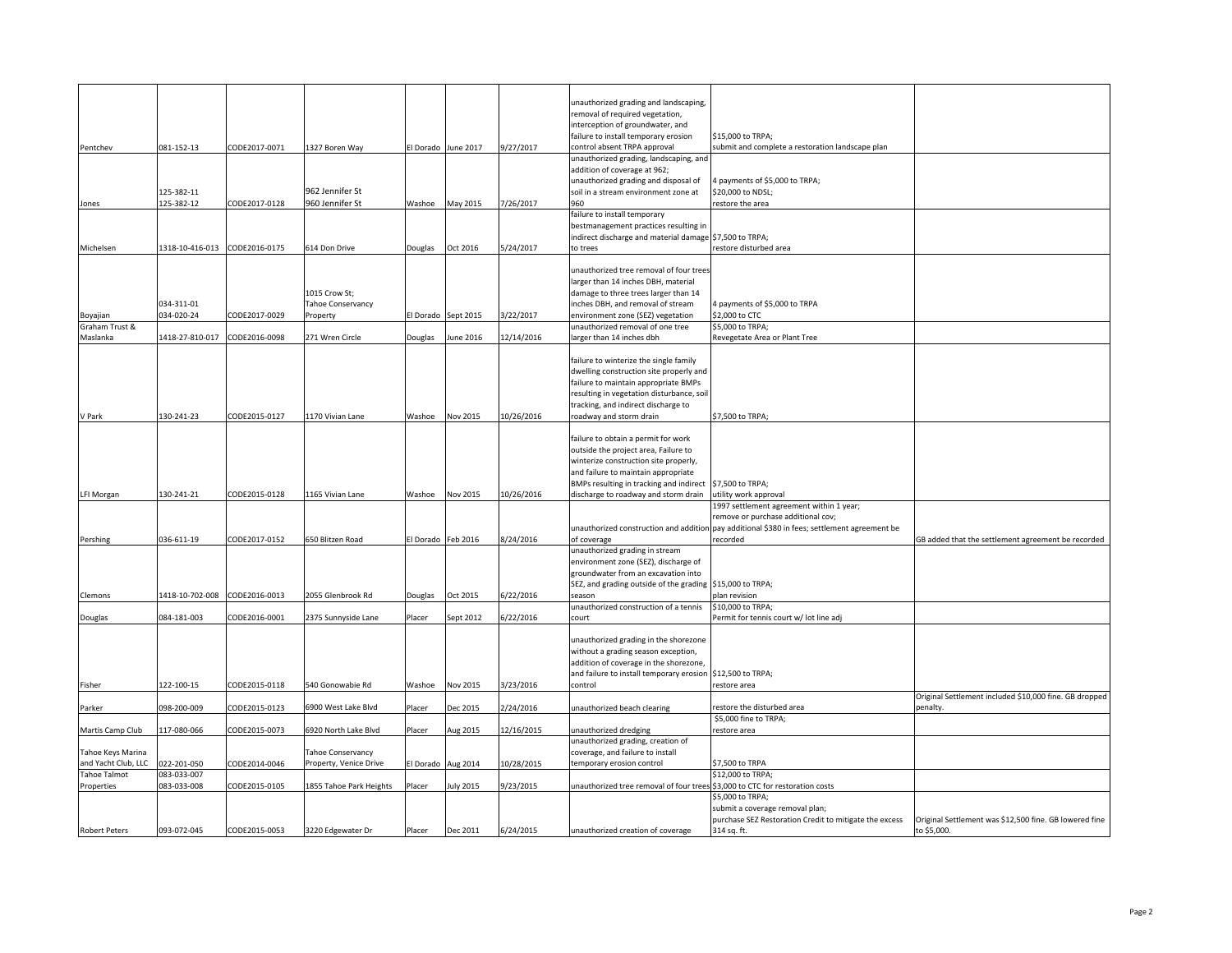|                        |                               |               |                       |                     |                       |            | unauthorized material damage to one                                               |                                                         |  |
|------------------------|-------------------------------|---------------|-----------------------|---------------------|-----------------------|------------|-----------------------------------------------------------------------------------|---------------------------------------------------------|--|
|                        |                               |               |                       |                     |                       |            | tree larger than 14 inches DBH located                                            | \$8,000 to TRPA;                                        |  |
|                        | 090-101-036                   |               | 8496 Cutthroat        |                     |                       |            | at 8496; and one tree larger than 14                                              | fix existing damage limbs;                              |  |
| Angela Legasto         | 090-101-039                   | CODE2015-0054 | 8490 Cutthroat        | Placer              | Feb 2015              | 6/24/2015  | inches DBH located at 8490                                                        | submit a monitoring report in 5 years                   |  |
|                        |                               |               |                       |                     |                       |            |                                                                                   |                                                         |  |
|                        |                               |               |                       |                     |                       |            |                                                                                   |                                                         |  |
|                        |                               |               |                       |                     |                       |            | unauthorized material damage to one                                               | \$10,000 to TRPA;                                       |  |
|                        |                               |               |                       |                     |                       |            | tree larger than 14 inches DBH located                                            | \$17,341 to Murphy;                                     |  |
|                        | 1418-27-810-008               |               | 283 Robin Circle      |                     |                       |            | at 283; and one tree larger than 14                                               | \$13,000 security deposit to TRPA to hold during a five |  |
| Ron Brandow            | 1418-27-810-007               | CODE2014-0091 | 287 Robin Circle      | Douglas             | Dec 2014              | 4/23/2015  | inches DBH located at 287                                                         | year monitoring period for tree on Nevada State Land    |  |
|                        |                               |               |                       |                     |                       |            |                                                                                   |                                                         |  |
|                        |                               |               |                       |                     |                       |            | unauthorized grading, discharge of saw                                            |                                                         |  |
| Kelly Smith and Dan    |                               |               |                       |                     |                       |            | cutting waste, and failure to install and                                         |                                                         |  |
| Goodrich               | 112-240-019                   | CODE2014-0077 | 1101 Regency Way      | Placer              | Oct 2014              | 4/23/2015  | maintain temporary erosion control                                                | \$12,500 to TRPA                                        |  |
| The Landing Resort     |                               |               |                       |                     |                       |            | unauthorized removal of four trees                                                | \$40,000 to TRPA;                                       |  |
| and Spa                | 029-602-01                    | CODE2014-0034 | 4104 Lakeshore Blvd   | El Dorado           | <b>July 2014</b>      | 3/25/2015  | larger than 14 inches dbh                                                         | plant four 15-20 foot Jeffery Pine trees                |  |
|                        |                               |               |                       |                     |                       |            | unauthorized grading, landscaping, and \$7,500 to TRPA;                           |                                                         |  |
| <b>Brad Drian</b>      | 094-060-013                   | CODE2013-0069 | 430 Fairway Drive     | Placer              | Dec 2013              | 1/28/2015  | creation of coverage                                                              | restore area                                            |  |
|                        |                               |               |                       |                     |                       |            | unauthorized Installation of a jet ski                                            | \$8,500 to to TRPA;                                     |  |
| Scap6 LLC              | 1418-27-210-006               | CODE2015-0008 | 1466 Pittman Terrace  | Douglas             | Aug 2014              | 1/28/2015  | platform in the shorezone                                                         | remove platform and poles                               |  |
|                        |                               |               |                       |                     |                       |            |                                                                                   | \$5,000 to TRPA;                                        |  |
| Collin Dye and Ed      |                               |               |                       |                     |                       |            |                                                                                   | plant one mature 15-20 foot Jeffery Pine tree to be     |  |
| Cook                   | 081-042-13                    | CODE2014-0096 | 1432 Glen Eagles Road | El Dorado July 2014 |                       | 12/17/2014 | unauthorized tree removal                                                         | inspected later                                         |  |
|                        |                               |               |                       |                     |                       |            | unauthorized construction of a patio in                                           | \$11,750 to TRPA;                                       |  |
| John Stannard          | 085-202-011                   | CODE2014-0095 | 3795 Belleview Ave    | Placer              | April 2014            | 12/17/2014 | the shorezone                                                                     | restore area                                            |  |
|                        |                               |               |                       |                     |                       |            |                                                                                   |                                                         |  |
|                        |                               |               |                       |                     |                       |            | unauthorized discharge of pool water                                              |                                                         |  |
| <b>Diamond Resorts</b> |                               |               |                       |                     |                       |            | into a stream environment zone and                                                | \$10,000 to TRPA;                                       |  |
| Management Inc.        | 027-690-04                    | CODE2014-0076 | 901 Ski Run Blvd.     |                     | El Dorado June 2014   | 10/22/2014 | failure to install temporary BMPs                                                 | new protocol for draining the pool                      |  |
|                        |                               |               |                       |                     |                       |            |                                                                                   |                                                         |  |
| Jeff McClure, Roy      |                               |               |                       |                     |                       |            |                                                                                   |                                                         |  |
| Darrow, Brad Gundel,   |                               |               |                       |                     |                       |            |                                                                                   |                                                         |  |
| and Charles            |                               |               |                       |                     | Winter                |            | unauthorized grading and dredging                                                 | \$55,000 to TRPA;                                       |  |
| Manchester             | 1418-34-304-001               | CODE2014-0083 | 172 Snug Harbor Road  | Douglas             | 2012/2013             | 10/22/2014 | activities in the shorezone                                                       | restore the beach area                                  |  |
|                        |                               |               |                       |                     |                       |            | unauthorized grading, landscaping, and                                            |                                                         |  |
|                        |                               |               |                       |                     |                       |            | the failure to install temporary erosion                                          | \$7,500 to TRPA;                                        |  |
| <b>Brian Pluckhan</b>  | 122-142-03                    | CODE2014-0028 | 581 Knotty Pine Drive | Washoe              | uly 2014              | 9/24/2014  | control                                                                           | restore area                                            |  |
|                        |                               |               |                       |                     |                       |            |                                                                                   |                                                         |  |
|                        |                               |               |                       |                     |                       |            | unauthorized construction of a                                                    |                                                         |  |
|                        |                               |               |                       |                     |                       |            | shorezone structure and removal of                                                | \$15,000 to TRPA;                                       |  |
| <b>Blaine Larsen</b>   | 021-321-23                    | CODE2014-0073 | 789 Fallen Leaf Road  | El Dorado Oct 2013  |                       | 9/24/2014  | shorezone vegetation                                                              | restore area                                            |  |
|                        |                               |               |                       |                     |                       |            | unauthorized material damage to a tree \$10,000 to TRPA;                          |                                                         |  |
| <b>Jack Harrington</b> | 1418-10-611-002               | CODE2014-0050 | 2053 Pray Meadow Road | Douglas             | Feb 2014              | 7/23/2014  | in the shoreland                                                                  | estoration                                              |  |
|                        |                               |               |                       |                     |                       |            |                                                                                   |                                                         |  |
| Daniel and Kathleen    |                               |               |                       |                     |                       |            |                                                                                   |                                                         |  |
| McCormick and Eric     |                               |               |                       |                     |                       |            | unauthorized grading, landscaping and \$21,500 to TRPA;                           |                                                         |  |
| Schaefer               | 016-382-20                    | CODE2013-0033 | 9106 Scenic Drive     |                     | El Dorado Sept 2013   | 7/23/2014  | the disposal of soil                                                              | restore area                                            |  |
|                        |                               |               |                       |                     |                       |            | unauthorized grading, disposal of soil,                                           |                                                         |  |
| Bear Beach             | 130-331-03                    |               | 1709 Lakeshore Blvd   |                     |                       |            | Landscaping, and addition of coverage                                             | \$40,000 to TRPA;                                       |  |
| Properties             | 130-331-04                    | CODE2014-0016 | State of NVProperty   | Washoe              | Nov 2013              | 4/23/2014  | in the shorezone                                                                  | restore area                                            |  |
|                        |                               |               |                       |                     |                       |            | unauthorized grading, Landscaping, and \$20,000 to TRPA;                          |                                                         |  |
| John and Margaret      | 085-214-001                   |               | 3855 West Lake Blvd   |                     |                       |            | vegetation removal in a stream                                                    | estore area;                                            |  |
| Anderson               | 085-210-001                   | CODE2013-0041 | State of CA Property  | Placer              | Summer 2013 3/26/2014 |            | environment zone (SEZ)                                                            | reimburse CTC for their restoration                     |  |
|                        |                               |               |                       |                     |                       |            |                                                                                   |                                                         |  |
|                        |                               |               |                       |                     |                       |            | unauthorized grading, changes in the                                              |                                                         |  |
|                        |                               |               |                       |                     |                       |            |                                                                                   |                                                         |  |
|                        |                               |               |                       |                     |                       |            | configuration of the approved                                                     |                                                         |  |
|                        |                               |               |                       |                     |                       |            | coverage, unauthorized construction of<br>retaining walls, and failure to install |                                                         |  |
|                        |                               |               |                       |                     |                       |            |                                                                                   |                                                         |  |
|                        |                               |               |                       |                     |                       |            | temporary erosion control at the                                                  | \$10,000 to TRPA;                                       |  |
| Patrick Snyder         | 123-101-04                    | CODE2013-0042 | 540 Gonowabie Road    | Washoe              | Sept 2013             | 12/18/2013 | lakefront residence                                                               | restore area                                            |  |
|                        |                               |               |                       |                     |                       |            |                                                                                   |                                                         |  |
|                        |                               |               |                       |                     |                       |            | unauthorized tree removal of two trees \$10,000 to TRPA;                          |                                                         |  |
| Rod Campbell           | 123-250-05                    | CODE2013-0044 | 457 Lakeshore Blvd.   | Washoe              | lan 2012              | 10/23/2013 | larger than 14 inches dbh in shoreland                                            | revegetate area                                         |  |
|                        |                               |               |                       |                     |                       |            |                                                                                   |                                                         |  |
|                        |                               |               |                       |                     |                       |            | unauthorized grading, the addition of                                             |                                                         |  |
|                        |                               |               |                       |                     |                       |            | coverage not shown on the approved                                                |                                                         |  |
|                        |                               |               |                       |                     |                       |            | plans, and changes in the configuration                                           |                                                         |  |
| Douglas Rastello       | 1418-11-410-003 CODE2013-0032 |               | 233 Shakespeare Glade |                     | Douglas June 2013     | 9/25/2013  | of the approved coverage                                                          | \$6,000 to TRPA                                         |  |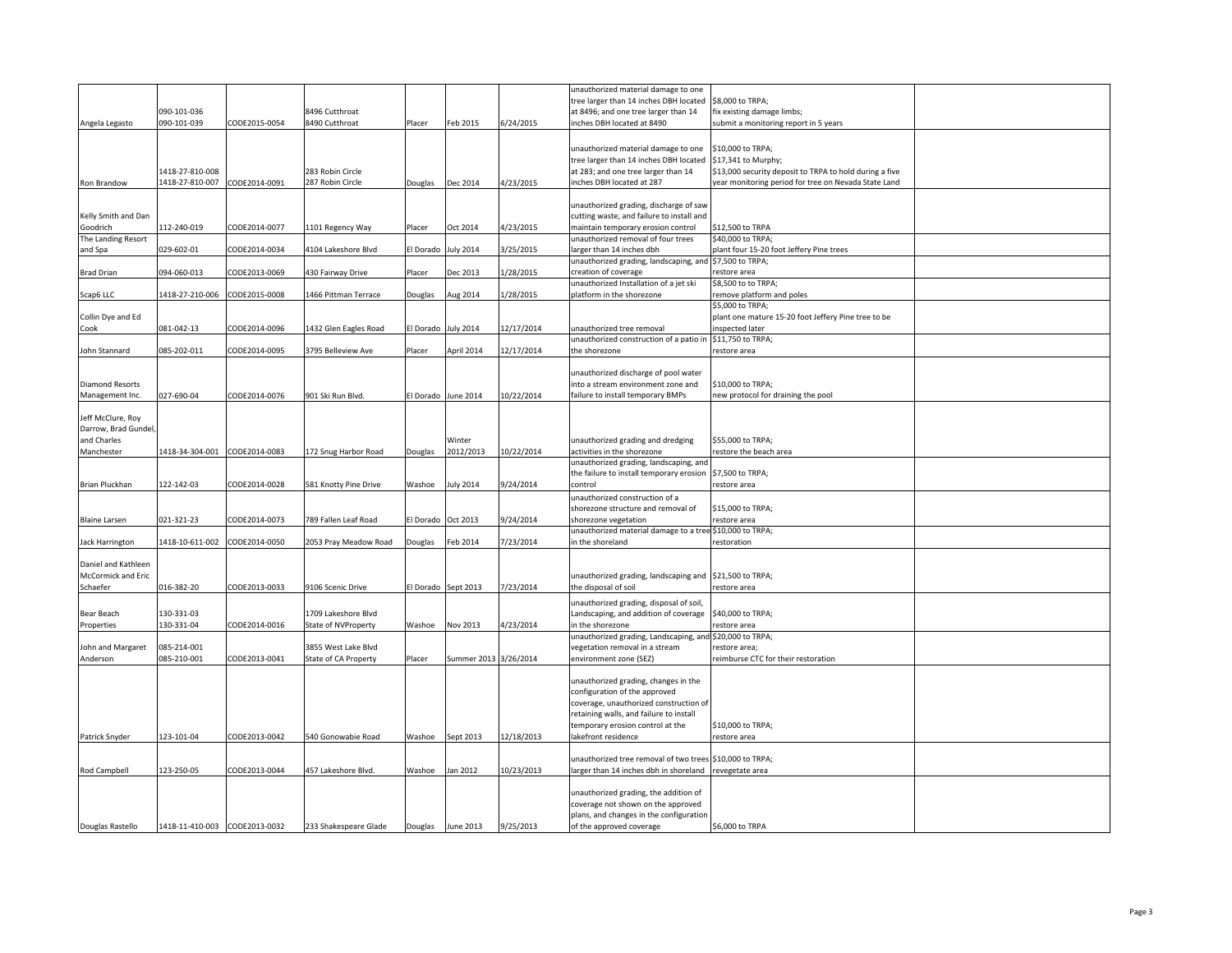|                                          |                            |               |                         |                    |            |              | failure to install temporary erosion                                        |                                                                                  |                                           |
|------------------------------------------|----------------------------|---------------|-------------------------|--------------------|------------|--------------|-----------------------------------------------------------------------------|----------------------------------------------------------------------------------|-------------------------------------------|
| North Tahoe Public                       |                            |               |                         |                    |            |              | control and direct discharge of                                             |                                                                                  |                                           |
| <b>Utility District</b>                  | 092-090-017                | CODE2013-0030 | 3811 Dinah Road         | Placer             | April 2013 | 7/24/2013    | sediment to the waters of Lake Tahoe                                        | \$10,000 to TRPA                                                                 |                                           |
|                                          |                            |               |                         |                    |            |              | failure to install                                                          |                                                                                  |                                           |
|                                          |                            |               |                         |                    |            |              | temporary erosion control,<br>unauthorized disposal of constructino         |                                                                                  |                                           |
|                                          |                            |               |                         |                    |            |              | material and discharge of concrete                                          |                                                                                  |                                           |
| SS Management, LLC 1318-27-002-004       |                            | CODE2013-0019 | 27 Highway 50           | Douglas            | Feb 2013   | 6/26/2013    | waste                                                                       | \$7,000 to TRPA                                                                  |                                           |
|                                          | 122-181-025                |               | 863 Lakeshore           |                    |            |              | unauthorized                                                                |                                                                                  |                                           |
| Ronald Ashley                            | 122-181-026                | CODE2013-0010 | 865 Lakeshore           | Washoe             | Nov 2012   | 4/24/2013    | construction of shorezone structure<br>below the high water line            | \$20,000 to TRPA                                                                 | Recommendation to LC was \$28,000 payment |
|                                          |                            |               |                         |                    |            |              | unauthorized grading, failure to install                                    |                                                                                  |                                           |
| Bowie Hillberg and                       |                            |               |                         |                    |            |              | temporary erosion control and                                               | \$12,000 to TRPA;                                                                |                                           |
| <b>Bogie Faccialla</b>                   | 131-211-17                 | CODE2013-0009 | 517 Fairview Blvd.      | Washoe             | Oct 2012   | 3/27/2013    | discharge of sediment.                                                      | estore area                                                                      |                                           |
|                                          |                            |               | 1466 Pittman            |                    |            |              | unauthorized material damage to trees<br>and unauthorized removal of        | \$25,000 to TRPA;                                                                |                                           |
| Scap 6, LLC                              | 1418-27-210-006            | CODE2013-0002 | Terrace                 | Douglas            | April 2012 | 12/12/2012   | shorezone vegetaton                                                         | estore area                                                                      |                                           |
| <b>HSBC Bank and</b>                     |                            |               |                         |                    |            |              | unauthorized                                                                | \$2,500 to TRPA;                                                                 |                                           |
| Dennis Correa                            | 093-600-026                |               | 3000 Polaris Rd.        | Placer             | Jan 2012   | 11/15/2012   | creation of coverage                                                        | removal of 816 sf of coverage                                                    |                                           |
|                                          |                            |               |                         |                    |            |              | unauthorized disposal of soil and failure                                   |                                                                                  |                                           |
| Lou Sardella, Rick                       |                            |               |                         |                    |            |              | to install temporary erosion conterol at \$12,500 to TRPA;                  |                                                                                  |                                           |
| Wolden, Greg Dean                        | 123-132-02                 | CODE2012-0009 | 514 Gonowabie Rd.       | Washoe             | Oct 2011   | 10/26/2012   | lakefront residence<br>unauthorized snow removal and                        | restore area                                                                     |                                           |
|                                          |                            |               |                         |                    |            |              | storage in SEZ; unauthorized clearing o                                     | Board approved non-monitary settlement;                                          |                                           |
|                                          |                            |               |                         |                    |            |              | vegetation required as mitigation for                                       | restoration, revegation, develoment of management                                |                                           |
|                                          | 112-110-032                |               |                         |                    |            |              | commercial project; unauthorized                                            | plan allowing temporary seasonal boat trailers, best                             |                                           |
| David McClure                            | 112-110-034<br>112-110-004 |               | 590 Gun Club Road       | Placer             | Feb 2010   | 8/22/2012    | grading; unauthorized creation of<br>coverage                               | practices for snow removal and storage, working group<br>for snow plow operators | Recommendation to LC was \$30,000 payment |
| Steve and Jan                            |                            |               |                         |                    |            |              | unauthorized tree removal of two                                            | \$10,000 to TRPA;                                                                |                                           |
| McDougal                                 | 093-380-011                | VRU2012-0026  | 20 Edgecliff Court      | Placer             | Oct 2011   | 6/27/2012    | trees larger than 14 inches DBH                                             | restore area                                                                     |                                           |
|                                          |                            |               |                         |                    |            |              | unauthorized grading and landscaping                                        |                                                                                  |                                           |
| Vincent Giacalone                        | 122-181-55                 | VRU2012-0024  | 831 Lakeshore Blvd.     | Washoe             | Jan 2012   | 5/23/2012    | in the shorezone<br>unauthorized grading and disposal                       | \$7,500 to TRPA                                                                  |                                           |
|                                          |                            |               |                         |                    |            |              | of soil in the shorezone,                                                   |                                                                                  |                                           |
|                                          |                            |               |                         |                    |            |              | unauthorized landscaping in the                                             |                                                                                  |                                           |
| Ponderosa Property                       |                            |               | 1200 West Lake          |                    |            |              | shorezone, and failure to install                                           |                                                                                  |                                           |
| Management                               | 083-500-001                | VRU2012-0018  | Blvd.                   | Placer             | July 2012  | 4/26/2012    | temporary erosion control                                                   | \$7,500 to TRPA                                                                  |                                           |
|                                          |                            |               |                         |                    |            |              |                                                                             |                                                                                  |                                           |
| Tanner Tingey and<br><b>Trent Udlock</b> | 091-172-010                | VRU2012-0003  | 4465 Ridgewood Dr.      | Placer             | Sept 2011  | 2/22/2012    | unauthorized tree removal of five<br>(5) trees larger than 14 inches DBH    | \$20,000 to TRPA;<br>restoration plan for fuel reduction work                    |                                           |
|                                          |                            |               |                         |                    |            |              |                                                                             |                                                                                  |                                           |
|                                          |                            |               |                         |                    |            |              | unauthorized construction of a                                              |                                                                                  |                                           |
|                                          |                            |               |                         |                    |            |              | recreational area and walkway                                               |                                                                                  |                                           |
|                                          |                            |               |                         |                    |            |              | creating coverage in the shorezone,                                         |                                                                                  |                                           |
|                                          |                            |               |                         |                    |            |              | unauthorized construction of a<br>shoreline protective structure, and       |                                                                                  |                                           |
| <b>McKinney Shores</b>                   | 097-191-001                |               |                         |                    |            |              | unauthorized placement of fill in the                                       | \$20,000 to TRPA;<br>restore area;                                               |                                           |
| HOA                                      | 097-192-003                | VRU2011-0020  | <b>Homewood</b>         | Placer             | June 2009  | 11/16/2011   | Shorezone                                                                   | complete application to TRPA to add improvements                                 |                                           |
|                                          |                            |               |                         |                    |            |              | failure to install and maintain                                             |                                                                                  |                                           |
|                                          |                            |               |                         |                    |            |              | erosion control measures at an                                              |                                                                                  |                                           |
|                                          |                            |               |                         |                    |            |              | active construction site and an<br>indirect discharge of sediment into      |                                                                                  |                                           |
| IVGID                                    | 126-010-060                | VRU2010-0034  | 1210 Ski Way            | Washoe             | Oct 2010   | 9/28/2011    | the waters of Lake Tahoe                                                    | \$10,000 to TRPA                                                                 |                                           |
|                                          |                            |               |                         |                    |            |              |                                                                             | \$35,000 to TRPA;                                                                |                                           |
|                                          |                            |               |                         |                    |            | 7/27/2011;   | unauthorized pier expansion,                                                | restore area;                                                                    |                                           |
|                                          | 084-181-003                |               | 2365 Sunnyside Lane     |                    |            | continued to | installation of an unauthorized boatlift                                    | removal of unauthorized secondary boatlift and portion                           |                                           |
| Tamara Fritz                             | 084-181-004                | VRU2011-0018  | 2360 Sunnyside Lane     | Placer             | Aug 2008   | 10/26/11     | unauthorized use of vacant parcel<br>unauthorized grading in the shorezone; | of catwalk                                                                       |                                           |
|                                          | 098-210-012                |               |                         |                    |            |              | unauthorized construction to lakefront \$55,000 to TRPA;                    |                                                                                  |                                           |
| Paul Thompson                            | 098-210-032                | VRU2011-0007  | 204 Pine Street         | Placer             | lan 2009   | 5/23/2011    | residence                                                                   | restore area                                                                     |                                           |
|                                          |                            |               |                         |                    |            |              | unauthorized construction to a                                              |                                                                                  |                                           |
| Peter Geremia and<br>Ron Dos Reis        | 085-180-014                | VRU2010-0033  | 3600 Idlewild Way       |                    | Nov 2010   | 4/27/2011    | lakefront residence and failure to<br>winterize construction site           | \$15,000 to TRPA;                                                                |                                           |
|                                          |                            |               |                         | Placer             |            |              |                                                                             | restore area                                                                     |                                           |
| Saad Hirmez and Ror<br>Rogers            | 022-431-013                | VRU2011-0006  | 30 Lighthouse<br>Shores | El Dorado Nov 2010 |            | 4/27/2011    | unauthorized construction to a<br>lakefront residence                       | \$15,000 to TRPA;<br>restore area                                                |                                           |
|                                          |                            |               |                         |                    |            |              |                                                                             |                                                                                  |                                           |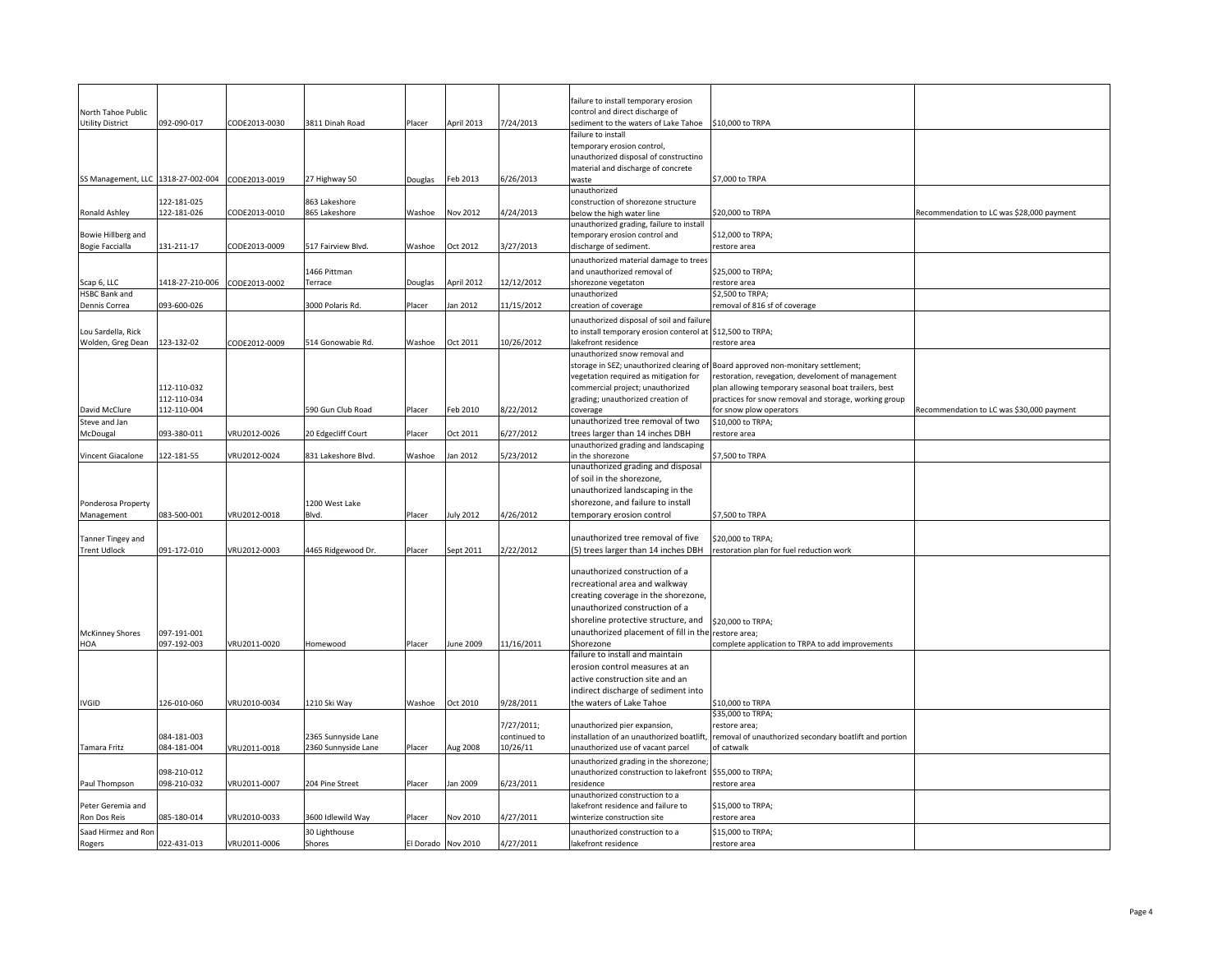|                                      |                 |              |                      |                    |            |            |                                                                          | \$6,000 to TRPA;                                        |                                                        |
|--------------------------------------|-----------------|--------------|----------------------|--------------------|------------|------------|--------------------------------------------------------------------------|---------------------------------------------------------|--------------------------------------------------------|
| John Stannard                        | 085-202-011     | VRU2011-0005 | 3795 Bellevue Ave.   | Placer             | June 2010  | 1/26/2011  | unauthorized grading in shorezone                                        | restore area                                            |                                                        |
|                                      |                 |              |                      |                    |            |            |                                                                          |                                                         |                                                        |
|                                      |                 |              |                      |                    |            |            |                                                                          | \$120,000 to TRPA;                                      |                                                        |
|                                      |                 |              |                      |                    |            |            |                                                                          | Court Settlement Agreement - submit application to      |                                                        |
|                                      |                 |              |                      |                    |            |            |                                                                          | TRPA for reconstruction of rockwall, removal of portion |                                                        |
|                                      |                 |              |                      |                    |            |            | unauthorized reconstruction of                                           | of rockwall that encroaches on neighboring property,    |                                                        |
| <b>Red Roberts</b>                   | 1418-34-301-001 | VRU2012-0023 | 1200 Hwy 50          | Douglas            | Dec 2008   | 1/26/2011  | rockwall in shorezone                                                    | necessary permits from all agencies will be obtained    |                                                        |
|                                      |                 |              |                      |                    |            |            |                                                                          |                                                         |                                                        |
| Parker Development                   |                 |              |                      |                    |            |            |                                                                          |                                                         |                                                        |
| Co. and Loverde                      |                 |              | 6915 West Lake       |                    |            |            | sediment discharge to the waters of                                      | \$10,000 to TRPA;                                       |                                                        |
| <b>Builders Inc</b>                  | 098-200-038     | VRU2010-0032 | Blvd.                | Placer             | Oct 2009   | 12/15/2010 | Lake Tahoe                                                               | restore area                                            |                                                        |
|                                      |                 |              |                      |                    |            |            | pier rebuild larger than permit                                          | \$20,000 to TRPA;                                       |                                                        |
| Philip Chapman                       | 092-130-005     | VRU2010-0031 | 3890 N. Lake Blvd.   | Placer             | April 2010 | 10/27/2010 | specified                                                                | restore area                                            |                                                        |
|                                      |                 |              |                      |                    |            |            |                                                                          |                                                         |                                                        |
|                                      |                 |              |                      |                    |            |            | unauthorized watercraft launching                                        |                                                         |                                                        |
| Mark Kanev                           | N/A             |              | N/A                  | N/A                | July 2010  | 8/25/2010  | without a required decontamination                                       | \$5,000 to TRPA                                         |                                                        |
| Joe Pehanick and                     |                 |              |                      |                    |            |            | unauthorized addition of coverage to a                                   | \$30,000 to TRPA;                                       |                                                        |
| Mark Wyman                           | 1318-10-310-015 | VRU2010-0023 | 682 Lakeview Blvd.   | Douglas            | March 2009 | 7/28/2010  | historic resource                                                        | restore area                                            |                                                        |
|                                      |                 |              |                      |                    |            |            | unauthorized grading and disposal of                                     | \$2,500 to TRPA;                                        |                                                        |
| Ping Lou                             | 1319-18-312-005 | VRU2010-0021 | 377 Merryanne Dr.    | Douglas            | Nov 2009   | 6/23/2010  | soil                                                                     | nstall BMPs                                             |                                                        |
|                                      |                 |              |                      |                    |            |            |                                                                          |                                                         |                                                        |
|                                      |                 |              |                      |                    |            |            | unauthorized underground storage                                         |                                                         |                                                        |
|                                      |                 |              |                      |                    |            |            | tank removal and indirect discharge to \$3,000 to TRPA;                  |                                                         |                                                        |
| Robert Montoya                       | 123-152-09      | VRU2010-0016 | 314 Wassou Road      | Washoe             | June 2009  | 4/28/2010  | the waters of Lake Tahoe                                                 | restore area                                            |                                                        |
|                                      |                 |              |                      |                    |            |            | unauthorized grading and disposal of                                     |                                                         |                                                        |
| JB Landscaping                       | 1418-11-310-001 | VRU2010-0017 | 2134 Back Road       | Douglas            | Oct 2009   | 4/28/2010  | soil material                                                            | \$6,000 to TRPA                                         |                                                        |
|                                      |                 |              |                      |                    |            |            |                                                                          |                                                         |                                                        |
|                                      |                 |              |                      |                    |            |            | unauthorized rock removal in the                                         | \$10,000 to TRPA;                                       |                                                        |
|                                      | 085-343-025     |              |                      |                    |            |            | shorezone and installation of boat dock                                  |                                                         |                                                        |
| Stan Sutton                          |                 | VRU2010-0014 | 4523 West Lake Blvd  | Placer             | May 2009   | 3/24/2010  | unauthorized addition of coverage and                                    | restore area                                            |                                                        |
| Richard Buschkoetter 1318-24-710-015 |                 | VRU2010-0022 | 519 Laurel Ln        |                    | Jan 2006   | 3/24/2010  | illegally converted triplex                                              | \$15,000 to TRPA                                        |                                                        |
|                                      |                 |              |                      | Douglas            |            |            | unauthorized addition of coverage and                                    |                                                         |                                                        |
|                                      |                 |              |                      |                    |            |            |                                                                          |                                                         |                                                        |
| Stephen and Laura                    |                 |              |                      |                    |            |            | direct discharge to the waters of Lake                                   |                                                         |                                                        |
| Clayton                              | 090-311-035     | VRU2010-0013 | 60 Speedboart Ave    | Placer             | Dec 2009   | 2/24/2010  | Tahoe                                                                    | \$45,000 to TRPA                                        |                                                        |
| Henry and Regina                     |                 |              |                      |                    |            |            |                                                                          |                                                         |                                                        |
| Bunsow;                              |                 |              |                      |                    |            |            |                                                                          |                                                         |                                                        |
| Alan and Joan                        |                 |              |                      |                    |            |            | unauthorized addition of coverage in a                                   | \$9,000 to TRPA;                                        |                                                        |
| Shattuck                             | 085-221-004     | VRU2010-0011 | 3970 Belleview Ave   | Placer             | July 2009  | 1/27/2010  | <b>Stream Environment Zone</b>                                           | restore area                                            |                                                        |
|                                      |                 |              |                      |                    |            |            | unauthorized commencement of                                             |                                                         |                                                        |
|                                      |                 |              |                      |                    |            |            | project without permit                                                   |                                                         |                                                        |
| <b>Bill Cherry</b>                   | 132-221-11      | VRU2011-0012 | 231 Village Blvd     | Washoe             | Oct 2009   | 11/24/2009 | acknowledgement                                                          | \$2,500 to TRPA                                         | Recommendation to LC was \$5,000 payment               |
|                                      |                 |              |                      |                    |            |            | unauthorized removal of 28 trees                                         |                                                         |                                                        |
| Steve Kacyra                         | 125-211-06      | VRU2010-0009 | 759 Ida Court        | Washoe             | July 2008  | 11/24/2009 | under 14" and 1 tree over 14"                                            | \$5,000 to TRPA                                         |                                                        |
|                                      |                 |              |                      |                    |            |            |                                                                          |                                                         |                                                        |
|                                      |                 |              |                      |                    |            |            |                                                                          |                                                         |                                                        |
|                                      |                 |              |                      |                    |            |            |                                                                          |                                                         |                                                        |
|                                      |                 |              |                      |                    |            |            | rock removal below the high water line                                   |                                                         |                                                        |
|                                      |                 |              |                      |                    |            |            | of Lake Tahoe and unauthorized                                           | \$130,000 to TRPA;                                      |                                                        |
| Tahoe Estates LLC                    | 1418-34-301-005 | VRU2009-0016 | 1180 Hwy 50          | Douglas            | Aug 2009   | 9/23/2009  | addition of coverage                                                     | restore area                                            |                                                        |
|                                      |                 |              |                      |                    |            |            |                                                                          |                                                         | Recommendation to LC was \$30,000 payment; penalty     |
|                                      |                 |              |                      |                    |            |            | Built large wall without TRPA permit or                                  |                                                         | rejected by LC, brought back to August meeting - Board |
| Kouretas                             | 115-030-035     | VRU2009-0014 | 5230 North Lake Blvd | Placer             | April 2009 | 8/26/2009  | approval                                                                 | \$35,000 to TRPA                                        | approved in August                                     |
|                                      |                 |              |                      |                    |            |            |                                                                          |                                                         |                                                        |
|                                      |                 |              |                      |                    |            |            | Failure to install / maintain BMPS in the                                |                                                         |                                                        |
|                                      |                 |              |                      |                    |            |            | Angora Burn Area. During high water                                      |                                                         |                                                        |
|                                      |                 |              |                      |                    |            |            | event (snow)                                                             | \$4,200 to TRPA;                                        |                                                        |
| Lookout                              | 033-275-08      | VRU2009-0015 | 799 Lookout Point    | El Dorado          | Jan 2009   | 8/26/2009  | sediment was seen draining off the site LC approved without modification |                                                         |                                                        |
|                                      |                 |              |                      |                    |            |            |                                                                          |                                                         |                                                        |
|                                      |                 |              |                      |                    |            |            | Illegal construction of a hot tub and                                    |                                                         |                                                        |
| Bradford                             | 017-021-01      | VRU2011-0011 | 256 Four Ring Road   | El Dorado Nov 2008 |            | 6/16/2009  | creation of coverage in the backshore                                    | \$7,500 to TRPA                                         |                                                        |
|                                      |                 |              |                      |                    |            |            | Deck w/o permit in backshore;                                            |                                                         |                                                        |
|                                      |                 |              |                      |                    |            |            | Didn't do permit BMPs for pier (permit                                   |                                                         |                                                        |
| Gordon                               |                 |              |                      |                    |            |            | from late                                                                |                                                         |                                                        |
| "Brockway Vista"                     |                 |              | Brockway Vista       | Placer             | Dec 2008   | 4/22/2009  | 1990s)                                                                   | \$7,500 to TRPA                                         |                                                        |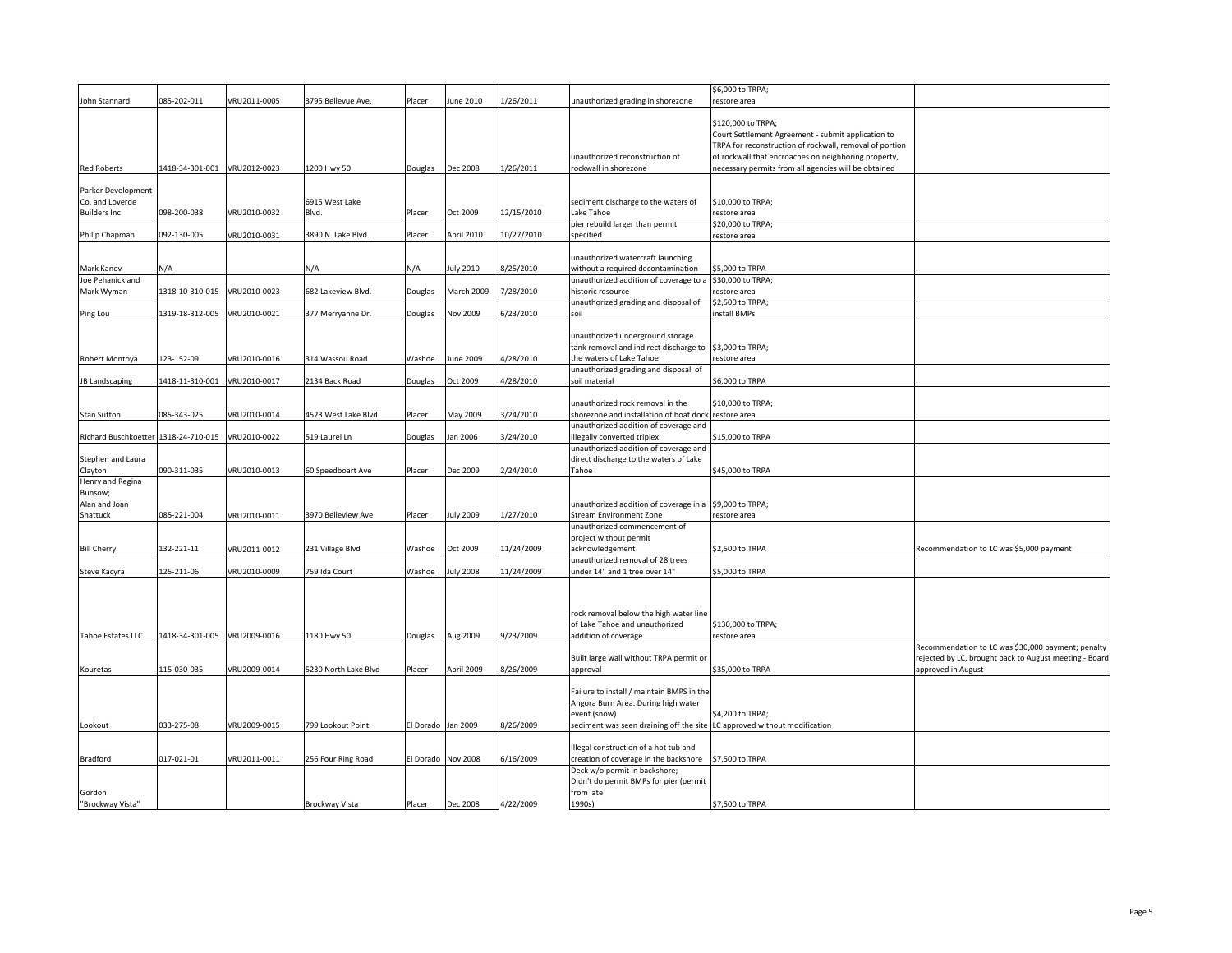|                                           |                   |              |                         |                    |                  |            |                                                           | Lundberg to pay 15,000 plus legal fees associated with                                             |                                                         |
|-------------------------------------------|-------------------|--------------|-------------------------|--------------------|------------------|------------|-----------------------------------------------------------|----------------------------------------------------------------------------------------------------|---------------------------------------------------------|
|                                           |                   |              |                         |                    |                  |            |                                                           | forcing TRPA to file suit. Keeler to participate in 40 hours                                       |                                                         |
|                                           |                   |              |                         |                    |                  |            |                                                           | of community service with the Fire Safe                                                            |                                                         |
| 1348 Kingsway                             |                   |              |                         |                    |                  |            |                                                           | Council and Roberts to pay 9,000 over a three month                                                |                                                         |
|                                           |                   |              |                         |                    |                  |            |                                                           |                                                                                                    |                                                         |
| (Lundberg, Roberts,<br>Keeler)            | 112-230-004       | VRU2009-0009 | 1348 Kings Way          |                    | ul 2008          | 4/22/2009  | Unathorized tree removal                                  | period.<br>\$24,000 to TRPA                                                                        |                                                         |
|                                           |                   | File # 2007- |                         | Placer             |                  |            | Unathorized grading, failure to                           |                                                                                                    |                                                         |
|                                           |                   | 0974         | Hwy 28, Crystal         |                    |                  |            |                                                           |                                                                                                    |                                                         |
| <b>Washoe County</b>                      |                   |              | Bay                     | Washoe             | <b>Nov 2008</b>  | 2/25/2009  | winterize, and surface runoff.                            | \$7,500 to TRPA                                                                                    |                                                         |
|                                           |                   |              |                         |                    |                  |            | Failure to winterize and discharge of                     |                                                                                                    |                                                         |
|                                           |                   |              |                         |                    |                  |            | sediment from the construction site.                      |                                                                                                    |                                                         |
| Caltrans                                  | 530-201-00        | 20021472STD  | Hwy 89 Placer Co.       | Placer             | Nov 2008         | 2/25/2009  | Failed BMPs                                               | \$10,000 to TRPA                                                                                   |                                                         |
|                                           |                   |              |                         |                    |                  |            |                                                           |                                                                                                    |                                                         |
| Pacific Built and East                    |                   |              |                         |                    |                  |            | Unathorized grading without grading                       | Pacific Built pay \$10,000 to TRPA;                                                                |                                                         |
| River Terrace                             |                   |              |                         |                    |                  |            | exception. Site lacking proper erosion                    | East River Terrace Partners pay \$1,500/mo for 16 mos to                                           |                                                         |
| Partners                                  | 027-690-06        | VRU2009-0002 | 900 Ski Run Blvd.       | El Dorado Feb 2008 |                  | 1/28/2009  | control devices                                           | <b>TRPA</b>                                                                                        |                                                         |
|                                           |                   |              |                         |                    |                  |            |                                                           |                                                                                                    |                                                         |
|                                           |                   |              |                         |                    |                  |            | Removal of vegetation in SEZ on Tahoe                     |                                                                                                    |                                                         |
| Lake Shore Beach Co.                      |                   |              |                         |                    |                  |            | Meadows Property and unathorized                          |                                                                                                    |                                                         |
| Lake Shore Land Co. 029-071-03            |                   | VRU2009-0001 | 4021 Lakeshore Blvd     | El Dorado          | Oct 2008         | 1/28/2009  | structure in the backshore                                | \$5,000 to TRPA                                                                                    |                                                         |
|                                           |                   |              | Hale Property 495       |                    |                  |            |                                                           |                                                                                                    |                                                         |
| Dan Goodrich                              | 016-512-02        | VRU2009-0010 | akeridge                | El Dorado          | <b>July 2008</b> | 11/19/2008 | Unathorized grading                                       | \$7,500 to TRPA                                                                                    |                                                         |
|                                           |                   |              | 625 Lakeview Dr. Zephyr |                    |                  |            | Unathorized grading in relation to                        |                                                                                                    |                                                         |
| Mike Harris                               | 1318-10-417-045   | VRU2011-0013 | Cove, NV                | Douglas            | Oct 2008         | 11/19/2008 | retaining wall                                            | \$5,000 to TRPA                                                                                    |                                                         |
| Kevin & Bill Kelly;                       | 092-023-007;      |              | 840 Fulton Crescent;    |                    |                  |            | Unathorized grading of approximatley                      | Kelley pay \$1,500 to TRPA;                                                                        |                                                         |
|                                           |                   |              |                         |                    |                  |            |                                                           |                                                                                                    |                                                         |
| Al Pombo                                  | 092-290-001       | VRU2011-0014 | 595 Old County Road     | Placer             | Sept 2008        | 10/22/2008 | 60 cubic yards.                                           | Pombo to pay \$2,250 to TRPA                                                                       |                                                         |
|                                           |                   |              |                         |                    |                  |            |                                                           |                                                                                                    |                                                         |
|                                           |                   |              |                         |                    |                  |            | Removal of trees greater that 14" dbh                     |                                                                                                    |                                                         |
|                                           |                   |              |                         |                    |                  |            | on the Finegan Property under a tree                      |                                                                                                    |                                                         |
|                                           |                   |              |                         |                    |                  |            | removal permit issued to Sarnoff by                       |                                                                                                    |                                                         |
| Cary Sarnoff;                             | 1418-34-601-008   |              | 1280 Hidden Woods; 1279 |                    |                  |            | TDFPD. Three of which were not                            |                                                                                                    |                                                         |
| BardJohnson                               | 1418-34-601-003   | VRU2012-0016 | Hidden Woods            | Douglas            | May 2008         | 10/22/2008 | approved by TRPA, or the TDFPD.                           | \$20,000 to TRPA                                                                                   |                                                         |
|                                           |                   |              | 434 Gonowabie           |                    |                  |            | Retaining wall and fill material placed                   | \$5,000 to TRPA;                                                                                   |                                                         |
| Elise Fett                                | 123-145-09        | 20060027VIO  | Road                    | Washoe             | Sept 2006        | 8/27/2008  | in backshore.                                             | restore area                                                                                       | Recommendation to LC was \$15,000 payment               |
|                                           |                   |              |                         |                    |                  |            |                                                           |                                                                                                    |                                                         |
|                                           |                   |              |                         |                    |                  |            |                                                           |                                                                                                    |                                                         |
| Chester & Charlotte                       | 123-190-00;       |              |                         |                    |                  |            |                                                           |                                                                                                    |                                                         |
|                                           |                   |              | 101 Red Cedar           |                    |                  |            | Removal of SEZ vegetation on property                     |                                                                                                    |                                                         |
| Curtis;                                   | 123-190-27;       |              |                         |                    |                  |            | owned by Red Cedar Estates Owners                         |                                                                                                    |                                                         |
| Sharon Cioffi                             | 123-190-28        | VRU2008-0009 | Drive, Units 1 and 2    | Washoe             | April 2008       | 8/27/2008  | Association.                                              | \$5,000 to TRPA                                                                                    |                                                         |
|                                           |                   |              |                         |                    |                  |            | Live limbs removed from trees having                      |                                                                                                    |                                                         |
|                                           |                   |              | 1436 Cheshire           |                    |                  |            | dbh of 14" or more for view                               |                                                                                                    |                                                         |
| Neil and Lisa Harding 112-220-031         |                   | VRU2008-0008 | Court                   | Placer             | Aug 2007         | 7/23/2008  | enhancement.                                              | \$2,500 to TRPA                                                                                    |                                                         |
|                                           |                   |              |                         |                    |                  |            | Removal of one live tree greater than                     |                                                                                                    |                                                         |
|                                           |                   |              |                         |                    |                  |            | 14" dbh                                                   |                                                                                                    |                                                         |
|                                           |                   |              |                         |                    |                  |            | and limbing the upper two-thirds of                       |                                                                                                    |                                                         |
| Vincent and Susan                         |                   |              |                         |                    |                  |            | three trees greater than 14" dbh for                      | \$11,000 to UNR - money will be directed towards UNR                                               |                                                         |
| ee                                        | 125-441-02        | VRU2008-0007 | 1013 Apollo Way         | Washoe             | Aug 2007         | 7/23/2008  | view enhancement.                                         | project "Living with Fire".                                                                        |                                                         |
| <b>MSM Tahoe</b>                          |                   |              |                         |                    |                  |            |                                                           |                                                                                                    |                                                         |
| Properties                                |                   |              |                         |                    |                  |            |                                                           |                                                                                                    |                                                         |
| LLC and John M.                           |                   |              | 1040 West Lake          |                    |                  |            |                                                           | Unauthorized limbing of trees for view \$15,000 to TRPA - This money will go to "Living with Fire" |                                                         |
| Kruger                                    | 083-183-004       | VRU2008-0006 | Blvd.                   | Placer             | Oct 2007         | 6/25/2008  | enhancement.                                              | publication.                                                                                       |                                                         |
| Newport Pacific                           |                   |              |                         | City of            |                  |            |                                                           |                                                                                                    |                                                         |
| Tahoe Verde Ltd, and                      |                   |              |                         | South              |                  |            |                                                           | Tahoe Verde pay \$10,000 to TRPA;                                                                  |                                                         |
|                                           |                   |              |                         | Lake               |                  |            |                                                           |                                                                                                    |                                                         |
| <b>Bushwhackers Tree</b><br>Service, Inc. | 032-301-11        | VRU2008-0005 | 1080 Julie Lane         | Tahoe              | Oct 2007         | 5/28/2008  | Unauthorized tree cutting; four large<br>unmarked trees.  | restore area;<br>Bushwhackers pay \$10,000 to TRPA                                                 |                                                         |
|                                           |                   |              |                         |                    |                  |            |                                                           |                                                                                                    |                                                         |
|                                           |                   |              |                         |                    |                  |            |                                                           |                                                                                                    |                                                         |
|                                           |                   |              |                         |                    |                  |            | Removal of SEZ vegetation, landscaping \$10,000 to TRPA;  |                                                                                                    |                                                         |
| Thomas Abdoo                              | 036-621-19        | VRU2008-0004 | 2752 Blitzen St.        | El Dorado          | Aug 2007         | 5/28/2008  | in an SEZ and creation of coverage.                       | restore area                                                                                       |                                                         |
| <b>Herbert Schilling II</b>               | 1318-24-310-001   |              |                         |                    |                  |            | Relocation of a rock outcrop considered                   |                                                                                                    |                                                         |
| and                                       | through           |              | 220-229 Summer          |                    |                  |            | a natural feature; not within the permit \$5,000 to TRPA; |                                                                                                    |                                                         |
| <b>Renee Schilling</b>                    | 1318-24-310-008   | VRU2008-0003 | Place                   | Douglas            | May 2007         | 3/26/2008  | envelope.                                                 | restore area                                                                                       |                                                         |
|                                           |                   |              |                         |                    |                  |            |                                                           | The City shall remove 16,900 sf of existing 1b hard                                                |                                                         |
|                                           |                   |              |                         | City of            |                  |            |                                                           | coverage; forego banking it and permanently retire the                                             |                                                         |
|                                           |                   |              |                         | South              |                  |            | Removal of 387 live trees larger than 6"                  | coverage. The City shall perform SEZ restoration and                                               |                                                         |
| South Lake Tahoe                          | 033-050-06 &      |              |                         | Lake               |                  |            | dbh without a valid TRPA tree removal                     | BMP installation. All of the above have a value of                                                 |                                                         |
| Airport                                   | 033-050-11        | 20060014VIO  | 1901 Airport Road       | Tahoe              | May 2006         | 3/26/2008  | permit.                                                   | upwards of \$800,000.                                                                              |                                                         |
|                                           |                   |              |                         |                    |                  |            |                                                           |                                                                                                    |                                                         |
| Avion Inc., Michael                       | 090-172-004 (090- |              |                         |                    |                  |            | Material damage to trees on Beaver                        |                                                                                                    | Litigation dismissed after agreed upon settlement.      |
| Sahlbach and Mark                         | 172-030 and 090-  |              | 498 Beaver Street       |                    |                  |            | Street property and material damage to                    |                                                                                                    | TRPA v. Avion Inc., U.S. District Court for the Eastern |
| Stewart                                   | 201-001)          | VRU2008-0001 | (CTC Property)          | Placer             | <b>July 2007</b> | 2/27/2008  | trees on CTC property.                                    | \$30,000 to TRPA                                                                                   | District of California, Case No. 2:07-CV-02499-LKKEFB.  |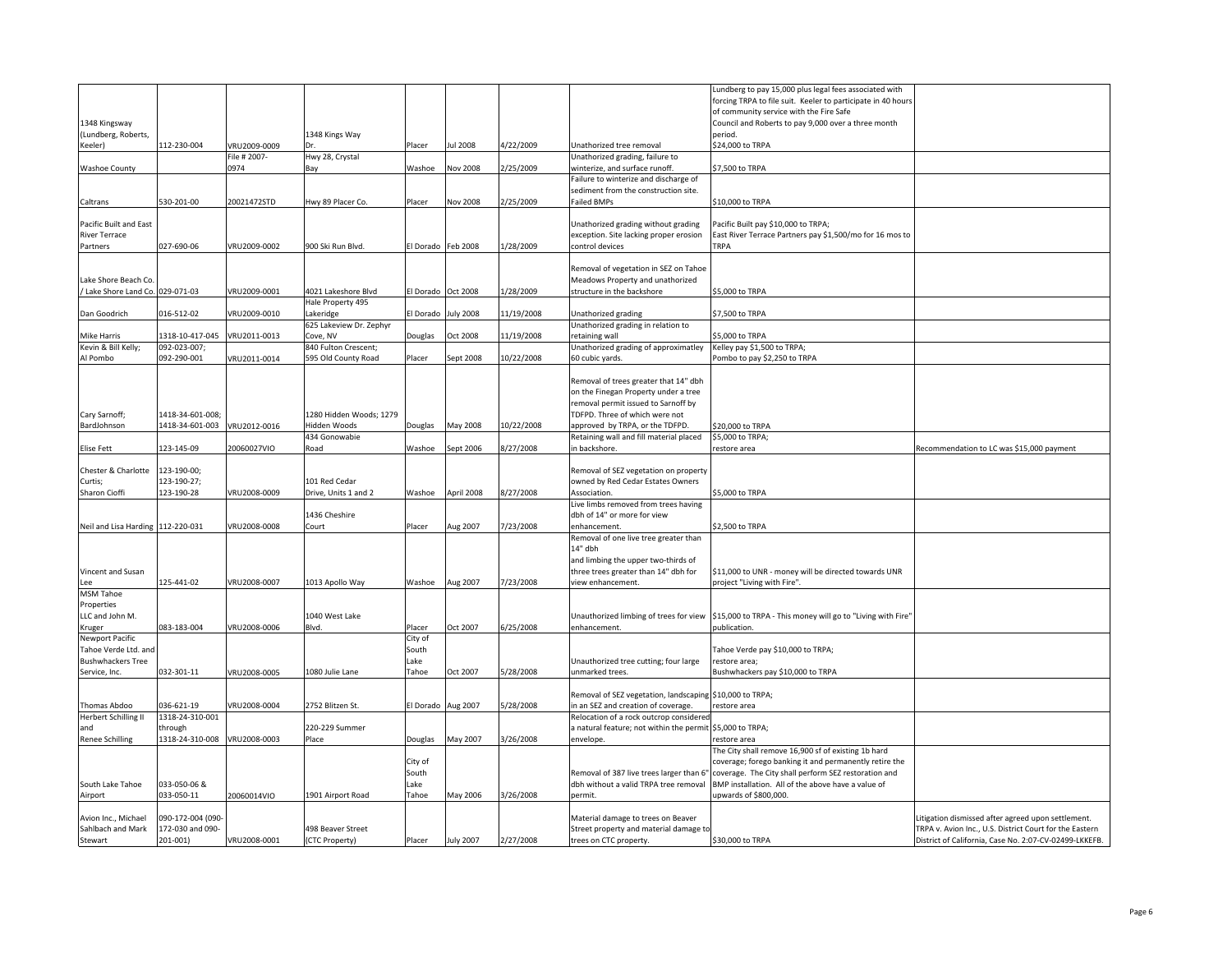|                                |                  |               |                      |                    |                        |            | Material damage to trees; and removal                                   |                                                                                          |                                                       |
|--------------------------------|------------------|---------------|----------------------|--------------------|------------------------|------------|-------------------------------------------------------------------------|------------------------------------------------------------------------------------------|-------------------------------------------------------|
| Marlene Sheff and              |                  |               |                      |                    |                        |            | of trees from property of Nevada State \$9,000 to TRPA;                 |                                                                                          |                                                       |
| <b>Thomas Atteberry</b>        | 125-382-02       | VRU2008-0002  | 695 Bidwell Court    | Washoe             | Feb 2007               | 2/27/2008  | Lands.                                                                  | restore area                                                                             |                                                       |
|                                |                  |               |                      |                    |                        |            |                                                                         |                                                                                          |                                                       |
|                                |                  |               |                      |                    |                        |            | Failure to maintain construction<br>erosion control BMP's; operation of |                                                                                          |                                                       |
|                                |                  |               |                      |                    |                        |            | wheeled crane on bare soil during                                       |                                                                                          |                                                       |
|                                |                  |               |                      |                    |                        |            | heavy rainfall after seasonal prohibition                               |                                                                                          |                                                       |
| Greenwood                      |                  |               |                      |                    |                        |            | on grading; lack of erosion control                                     |                                                                                          |                                                       |
| Homes/Kevin                    |                  |               | 3005 West Lake       |                    |                        |            | devices allowing sediment loaded                                        | \$10,000 to TRPA;                                                                        |                                                       |
| Hanna                          | 085-050-027      | BMPS2008-0001 | Blvd.                | Placer             | Oct 2007               | 1/23/2008  | water to drain into Lake Tahoe.                                         | maintain construction BMPs                                                               |                                                       |
|                                |                  |               |                      |                    |                        |            | Unauthorized Grading and                                                |                                                                                          |                                                       |
| Dan Achondo and                |                  |               |                      |                    |                        |            | Unauthorized                                                            |                                                                                          |                                                       |
| John                           |                  |               |                      |                    |                        |            | Construction of a Road on Nevada State \$6,000 to TRPA;                 |                                                                                          |                                                       |
| Evans                          | 123-071-29       | VRU2007-0009  | 180 Lakeview         | Washoe             | May 2007               | 9/26/2007  | ands                                                                    | restore area                                                                             |                                                       |
|                                |                  |               |                      |                    |                        |            |                                                                         |                                                                                          |                                                       |
| Reynaldo and Dianne            |                  |               |                      |                    |                        |            |                                                                         |                                                                                          |                                                       |
| Martinez and Robert            |                  |               |                      |                    |                        |            | Unauthorized Grading and                                                |                                                                                          |                                                       |
| Lawrence                       | 125-141-10       |               | 409 Valerie          | Washoe             | Oct 2006               | 7/25/2007  | Unauthorized Disposal of Soil                                           | Lawrence restore area                                                                    |                                                       |
|                                |                  |               |                      |                    |                        |            |                                                                         | 57,500 to TRPA;                                                                          |                                                       |
|                                |                  |               |                      |                    |                        |            | Unauthorized Construction of a Sun                                      | mplement BMPs;                                                                           |                                                       |
| <b>Fodd and Patrice</b>        |                  |               | 8387 Meeks Bay       |                    |                        |            | Deck Below the High Water Line of Lake remove illegal structure         |                                                                                          |                                                       |
| Kinion                         | 016-081-37       | VRU2007-0008  | Road                 | El Dorado Jan 2007 |                        | 7/25/2007  | Tahoe                                                                   |                                                                                          |                                                       |
|                                |                  |               |                      |                    |                        |            | Unauthorized grading, vegetation                                        |                                                                                          |                                                       |
|                                |                  |               |                      |                    |                        |            | removal, unauthorized placement of                                      |                                                                                          |                                                       |
|                                |                  |               |                      |                    |                        |            | coverage beyond maximum allowed                                         | \$25,000 to TRPA;                                                                        |                                                       |
| Robert Kassel                  | 123-145-16       | 20060031VIO   | 444 Gonowabie        | Washoe             | May 2006               | 4/25/2007  | without TRPA permits.                                                   | restore area                                                                             |                                                       |
|                                |                  |               |                      |                    |                        |            |                                                                         | \$5,000 to TRPA;                                                                         |                                                       |
| David Peterson                 | 092-180-046      | VRU2011-0009  | <b>CTC Property</b>  | Placer             | Nov 2006               | 2/28/2007  | Unauthorized tree removal.                                              | restore area                                                                             |                                                       |
|                                |                  |               |                      |                    |                        |            |                                                                         |                                                                                          |                                                       |
|                                |                  |               |                      |                    |                        |            | Unauthorized backshore disturbance,                                     |                                                                                          |                                                       |
|                                |                  |               |                      |                    |                        |            | removal of vegetation, fill, retaining                                  |                                                                                          |                                                       |
|                                |                  |               |                      |                    |                        |            | wall, small pond, house not built as on                                 |                                                                                          |                                                       |
|                                |                  |               |                      |                    |                        |            | plans (location and direction),                                         |                                                                                          |                                                       |
| Charles and Cynthia            |                  |               |                      |                    |                        |            | landscaping, driveway not as on plans,                                  |                                                                                          |                                                       |
| Bluth;                         |                  |               |                      |                    |                        |            | installation of waterfall, creek and large                              |                                                                                          |                                                       |
| Bluth Trust;                   |                  |               |                      |                    |                        |            | pond, grading, land coverage creation,                                  |                                                                                          |                                                       |
| Charles Manchester;            | 1418-15-801-007; |               | 1730 Hwy 50;         |                    |                        |            | tree removal, violation of Cease &                                      | \$250,000: \$150,000 will fund an environmental project &                                | Resolved prior to trial by settlement. Dismissed with |
| 8 B, Inc.                      | 418-15-801-008   | 20040050COR   | 1750 Hwy 50          | Douglas            | <b>July 2003</b>       | 1/24/2007  | Desist.                                                                 | \$100,000 to Lake Tahoe Access Fund                                                      | orejudice on 02.05.07.                                |
| John and Mark Paye 090-321-006 |                  | 20060019VIO   | 9898 Lake Street     | Douglas            | July 2006              | 1/24/2007  | Unauthorized construction of a<br>temporary pier.                       | \$7,500 to TRPA;<br>remove unauthorized structure                                        |                                                       |
|                                |                  |               |                      |                    |                        |            | Unauthorized grading of 40 cubic yards \$5,000 to TRPA;                 |                                                                                          |                                                       |
| Debbie Hickman                 | 090-152-056      | 20060022VIO   | 659 Chipmunk         | Placer             | Sept 2005              | 10/25/2006 | of soil without a permit.                                               | estore area                                                                              |                                                       |
| Rick and Susan                 |                  |               | 1745 Logan Creek     |                    |                        |            |                                                                         | \$5,000 to TRPA;                                                                         |                                                       |
| Flanigan                       | 418-22-511-008   | 20060018VIO   | Drive                | Douglas            | Dec 2005               | 9/26/2006  | Jnauthorized tree removal.                                              | restore area                                                                             |                                                       |
|                                |                  |               |                      |                    |                        |            |                                                                         | \$35,000 to TRPA: \$10,000 to TRPA Environmental                                         |                                                       |
| Cam and Charlene               |                  |               |                      |                    |                        |            | Unauthorized material damage to                                         | <b>Education Fund;</b>                                                                   |                                                       |
| Lindberg                       | 032-364-04       | 20060016VIO   | 315 Uplands Way      | El Dorado Aug 2004 |                        | 9/26/2006  | trees.                                                                  | restore area                                                                             |                                                       |
|                                |                  |               |                      |                    |                        |            |                                                                         | \$15,000 to TRPA: \$5,000 to TRPA Environmental                                          |                                                       |
| Richard and                    | 093-072-009;     |               | 3190 Edgewater;      |                    |                        |            | Unauthorized material damage to                                         | <b>Education Fund;</b>                                                                   |                                                       |
| Geraldine Simkalo              | 093-072-042      | 20060015VIO   | 3200 Edgewater       | Placer             | May 2004               | 9/26/2006  | trees.                                                                  | restore area                                                                             |                                                       |
|                                |                  |               | 1281 Lincoln Park    |                    |                        |            | Unauthorized tree and vegetation                                        | \$12,500 to TRPA;                                                                        |                                                       |
| Larry Zavadil                  | 1418-34-110-017  | 20060023VIO   | Circle               | Douglas            | Oct 2005               |            | removal                                                                 | restore area                                                                             |                                                       |
|                                | 083-172-11;      |               | 750 West Lake Blvd.; |                    |                        |            |                                                                         |                                                                                          |                                                       |
| <b>Robert Cook</b>             | 083-172-12       | 19850187STD   | 770 West Lake Blvd.  | Placer             | ong-standing 8/23/2006 |            | Jnauthorized swim platform.                                             | Remove platform                                                                          |                                                       |
|                                |                  |               |                      |                    |                        |            | Unauthorized grading during the                                         | \$10,000 to TRPA;                                                                        |                                                       |
| Kurt Dunshee                   | 125-171-20       | 20060013VIO   | 205 Nadine Court     | Washoe             | <b>Vov 2005</b>        | 8/23/2006  | seasonal prohibition.                                                   | restore area                                                                             |                                                       |
| John and Cheryl                |                  |               |                      |                    |                        |            | Unauthorized material damage to                                         | \$19,000 to TRPA;                                                                        |                                                       |
| Wingo                          | 125-156-06       | 20060006VIO   | 824 Tyner            | Washoe             | Dec 2005               | 7/26/2006  | trees.                                                                  | \$3,000 to TRPA for restoration security                                                 |                                                       |
| Paul Wilson and                |                  |               |                      |                    |                        |            |                                                                         | Wilson to pay \$5,000 to TRPA;                                                           |                                                       |
| Dane                           |                  |               |                      |                    |                        |            |                                                                         | Purcell to pay \$2,500 to submit a forest health                                         |                                                       |
| Purcell                        | 034-101-06       | 20060009VIO   | 1851 Bellacoola      | El Dorado Oct 2005 |                        | 6/28/2006  | Unauthorized tree removal.                                              | enhancement plan                                                                         |                                                       |
|                                |                  | 20060007VIO   | 8595 Silvertip       |                    |                        |            |                                                                         | \$15,000 to TRPA: \$5,000 to be directed to TRPA                                         |                                                       |
| Donald Giesen                  | 016-493-10       |               | Court                |                    | El Dorado May 2005     | 5/24/2006  | Unauthorized tree removal.                                              | <b>Environmental Education Fun</b>                                                       |                                                       |
|                                |                  |               |                      |                    |                        |            | Unauthorized grading in excess of 3                                     |                                                                                          |                                                       |
|                                |                  |               |                      |                    |                        |            |                                                                         | cubic yards during seasonal prohibition \$10,000 to TRPA: \$2,500 to be directed to TRPA |                                                       |
| Jim Panagopoulos               | 126-490-06       | 20060011VIO   | 1357 Tyrol           | Washoe Oct 2005    |                        | 5/24/2006  | and violation of cease and desist order. Environmental Education Fun    |                                                                                          |                                                       |
|                                |                  |               |                      |                    |                        |            |                                                                         |                                                                                          |                                                       |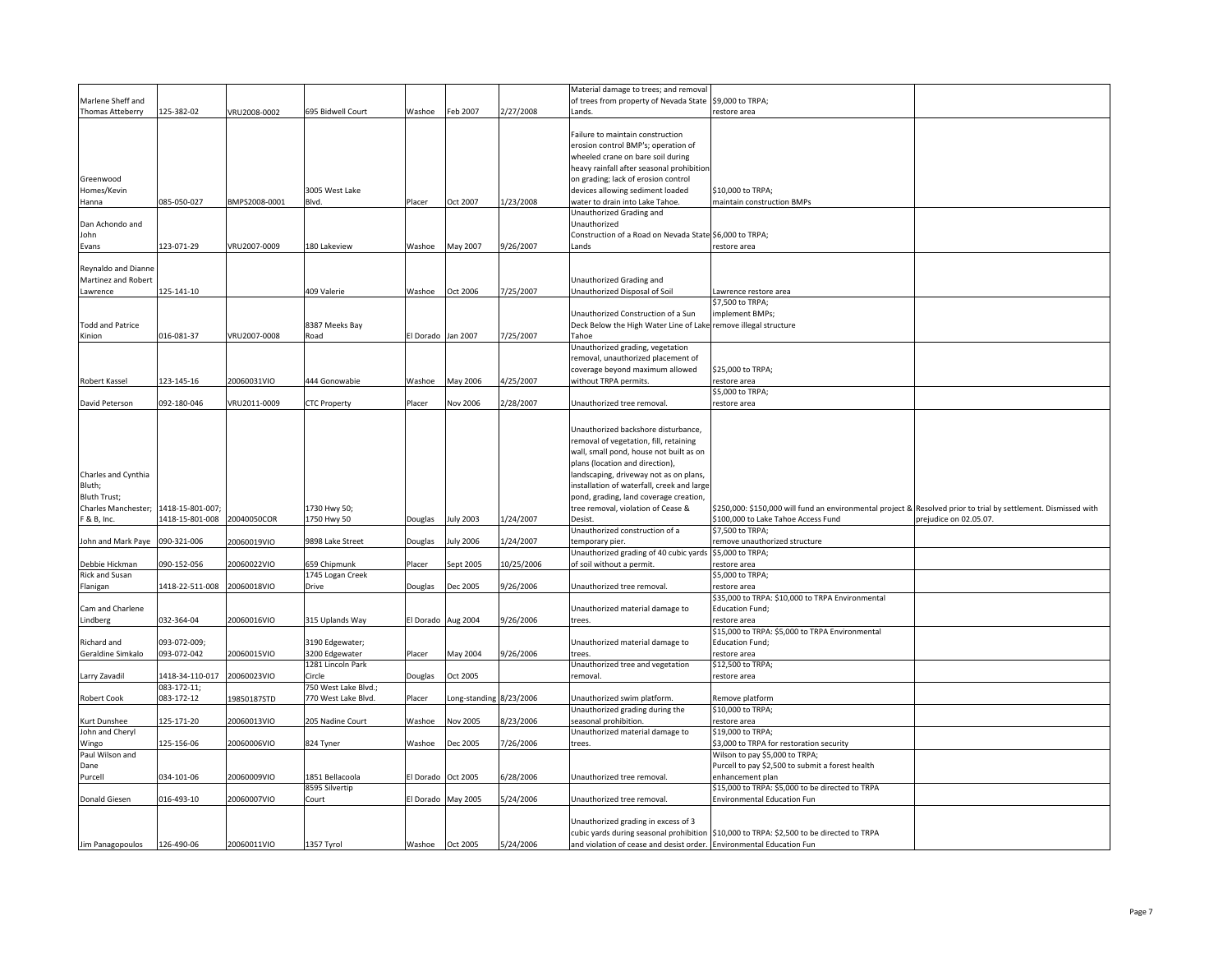| Jordan Morgenstern                                                                                      |                                                                         |              |                                   |                    |                   |            |                                                                                                                                                                                                                                                                                                                                                                                                                                        | Morgansten to pay \$2,500 to TRPA;                                                                                                                                                                                                    |                                                       |
|---------------------------------------------------------------------------------------------------------|-------------------------------------------------------------------------|--------------|-----------------------------------|--------------------|-------------------|------------|----------------------------------------------------------------------------------------------------------------------------------------------------------------------------------------------------------------------------------------------------------------------------------------------------------------------------------------------------------------------------------------------------------------------------------------|---------------------------------------------------------------------------------------------------------------------------------------------------------------------------------------------------------------------------------------|-------------------------------------------------------|
| and                                                                                                     |                                                                         |              |                                   |                    |                   |            | Unauthorized grading in excess of 3                                                                                                                                                                                                                                                                                                                                                                                                    | Werner to pay \$2,500;                                                                                                                                                                                                                |                                                       |
| John Werner                                                                                             | 033-312-14                                                              | 20060012VIO  | 1603 Thunderbird                  | El Dorado Dec 2005 |                   | 5/24/2006  | cubic yards during seasonal prohibition.                                                                                                                                                                                                                                                                                                                                                                                               | estore area                                                                                                                                                                                                                           |                                                       |
|                                                                                                         |                                                                         |              |                                   |                    |                   |            | Unauthorized material damage to 5                                                                                                                                                                                                                                                                                                                                                                                                      |                                                                                                                                                                                                                                       |                                                       |
|                                                                                                         |                                                                         |              |                                   |                    |                   |            | trees                                                                                                                                                                                                                                                                                                                                                                                                                                  | \$50,000 to TRPA;                                                                                                                                                                                                                     |                                                       |
| John Fitzhenry                                                                                          | 093-380-012                                                             | 20050310QE   | 15 Edgecliff                      | Placer             | June 2005         | 4/26/2006  | (poisoning).                                                                                                                                                                                                                                                                                                                                                                                                                           | post \$5,000 restoration security                                                                                                                                                                                                     |                                                       |
|                                                                                                         |                                                                         |              |                                   |                    |                   |            |                                                                                                                                                                                                                                                                                                                                                                                                                                        |                                                                                                                                                                                                                                       |                                                       |
|                                                                                                         |                                                                         |              |                                   |                    |                   |            | Unauthorized grading of approximately                                                                                                                                                                                                                                                                                                                                                                                                  |                                                                                                                                                                                                                                       |                                                       |
|                                                                                                         |                                                                         |              |                                   |                    |                   |            | 50 cubic yards from the driveway,                                                                                                                                                                                                                                                                                                                                                                                                      | \$10,000 to TRPA: \$5,000 to be directed to TRPA                                                                                                                                                                                      |                                                       |
|                                                                                                         |                                                                         |              |                                   |                    |                   |            | moved, and deposited on the side of                                                                                                                                                                                                                                                                                                                                                                                                    | Environmental Education Fun;                                                                                                                                                                                                          |                                                       |
| <b>Stan Buehler</b>                                                                                     | 085-104-008                                                             | 20060010VIO  | 4190 Madrone                      | Placer             | Aug 2005          | 1/17/2006  | the residence in a swale.                                                                                                                                                                                                                                                                                                                                                                                                              | restore area                                                                                                                                                                                                                          |                                                       |
|                                                                                                         |                                                                         |              |                                   |                    |                   |            | Unathorized grading and coverage<br>creation on the Canepa Property as<br>well as adjacent properties owned by<br>Nevada State Lands and the U.S. Forest<br>Service; various remodeling and<br>addition projects without permits,<br>including the creation of rock structure<br>retaining walls, and the dumping of<br>excavated fill material throughout the<br>Canepa and adjacent properties.<br>Canepa also violated several TRPA | \$25,000 to the TRPA to the Environmental Education<br>Fund;<br>a Consent Decree specifies approved project plans,<br>permits, compliance procedures and restoration work.<br>Consent Decree filed with the District Court of Nevada, | Consent Decree approved by the Federal District Court |
| Cleve Canepa                                                                                            | 1318-10-411-002 20060020VIO                                             |              | 671 Lookout Drive                 | Douglas            | Sept 2003         | 12/21/2005 | Cease and Desist Orders.                                                                                                                                                                                                                                                                                                                                                                                                               | which retains its jurisdiction for enforcement.                                                                                                                                                                                       | of Nevada on 02.10.06.                                |
| Tahoe Marina Lodge<br>Homeowners'<br>Association                                                        | 094-500-022<br>094-510-001<br>094-510-002<br>094-540-007<br>094-540-008 |              | Tahoe Marina Lodge<br>Common Area | Placer             | March 2005        | 11/16/2005 | Stream Environment Zone (SEZ)<br>vegetation removed from the property,<br>in addition to 13 live trees greater than<br>6 inches at diamater- breast-height<br>("dbh") had live limbs removed from<br>the upper 2/3 of the trees' height; trees Rosenburg pay \$7,500 to TRPA;<br>damaged in order to increase views of<br>Lake Tahoe.                                                                                                  | Swans pay \$2,500 to TRPA;<br>The TML Homeowners Association to implement a<br>comprehensive vegetation management on the property                                                                                                    |                                                       |
| Jim Kelly's Nugget                                                                                      | 123-042-12                                                              | VRU2011-0016 | 20 Highway 28                     | Washoe             | Sept 2003         | 10/26/2005 | Violation of TRPA permit as well as the<br>TRPA Code in its operation of the<br>electronic changeable message sign;<br>the permit allowed for the sign to<br>change only 4 times / hour. The sign<br>changed every 2 to 120 seconds.                                                                                                                                                                                                   | The Nugget forfeited its \$1500 security, and made the<br>necessary changes to bring the sign into compliance with<br>the permit condition.                                                                                           |                                                       |
|                                                                                                         | 085-321-018                                                             | VRU2012-0017 | 455 Leota Way                     | Placer             | June 2004         | 9/28/2005  | Unauthorized limb removal of 17 live<br>trees and one topped.                                                                                                                                                                                                                                                                                                                                                                          | \$17,000 to TRPA;                                                                                                                                                                                                                     |                                                       |
| Doug Lawson                                                                                             |                                                                         |              |                                   |                    |                   |            |                                                                                                                                                                                                                                                                                                                                                                                                                                        | restore area                                                                                                                                                                                                                          |                                                       |
| Ken and Wanda<br>Brent                                                                                  | 085-290-001<br>085-290-002                                              | VRU2012-0015 | 275 Elizabeth<br>285 Elizabeth    | Placer             |                   | 8/24/2005  | Unauthorized removal of three trees<br>having a diamater-at-breast height<br>"dbh") of more than six inches                                                                                                                                                                                                                                                                                                                            | \$5,000 to TRPA;<br>restore area                                                                                                                                                                                                      |                                                       |
| <b>Russell and Joni Pratt</b><br>(property owners),<br>and Eric Schaefer<br>(landscaping<br>contractor) | 83-083-03                                                               |              | 1505 West Lake<br>Blvd.           | Placer             | Oct 2004          | 7/27/2005  | Unauthorized grading                                                                                                                                                                                                                                                                                                                                                                                                                   | \$6,000 to TRPA: \$3,000 to TRPA Environmental Educatior<br>Fund;<br>restore area                                                                                                                                                     |                                                       |
|                                                                                                         |                                                                         |              |                                   |                    |                   |            | Unathorized superstructure on end of                                                                                                                                                                                                                                                                                                                                                                                                   | \$10,000 to TRPA: \$5,000 to TRPA Environmental                                                                                                                                                                                       |                                                       |
|                                                                                                         |                                                                         |              |                                   |                    |                   |            | pier; unauthorized gazebo on beach                                                                                                                                                                                                                                                                                                                                                                                                     | Education Fund;                                                                                                                                                                                                                       |                                                       |
| <b>Hyatt Regency</b>                                                                                    | 127-280-02                                                              |              | 111 Country Club Dr.              | Washoe             | une 2005          | 7/27/2005  | area                                                                                                                                                                                                                                                                                                                                                                                                                                   | remove structures                                                                                                                                                                                                                     |                                                       |
|                                                                                                         |                                                                         |              |                                   |                    |                   |            | Unauthorized project, grading, land                                                                                                                                                                                                                                                                                                                                                                                                    | \$2,500 to TRPA: \$1,250 to TRPA Environmental Educatior                                                                                                                                                                              |                                                       |
| Bryan Devore<br>Annika Sorenstam,                                                                       | 095-110-010                                                             | 20031006STD  | 715 River Rd.                     | Placer             | June 2003         | 7/27/2005  | coverage and tree removal.                                                                                                                                                                                                                                                                                                                                                                                                             | Fund                                                                                                                                                                                                                                  | itigation dismissed.                                  |
| David<br>Esch/Momentum                                                                                  |                                                                         |              |                                   |                    |                   |            | Unauthorized grading approximately 24                                                                                                                                                                                                                                                                                                                                                                                                  |                                                                                                                                                                                                                                       |                                                       |
| Construction                                                                                            | 130-331-01                                                              | VRU2012-0020 | 1705 SR28                         | Washoe             | March 2005        | 6/9/2005   | cubic yards outside of grading season                                                                                                                                                                                                                                                                                                                                                                                                  | \$7,500 to TRPA                                                                                                                                                                                                                       |                                                       |
| Scott Erickson, Mark<br>Faedi/M&R<br>Construction Corp.                                                 | 011-226-44                                                              | VRU2012-0013 | 648 Jack Circle                   |                    | Douglas Sept 2004 | 6/9/2005   | Unauthorized construction of: (1) a fill<br>slope and boulder retaining wall that<br>was specifically disallowed in a TRPA<br>permit, fill slope involved approximate<br>resulting in 120 sq. ft. of unathorized<br>land coverage                                                                                                                                                                                                      | \$25,000 to TRPA;<br>125 cubic yds. of fill, (2) a patio/hot tub retire existing banked development right and the 288 sq.<br>ft. of remaining potential land coverage through<br>recordation of TRPA-approved deed restriction        |                                                       |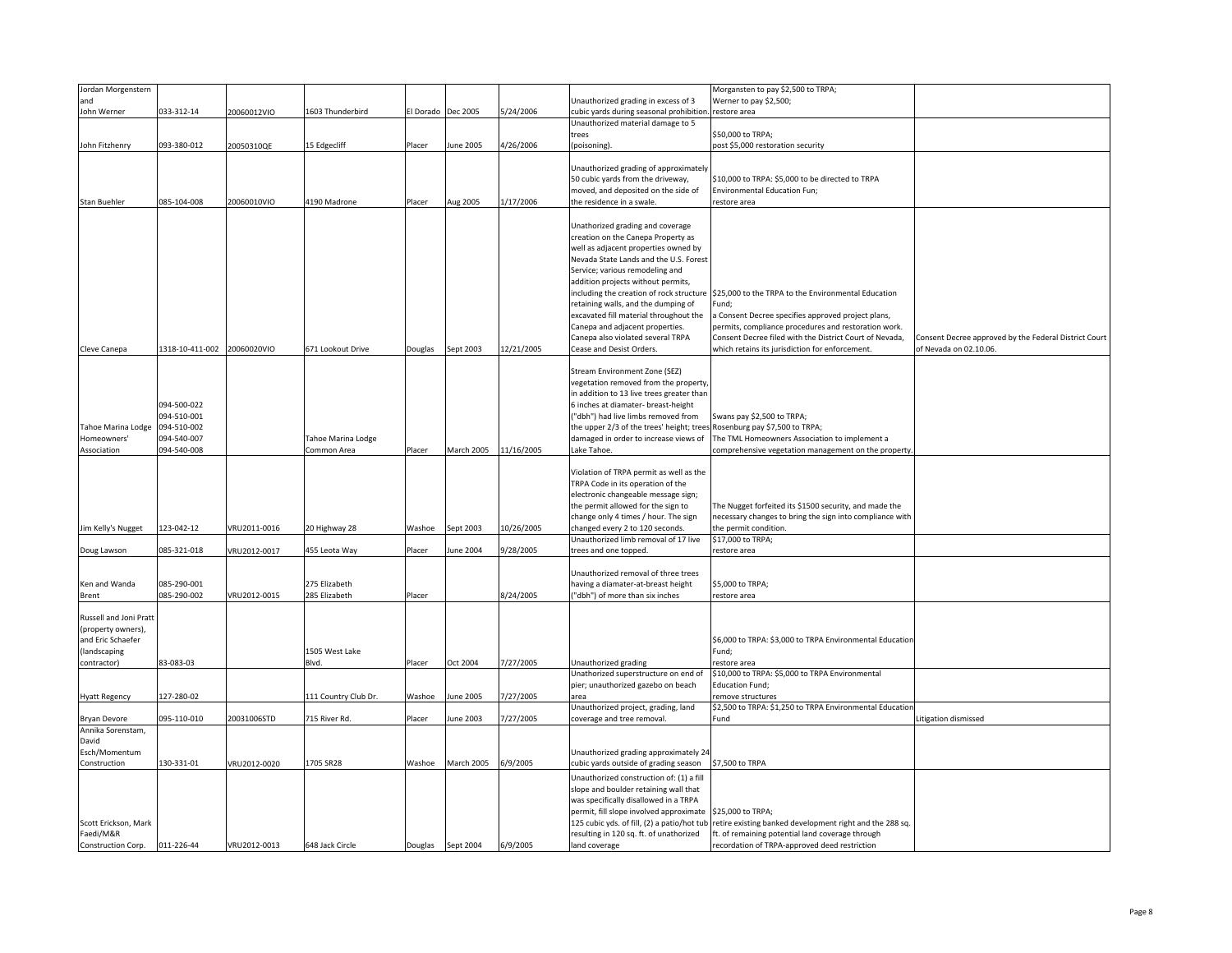| trees larger than 6"dbh (dimater breast \$24,000 to TRPA;<br>122-052-09<br>20050029COR<br>5/25/2005<br>Upchurch<br>Circle<br>Washoe<br>Nov 2004<br>height)<br>restore area<br>Unauthorized tree removal of nine<br>trees greater than 6" dbh (diameter<br>\$5,000 to TRPA;<br>Vacant property owned by<br>5/25/2005<br>085-102-02<br><b>SLT behind O'Mally</b><br>Frank McCreary<br>El Dorado<br>Dec 2004<br>breast height)<br>remove debris left on site<br>In response to request for grading<br>exception, TRPA discovered approx. 95<br>cubic yards of material was excavated<br>from the property prior to issuance of a<br>Placer County MOU permit; in addition,<br>Tim Kenneally; Rob<br>once permit was obtained, no pre-<br>Sproehnle / JRS<br>grade inspection was conducted before Kenneally pay \$1,250 to TRPA;<br>090-224-09<br>2/23/2005<br>Construction<br>20040089COR<br>274 Bend Ave.<br>Placer<br>Oct 2004<br>construction recommenced.<br>Sprohnle pay \$1,250 to TRPA<br>Unauthorized grading of approximately<br>\$7,500 to TRPA;<br>20 cubic yards, grading after October<br>033-785-15<br>COMP2008-0013<br>El Dorado Oct 2004<br>1/26/2005<br>Wilson<br>1014 Onnontioga<br>15th<br>restore area<br>Unauthorized grading in a Stream<br>Environment Zone ("SEZ") without a<br>TRPA permit; disturbed area of<br>approximately 50 by 60 feet, and<br>McDonald did not accept settlement offer of \$9,000<br>between 1 to 8 inches deep; excavated<br>and restoration.<br>material and vegetation removed and<br>GB approved, w/authority to litigate in the alternative<br>placed on another part of the Property \$9,000 to TRPA;<br>McDonald satisfied default judgment in Nov. 2006 by<br>restore area: either remove or apply sealant to the<br>selling property to CTC, demolishing house and paying<br>and possibly adjacent property, causing<br><b>Stuart McDonald</b><br>033-475-041<br>20060017VIO<br>1489 North Upper Truckee El Dorado July 2004<br>12/15/2004<br>damaged trees on the property<br>\$10,000 to TRPA in the escrow process.<br>damage to trees on the Property<br>Breitfuss pay \$5,000 to TRPA;<br>Anderson pay \$5,000 to TRPA;<br>F&B pay \$10,000 to TRPA;<br>Activities beyond QE declaration,<br>Parties retore area;<br>2115 The Back Road,<br>including excavation of 79 cubic yards<br>Breitfuss must submit complete application for<br>Breitfuss, Anderson,<br>and F&B Inc.<br>418-11-110-007 VRU2012-0012<br>12/15/2004<br>Glenbrook<br>Douglas<br>Oct 2004<br>and material tree damage<br>excavation<br>125-800-00<br>595 Lariat Cir<br>125-462-04<br>664 Tyner Wy<br>\$60,000 to TRPA;<br>125-4602-03<br>666 Tyner Wy<br>Washoe<br>July 2004<br>10/27/2004<br>Unauthorized tree removal<br>restore 595 Lariat<br>Roger Drue<br>Authority to litigate given by GB.<br>"Franklin satisfied settlement agreement prior to trial<br>by recording<br>\$5,000 lien against property on<br>\$5,000 to TRPA:<br>09/13/2007. Lien paid off to TRPA on<br>Vacant lot at end of Park<br>Michael Franklin<br>085-201-002<br>Placer<br>July 2003<br>3/24/2004<br>Unauthorized tree removal<br>restore area<br>12.19.07."<br>Ave.<br>Robert Hassett;<br>S10,000 to TRPA;<br>Mark Faedi;<br>Hassettt submit forest health restoration plan;<br>F & B Inc.<br>025-510-06<br>3567 Saddle Rd<br><b>June 2003</b><br>9/22/2004<br>VRU2012-0014<br>El Dorado<br>Unauthorized tree removal<br>restore area<br>Tahoe City Lumber,<br>Martin & Denise<br>\$12,500 to TRPA;<br>TCL submit restoration plan to TRPA and Caltrans for<br>Spitzen;<br>Michael Ewers;<br>Unauthorized project, grading, land<br>restoration of ROW;<br>Lakeside Paving<br>095-110-010<br>VRU2010-0019<br>715 River Rd<br>une 2003<br>9/22/2004<br>coverage and tree removal<br>Asphalt removed, area restored<br>Placer<br>Litigation Dismissed<br><b>Chambers Landing</b><br>Unauthorized placement of mooring<br>Authority to litigate given by GB 11.19.2003.<br>20040940STD<br>8/25/2004<br>Settlement approved prior to litigation being filed.<br>HOA<br>090-010-19<br>6400 West Lake Blvd<br>Placer<br>buoys<br>\$45,000 to TRPA<br>Unauthorized removal of a tree that<br>\$5,000 to TRPA;<br>April 2004<br>John Sullivan<br>097-093-012<br>20040493STD<br>4905 W Lake Blvd<br>Placer<br>6/23/2004<br>was to be retained<br>restore Sullivan property;<br>(Sullivan<br>Unauthorized removal of a tree that<br>097-093-012<br>20040493STD<br>6/23/2004<br>4905 W Lake Blvd<br>Placer<br>April 2004<br>was to be retained<br>\$5,000 to TRPA<br>Unauthorized removal of a tree that<br>097-093-012<br>20040493STD<br>6/23/2004<br>4905 W Lake Blvd<br>April 2004<br>was to be retained<br>\$2,000 to TRPA<br>Recommendation to LC was \$5,000 payment<br>Placer<br>Original settlement GB did not approve 4/28/04<br>\$45,000 w/in 30 days - \$20,000 as penalty,<br>\$65,000: \$30,000 to CTS over above any other obligation,<br>\$10,000 to Environmental Education, \$10,000 over and<br>\$10,000 for education;<br>above the annual operating contribution to<br>07-140-10<br>18 Hwy 50<br>Douglas April 2003<br>5/26/2004<br>Unauthorized grading and tree removal restore area<br>Coordinated Transit System; restore area<br>Harvey's | Adam Brody, Don          |  |               |  | Unauthorized material damage to 12 |  |
|-------------------------------------------------------------------------------------------------------------------------------------------------------------------------------------------------------------------------------------------------------------------------------------------------------------------------------------------------------------------------------------------------------------------------------------------------------------------------------------------------------------------------------------------------------------------------------------------------------------------------------------------------------------------------------------------------------------------------------------------------------------------------------------------------------------------------------------------------------------------------------------------------------------------------------------------------------------------------------------------------------------------------------------------------------------------------------------------------------------------------------------------------------------------------------------------------------------------------------------------------------------------------------------------------------------------------------------------------------------------------------------------------------------------------------------------------------------------------------------------------------------------------------------------------------------------------------------------------------------------------------------------------------------------------------------------------------------------------------------------------------------------------------------------------------------------------------------------------------------------------------------------------------------------------------------------------------------------------------------------------------------------------------------------------------------------------------------------------------------------------------------------------------------------------------------------------------------------------------------------------------------------------------------------------------------------------------------------------------------------------------------------------------------------------------------------------------------------------------------------------------------------------------------------------------------------------------------------------------------------------------------------------------------------------------------------------------------------------------------------------------------------------------------------------------------------------------------------------------------------------------------------------------------------------------------------------------------------------------------------------------------------------------------------------------------------------------------------------------------------------------------------------------------------------------------------------------------------------------------------------------------------------------------------------------------------------------------------------------------------------------------------------------------------------------------------------------------------------------------------------------------------------------------------------------------------------------------------------------------------------------------------------------------------------------------------------------------------------------------------------------------------------------------------------------------------------------------------------------------------------------------------------------------------------------------------------------------------------------------------------------------------------------------------------------------------------------------------------------------------------------------------------------------------------------------------------------------------------------------------------------------------------------------------------------------------------------------------------------------------------------------------------------------------------------------------------------------------------------------------------------------------------------------------------------------------------------------------------------------------------------------------------------------------------------------------------------------------------------------------------------------------------------------------------------------------------------------------------------------------------------------------------------------------------------------------------------------------------------------------------------------------------------------------------------------------------------------------------------------------------------------------------------------------------------------------------------------------------------------------------------------------------|--------------------------|--|---------------|--|------------------------------------|--|
|                                                                                                                                                                                                                                                                                                                                                                                                                                                                                                                                                                                                                                                                                                                                                                                                                                                                                                                                                                                                                                                                                                                                                                                                                                                                                                                                                                                                                                                                                                                                                                                                                                                                                                                                                                                                                                                                                                                                                                                                                                                                                                                                                                                                                                                                                                                                                                                                                                                                                                                                                                                                                                                                                                                                                                                                                                                                                                                                                                                                                                                                                                                                                                                                                                                                                                                                                                                                                                                                                                                                                                                                                                                                                                                                                                                                                                                                                                                                                                                                                                                                                                                                                                                                                                                                                                                                                                                                                                                                                                                                                                                                                                                                                                                                                                                                                                                                                                                                                                                                                                                                                                                                                                                                                                                                         | Luschar, Katherine       |  | 619 Woodridge |  |                                    |  |
|                                                                                                                                                                                                                                                                                                                                                                                                                                                                                                                                                                                                                                                                                                                                                                                                                                                                                                                                                                                                                                                                                                                                                                                                                                                                                                                                                                                                                                                                                                                                                                                                                                                                                                                                                                                                                                                                                                                                                                                                                                                                                                                                                                                                                                                                                                                                                                                                                                                                                                                                                                                                                                                                                                                                                                                                                                                                                                                                                                                                                                                                                                                                                                                                                                                                                                                                                                                                                                                                                                                                                                                                                                                                                                                                                                                                                                                                                                                                                                                                                                                                                                                                                                                                                                                                                                                                                                                                                                                                                                                                                                                                                                                                                                                                                                                                                                                                                                                                                                                                                                                                                                                                                                                                                                                                         |                          |  |               |  |                                    |  |
|                                                                                                                                                                                                                                                                                                                                                                                                                                                                                                                                                                                                                                                                                                                                                                                                                                                                                                                                                                                                                                                                                                                                                                                                                                                                                                                                                                                                                                                                                                                                                                                                                                                                                                                                                                                                                                                                                                                                                                                                                                                                                                                                                                                                                                                                                                                                                                                                                                                                                                                                                                                                                                                                                                                                                                                                                                                                                                                                                                                                                                                                                                                                                                                                                                                                                                                                                                                                                                                                                                                                                                                                                                                                                                                                                                                                                                                                                                                                                                                                                                                                                                                                                                                                                                                                                                                                                                                                                                                                                                                                                                                                                                                                                                                                                                                                                                                                                                                                                                                                                                                                                                                                                                                                                                                                         |                          |  |               |  |                                    |  |
|                                                                                                                                                                                                                                                                                                                                                                                                                                                                                                                                                                                                                                                                                                                                                                                                                                                                                                                                                                                                                                                                                                                                                                                                                                                                                                                                                                                                                                                                                                                                                                                                                                                                                                                                                                                                                                                                                                                                                                                                                                                                                                                                                                                                                                                                                                                                                                                                                                                                                                                                                                                                                                                                                                                                                                                                                                                                                                                                                                                                                                                                                                                                                                                                                                                                                                                                                                                                                                                                                                                                                                                                                                                                                                                                                                                                                                                                                                                                                                                                                                                                                                                                                                                                                                                                                                                                                                                                                                                                                                                                                                                                                                                                                                                                                                                                                                                                                                                                                                                                                                                                                                                                                                                                                                                                         |                          |  |               |  |                                    |  |
|                                                                                                                                                                                                                                                                                                                                                                                                                                                                                                                                                                                                                                                                                                                                                                                                                                                                                                                                                                                                                                                                                                                                                                                                                                                                                                                                                                                                                                                                                                                                                                                                                                                                                                                                                                                                                                                                                                                                                                                                                                                                                                                                                                                                                                                                                                                                                                                                                                                                                                                                                                                                                                                                                                                                                                                                                                                                                                                                                                                                                                                                                                                                                                                                                                                                                                                                                                                                                                                                                                                                                                                                                                                                                                                                                                                                                                                                                                                                                                                                                                                                                                                                                                                                                                                                                                                                                                                                                                                                                                                                                                                                                                                                                                                                                                                                                                                                                                                                                                                                                                                                                                                                                                                                                                                                         |                          |  |               |  |                                    |  |
|                                                                                                                                                                                                                                                                                                                                                                                                                                                                                                                                                                                                                                                                                                                                                                                                                                                                                                                                                                                                                                                                                                                                                                                                                                                                                                                                                                                                                                                                                                                                                                                                                                                                                                                                                                                                                                                                                                                                                                                                                                                                                                                                                                                                                                                                                                                                                                                                                                                                                                                                                                                                                                                                                                                                                                                                                                                                                                                                                                                                                                                                                                                                                                                                                                                                                                                                                                                                                                                                                                                                                                                                                                                                                                                                                                                                                                                                                                                                                                                                                                                                                                                                                                                                                                                                                                                                                                                                                                                                                                                                                                                                                                                                                                                                                                                                                                                                                                                                                                                                                                                                                                                                                                                                                                                                         |                          |  |               |  |                                    |  |
|                                                                                                                                                                                                                                                                                                                                                                                                                                                                                                                                                                                                                                                                                                                                                                                                                                                                                                                                                                                                                                                                                                                                                                                                                                                                                                                                                                                                                                                                                                                                                                                                                                                                                                                                                                                                                                                                                                                                                                                                                                                                                                                                                                                                                                                                                                                                                                                                                                                                                                                                                                                                                                                                                                                                                                                                                                                                                                                                                                                                                                                                                                                                                                                                                                                                                                                                                                                                                                                                                                                                                                                                                                                                                                                                                                                                                                                                                                                                                                                                                                                                                                                                                                                                                                                                                                                                                                                                                                                                                                                                                                                                                                                                                                                                                                                                                                                                                                                                                                                                                                                                                                                                                                                                                                                                         |                          |  |               |  |                                    |  |
|                                                                                                                                                                                                                                                                                                                                                                                                                                                                                                                                                                                                                                                                                                                                                                                                                                                                                                                                                                                                                                                                                                                                                                                                                                                                                                                                                                                                                                                                                                                                                                                                                                                                                                                                                                                                                                                                                                                                                                                                                                                                                                                                                                                                                                                                                                                                                                                                                                                                                                                                                                                                                                                                                                                                                                                                                                                                                                                                                                                                                                                                                                                                                                                                                                                                                                                                                                                                                                                                                                                                                                                                                                                                                                                                                                                                                                                                                                                                                                                                                                                                                                                                                                                                                                                                                                                                                                                                                                                                                                                                                                                                                                                                                                                                                                                                                                                                                                                                                                                                                                                                                                                                                                                                                                                                         |                          |  |               |  |                                    |  |
|                                                                                                                                                                                                                                                                                                                                                                                                                                                                                                                                                                                                                                                                                                                                                                                                                                                                                                                                                                                                                                                                                                                                                                                                                                                                                                                                                                                                                                                                                                                                                                                                                                                                                                                                                                                                                                                                                                                                                                                                                                                                                                                                                                                                                                                                                                                                                                                                                                                                                                                                                                                                                                                                                                                                                                                                                                                                                                                                                                                                                                                                                                                                                                                                                                                                                                                                                                                                                                                                                                                                                                                                                                                                                                                                                                                                                                                                                                                                                                                                                                                                                                                                                                                                                                                                                                                                                                                                                                                                                                                                                                                                                                                                                                                                                                                                                                                                                                                                                                                                                                                                                                                                                                                                                                                                         |                          |  |               |  |                                    |  |
|                                                                                                                                                                                                                                                                                                                                                                                                                                                                                                                                                                                                                                                                                                                                                                                                                                                                                                                                                                                                                                                                                                                                                                                                                                                                                                                                                                                                                                                                                                                                                                                                                                                                                                                                                                                                                                                                                                                                                                                                                                                                                                                                                                                                                                                                                                                                                                                                                                                                                                                                                                                                                                                                                                                                                                                                                                                                                                                                                                                                                                                                                                                                                                                                                                                                                                                                                                                                                                                                                                                                                                                                                                                                                                                                                                                                                                                                                                                                                                                                                                                                                                                                                                                                                                                                                                                                                                                                                                                                                                                                                                                                                                                                                                                                                                                                                                                                                                                                                                                                                                                                                                                                                                                                                                                                         |                          |  |               |  |                                    |  |
|                                                                                                                                                                                                                                                                                                                                                                                                                                                                                                                                                                                                                                                                                                                                                                                                                                                                                                                                                                                                                                                                                                                                                                                                                                                                                                                                                                                                                                                                                                                                                                                                                                                                                                                                                                                                                                                                                                                                                                                                                                                                                                                                                                                                                                                                                                                                                                                                                                                                                                                                                                                                                                                                                                                                                                                                                                                                                                                                                                                                                                                                                                                                                                                                                                                                                                                                                                                                                                                                                                                                                                                                                                                                                                                                                                                                                                                                                                                                                                                                                                                                                                                                                                                                                                                                                                                                                                                                                                                                                                                                                                                                                                                                                                                                                                                                                                                                                                                                                                                                                                                                                                                                                                                                                                                                         |                          |  |               |  |                                    |  |
|                                                                                                                                                                                                                                                                                                                                                                                                                                                                                                                                                                                                                                                                                                                                                                                                                                                                                                                                                                                                                                                                                                                                                                                                                                                                                                                                                                                                                                                                                                                                                                                                                                                                                                                                                                                                                                                                                                                                                                                                                                                                                                                                                                                                                                                                                                                                                                                                                                                                                                                                                                                                                                                                                                                                                                                                                                                                                                                                                                                                                                                                                                                                                                                                                                                                                                                                                                                                                                                                                                                                                                                                                                                                                                                                                                                                                                                                                                                                                                                                                                                                                                                                                                                                                                                                                                                                                                                                                                                                                                                                                                                                                                                                                                                                                                                                                                                                                                                                                                                                                                                                                                                                                                                                                                                                         |                          |  |               |  |                                    |  |
|                                                                                                                                                                                                                                                                                                                                                                                                                                                                                                                                                                                                                                                                                                                                                                                                                                                                                                                                                                                                                                                                                                                                                                                                                                                                                                                                                                                                                                                                                                                                                                                                                                                                                                                                                                                                                                                                                                                                                                                                                                                                                                                                                                                                                                                                                                                                                                                                                                                                                                                                                                                                                                                                                                                                                                                                                                                                                                                                                                                                                                                                                                                                                                                                                                                                                                                                                                                                                                                                                                                                                                                                                                                                                                                                                                                                                                                                                                                                                                                                                                                                                                                                                                                                                                                                                                                                                                                                                                                                                                                                                                                                                                                                                                                                                                                                                                                                                                                                                                                                                                                                                                                                                                                                                                                                         |                          |  |               |  |                                    |  |
|                                                                                                                                                                                                                                                                                                                                                                                                                                                                                                                                                                                                                                                                                                                                                                                                                                                                                                                                                                                                                                                                                                                                                                                                                                                                                                                                                                                                                                                                                                                                                                                                                                                                                                                                                                                                                                                                                                                                                                                                                                                                                                                                                                                                                                                                                                                                                                                                                                                                                                                                                                                                                                                                                                                                                                                                                                                                                                                                                                                                                                                                                                                                                                                                                                                                                                                                                                                                                                                                                                                                                                                                                                                                                                                                                                                                                                                                                                                                                                                                                                                                                                                                                                                                                                                                                                                                                                                                                                                                                                                                                                                                                                                                                                                                                                                                                                                                                                                                                                                                                                                                                                                                                                                                                                                                         |                          |  |               |  |                                    |  |
|                                                                                                                                                                                                                                                                                                                                                                                                                                                                                                                                                                                                                                                                                                                                                                                                                                                                                                                                                                                                                                                                                                                                                                                                                                                                                                                                                                                                                                                                                                                                                                                                                                                                                                                                                                                                                                                                                                                                                                                                                                                                                                                                                                                                                                                                                                                                                                                                                                                                                                                                                                                                                                                                                                                                                                                                                                                                                                                                                                                                                                                                                                                                                                                                                                                                                                                                                                                                                                                                                                                                                                                                                                                                                                                                                                                                                                                                                                                                                                                                                                                                                                                                                                                                                                                                                                                                                                                                                                                                                                                                                                                                                                                                                                                                                                                                                                                                                                                                                                                                                                                                                                                                                                                                                                                                         |                          |  |               |  |                                    |  |
|                                                                                                                                                                                                                                                                                                                                                                                                                                                                                                                                                                                                                                                                                                                                                                                                                                                                                                                                                                                                                                                                                                                                                                                                                                                                                                                                                                                                                                                                                                                                                                                                                                                                                                                                                                                                                                                                                                                                                                                                                                                                                                                                                                                                                                                                                                                                                                                                                                                                                                                                                                                                                                                                                                                                                                                                                                                                                                                                                                                                                                                                                                                                                                                                                                                                                                                                                                                                                                                                                                                                                                                                                                                                                                                                                                                                                                                                                                                                                                                                                                                                                                                                                                                                                                                                                                                                                                                                                                                                                                                                                                                                                                                                                                                                                                                                                                                                                                                                                                                                                                                                                                                                                                                                                                                                         |                          |  |               |  |                                    |  |
|                                                                                                                                                                                                                                                                                                                                                                                                                                                                                                                                                                                                                                                                                                                                                                                                                                                                                                                                                                                                                                                                                                                                                                                                                                                                                                                                                                                                                                                                                                                                                                                                                                                                                                                                                                                                                                                                                                                                                                                                                                                                                                                                                                                                                                                                                                                                                                                                                                                                                                                                                                                                                                                                                                                                                                                                                                                                                                                                                                                                                                                                                                                                                                                                                                                                                                                                                                                                                                                                                                                                                                                                                                                                                                                                                                                                                                                                                                                                                                                                                                                                                                                                                                                                                                                                                                                                                                                                                                                                                                                                                                                                                                                                                                                                                                                                                                                                                                                                                                                                                                                                                                                                                                                                                                                                         |                          |  |               |  |                                    |  |
|                                                                                                                                                                                                                                                                                                                                                                                                                                                                                                                                                                                                                                                                                                                                                                                                                                                                                                                                                                                                                                                                                                                                                                                                                                                                                                                                                                                                                                                                                                                                                                                                                                                                                                                                                                                                                                                                                                                                                                                                                                                                                                                                                                                                                                                                                                                                                                                                                                                                                                                                                                                                                                                                                                                                                                                                                                                                                                                                                                                                                                                                                                                                                                                                                                                                                                                                                                                                                                                                                                                                                                                                                                                                                                                                                                                                                                                                                                                                                                                                                                                                                                                                                                                                                                                                                                                                                                                                                                                                                                                                                                                                                                                                                                                                                                                                                                                                                                                                                                                                                                                                                                                                                                                                                                                                         |                          |  |               |  |                                    |  |
|                                                                                                                                                                                                                                                                                                                                                                                                                                                                                                                                                                                                                                                                                                                                                                                                                                                                                                                                                                                                                                                                                                                                                                                                                                                                                                                                                                                                                                                                                                                                                                                                                                                                                                                                                                                                                                                                                                                                                                                                                                                                                                                                                                                                                                                                                                                                                                                                                                                                                                                                                                                                                                                                                                                                                                                                                                                                                                                                                                                                                                                                                                                                                                                                                                                                                                                                                                                                                                                                                                                                                                                                                                                                                                                                                                                                                                                                                                                                                                                                                                                                                                                                                                                                                                                                                                                                                                                                                                                                                                                                                                                                                                                                                                                                                                                                                                                                                                                                                                                                                                                                                                                                                                                                                                                                         |                          |  |               |  |                                    |  |
|                                                                                                                                                                                                                                                                                                                                                                                                                                                                                                                                                                                                                                                                                                                                                                                                                                                                                                                                                                                                                                                                                                                                                                                                                                                                                                                                                                                                                                                                                                                                                                                                                                                                                                                                                                                                                                                                                                                                                                                                                                                                                                                                                                                                                                                                                                                                                                                                                                                                                                                                                                                                                                                                                                                                                                                                                                                                                                                                                                                                                                                                                                                                                                                                                                                                                                                                                                                                                                                                                                                                                                                                                                                                                                                                                                                                                                                                                                                                                                                                                                                                                                                                                                                                                                                                                                                                                                                                                                                                                                                                                                                                                                                                                                                                                                                                                                                                                                                                                                                                                                                                                                                                                                                                                                                                         |                          |  |               |  |                                    |  |
|                                                                                                                                                                                                                                                                                                                                                                                                                                                                                                                                                                                                                                                                                                                                                                                                                                                                                                                                                                                                                                                                                                                                                                                                                                                                                                                                                                                                                                                                                                                                                                                                                                                                                                                                                                                                                                                                                                                                                                                                                                                                                                                                                                                                                                                                                                                                                                                                                                                                                                                                                                                                                                                                                                                                                                                                                                                                                                                                                                                                                                                                                                                                                                                                                                                                                                                                                                                                                                                                                                                                                                                                                                                                                                                                                                                                                                                                                                                                                                                                                                                                                                                                                                                                                                                                                                                                                                                                                                                                                                                                                                                                                                                                                                                                                                                                                                                                                                                                                                                                                                                                                                                                                                                                                                                                         |                          |  |               |  |                                    |  |
|                                                                                                                                                                                                                                                                                                                                                                                                                                                                                                                                                                                                                                                                                                                                                                                                                                                                                                                                                                                                                                                                                                                                                                                                                                                                                                                                                                                                                                                                                                                                                                                                                                                                                                                                                                                                                                                                                                                                                                                                                                                                                                                                                                                                                                                                                                                                                                                                                                                                                                                                                                                                                                                                                                                                                                                                                                                                                                                                                                                                                                                                                                                                                                                                                                                                                                                                                                                                                                                                                                                                                                                                                                                                                                                                                                                                                                                                                                                                                                                                                                                                                                                                                                                                                                                                                                                                                                                                                                                                                                                                                                                                                                                                                                                                                                                                                                                                                                                                                                                                                                                                                                                                                                                                                                                                         |                          |  |               |  |                                    |  |
|                                                                                                                                                                                                                                                                                                                                                                                                                                                                                                                                                                                                                                                                                                                                                                                                                                                                                                                                                                                                                                                                                                                                                                                                                                                                                                                                                                                                                                                                                                                                                                                                                                                                                                                                                                                                                                                                                                                                                                                                                                                                                                                                                                                                                                                                                                                                                                                                                                                                                                                                                                                                                                                                                                                                                                                                                                                                                                                                                                                                                                                                                                                                                                                                                                                                                                                                                                                                                                                                                                                                                                                                                                                                                                                                                                                                                                                                                                                                                                                                                                                                                                                                                                                                                                                                                                                                                                                                                                                                                                                                                                                                                                                                                                                                                                                                                                                                                                                                                                                                                                                                                                                                                                                                                                                                         |                          |  |               |  |                                    |  |
|                                                                                                                                                                                                                                                                                                                                                                                                                                                                                                                                                                                                                                                                                                                                                                                                                                                                                                                                                                                                                                                                                                                                                                                                                                                                                                                                                                                                                                                                                                                                                                                                                                                                                                                                                                                                                                                                                                                                                                                                                                                                                                                                                                                                                                                                                                                                                                                                                                                                                                                                                                                                                                                                                                                                                                                                                                                                                                                                                                                                                                                                                                                                                                                                                                                                                                                                                                                                                                                                                                                                                                                                                                                                                                                                                                                                                                                                                                                                                                                                                                                                                                                                                                                                                                                                                                                                                                                                                                                                                                                                                                                                                                                                                                                                                                                                                                                                                                                                                                                                                                                                                                                                                                                                                                                                         |                          |  |               |  |                                    |  |
|                                                                                                                                                                                                                                                                                                                                                                                                                                                                                                                                                                                                                                                                                                                                                                                                                                                                                                                                                                                                                                                                                                                                                                                                                                                                                                                                                                                                                                                                                                                                                                                                                                                                                                                                                                                                                                                                                                                                                                                                                                                                                                                                                                                                                                                                                                                                                                                                                                                                                                                                                                                                                                                                                                                                                                                                                                                                                                                                                                                                                                                                                                                                                                                                                                                                                                                                                                                                                                                                                                                                                                                                                                                                                                                                                                                                                                                                                                                                                                                                                                                                                                                                                                                                                                                                                                                                                                                                                                                                                                                                                                                                                                                                                                                                                                                                                                                                                                                                                                                                                                                                                                                                                                                                                                                                         |                          |  |               |  |                                    |  |
|                                                                                                                                                                                                                                                                                                                                                                                                                                                                                                                                                                                                                                                                                                                                                                                                                                                                                                                                                                                                                                                                                                                                                                                                                                                                                                                                                                                                                                                                                                                                                                                                                                                                                                                                                                                                                                                                                                                                                                                                                                                                                                                                                                                                                                                                                                                                                                                                                                                                                                                                                                                                                                                                                                                                                                                                                                                                                                                                                                                                                                                                                                                                                                                                                                                                                                                                                                                                                                                                                                                                                                                                                                                                                                                                                                                                                                                                                                                                                                                                                                                                                                                                                                                                                                                                                                                                                                                                                                                                                                                                                                                                                                                                                                                                                                                                                                                                                                                                                                                                                                                                                                                                                                                                                                                                         |                          |  |               |  |                                    |  |
|                                                                                                                                                                                                                                                                                                                                                                                                                                                                                                                                                                                                                                                                                                                                                                                                                                                                                                                                                                                                                                                                                                                                                                                                                                                                                                                                                                                                                                                                                                                                                                                                                                                                                                                                                                                                                                                                                                                                                                                                                                                                                                                                                                                                                                                                                                                                                                                                                                                                                                                                                                                                                                                                                                                                                                                                                                                                                                                                                                                                                                                                                                                                                                                                                                                                                                                                                                                                                                                                                                                                                                                                                                                                                                                                                                                                                                                                                                                                                                                                                                                                                                                                                                                                                                                                                                                                                                                                                                                                                                                                                                                                                                                                                                                                                                                                                                                                                                                                                                                                                                                                                                                                                                                                                                                                         |                          |  |               |  |                                    |  |
|                                                                                                                                                                                                                                                                                                                                                                                                                                                                                                                                                                                                                                                                                                                                                                                                                                                                                                                                                                                                                                                                                                                                                                                                                                                                                                                                                                                                                                                                                                                                                                                                                                                                                                                                                                                                                                                                                                                                                                                                                                                                                                                                                                                                                                                                                                                                                                                                                                                                                                                                                                                                                                                                                                                                                                                                                                                                                                                                                                                                                                                                                                                                                                                                                                                                                                                                                                                                                                                                                                                                                                                                                                                                                                                                                                                                                                                                                                                                                                                                                                                                                                                                                                                                                                                                                                                                                                                                                                                                                                                                                                                                                                                                                                                                                                                                                                                                                                                                                                                                                                                                                                                                                                                                                                                                         |                          |  |               |  |                                    |  |
|                                                                                                                                                                                                                                                                                                                                                                                                                                                                                                                                                                                                                                                                                                                                                                                                                                                                                                                                                                                                                                                                                                                                                                                                                                                                                                                                                                                                                                                                                                                                                                                                                                                                                                                                                                                                                                                                                                                                                                                                                                                                                                                                                                                                                                                                                                                                                                                                                                                                                                                                                                                                                                                                                                                                                                                                                                                                                                                                                                                                                                                                                                                                                                                                                                                                                                                                                                                                                                                                                                                                                                                                                                                                                                                                                                                                                                                                                                                                                                                                                                                                                                                                                                                                                                                                                                                                                                                                                                                                                                                                                                                                                                                                                                                                                                                                                                                                                                                                                                                                                                                                                                                                                                                                                                                                         |                          |  |               |  |                                    |  |
|                                                                                                                                                                                                                                                                                                                                                                                                                                                                                                                                                                                                                                                                                                                                                                                                                                                                                                                                                                                                                                                                                                                                                                                                                                                                                                                                                                                                                                                                                                                                                                                                                                                                                                                                                                                                                                                                                                                                                                                                                                                                                                                                                                                                                                                                                                                                                                                                                                                                                                                                                                                                                                                                                                                                                                                                                                                                                                                                                                                                                                                                                                                                                                                                                                                                                                                                                                                                                                                                                                                                                                                                                                                                                                                                                                                                                                                                                                                                                                                                                                                                                                                                                                                                                                                                                                                                                                                                                                                                                                                                                                                                                                                                                                                                                                                                                                                                                                                                                                                                                                                                                                                                                                                                                                                                         |                          |  |               |  |                                    |  |
|                                                                                                                                                                                                                                                                                                                                                                                                                                                                                                                                                                                                                                                                                                                                                                                                                                                                                                                                                                                                                                                                                                                                                                                                                                                                                                                                                                                                                                                                                                                                                                                                                                                                                                                                                                                                                                                                                                                                                                                                                                                                                                                                                                                                                                                                                                                                                                                                                                                                                                                                                                                                                                                                                                                                                                                                                                                                                                                                                                                                                                                                                                                                                                                                                                                                                                                                                                                                                                                                                                                                                                                                                                                                                                                                                                                                                                                                                                                                                                                                                                                                                                                                                                                                                                                                                                                                                                                                                                                                                                                                                                                                                                                                                                                                                                                                                                                                                                                                                                                                                                                                                                                                                                                                                                                                         |                          |  |               |  |                                    |  |
|                                                                                                                                                                                                                                                                                                                                                                                                                                                                                                                                                                                                                                                                                                                                                                                                                                                                                                                                                                                                                                                                                                                                                                                                                                                                                                                                                                                                                                                                                                                                                                                                                                                                                                                                                                                                                                                                                                                                                                                                                                                                                                                                                                                                                                                                                                                                                                                                                                                                                                                                                                                                                                                                                                                                                                                                                                                                                                                                                                                                                                                                                                                                                                                                                                                                                                                                                                                                                                                                                                                                                                                                                                                                                                                                                                                                                                                                                                                                                                                                                                                                                                                                                                                                                                                                                                                                                                                                                                                                                                                                                                                                                                                                                                                                                                                                                                                                                                                                                                                                                                                                                                                                                                                                                                                                         |                          |  |               |  |                                    |  |
|                                                                                                                                                                                                                                                                                                                                                                                                                                                                                                                                                                                                                                                                                                                                                                                                                                                                                                                                                                                                                                                                                                                                                                                                                                                                                                                                                                                                                                                                                                                                                                                                                                                                                                                                                                                                                                                                                                                                                                                                                                                                                                                                                                                                                                                                                                                                                                                                                                                                                                                                                                                                                                                                                                                                                                                                                                                                                                                                                                                                                                                                                                                                                                                                                                                                                                                                                                                                                                                                                                                                                                                                                                                                                                                                                                                                                                                                                                                                                                                                                                                                                                                                                                                                                                                                                                                                                                                                                                                                                                                                                                                                                                                                                                                                                                                                                                                                                                                                                                                                                                                                                                                                                                                                                                                                         |                          |  |               |  |                                    |  |
|                                                                                                                                                                                                                                                                                                                                                                                                                                                                                                                                                                                                                                                                                                                                                                                                                                                                                                                                                                                                                                                                                                                                                                                                                                                                                                                                                                                                                                                                                                                                                                                                                                                                                                                                                                                                                                                                                                                                                                                                                                                                                                                                                                                                                                                                                                                                                                                                                                                                                                                                                                                                                                                                                                                                                                                                                                                                                                                                                                                                                                                                                                                                                                                                                                                                                                                                                                                                                                                                                                                                                                                                                                                                                                                                                                                                                                                                                                                                                                                                                                                                                                                                                                                                                                                                                                                                                                                                                                                                                                                                                                                                                                                                                                                                                                                                                                                                                                                                                                                                                                                                                                                                                                                                                                                                         |                          |  |               |  |                                    |  |
|                                                                                                                                                                                                                                                                                                                                                                                                                                                                                                                                                                                                                                                                                                                                                                                                                                                                                                                                                                                                                                                                                                                                                                                                                                                                                                                                                                                                                                                                                                                                                                                                                                                                                                                                                                                                                                                                                                                                                                                                                                                                                                                                                                                                                                                                                                                                                                                                                                                                                                                                                                                                                                                                                                                                                                                                                                                                                                                                                                                                                                                                                                                                                                                                                                                                                                                                                                                                                                                                                                                                                                                                                                                                                                                                                                                                                                                                                                                                                                                                                                                                                                                                                                                                                                                                                                                                                                                                                                                                                                                                                                                                                                                                                                                                                                                                                                                                                                                                                                                                                                                                                                                                                                                                                                                                         |                          |  |               |  |                                    |  |
|                                                                                                                                                                                                                                                                                                                                                                                                                                                                                                                                                                                                                                                                                                                                                                                                                                                                                                                                                                                                                                                                                                                                                                                                                                                                                                                                                                                                                                                                                                                                                                                                                                                                                                                                                                                                                                                                                                                                                                                                                                                                                                                                                                                                                                                                                                                                                                                                                                                                                                                                                                                                                                                                                                                                                                                                                                                                                                                                                                                                                                                                                                                                                                                                                                                                                                                                                                                                                                                                                                                                                                                                                                                                                                                                                                                                                                                                                                                                                                                                                                                                                                                                                                                                                                                                                                                                                                                                                                                                                                                                                                                                                                                                                                                                                                                                                                                                                                                                                                                                                                                                                                                                                                                                                                                                         |                          |  |               |  |                                    |  |
|                                                                                                                                                                                                                                                                                                                                                                                                                                                                                                                                                                                                                                                                                                                                                                                                                                                                                                                                                                                                                                                                                                                                                                                                                                                                                                                                                                                                                                                                                                                                                                                                                                                                                                                                                                                                                                                                                                                                                                                                                                                                                                                                                                                                                                                                                                                                                                                                                                                                                                                                                                                                                                                                                                                                                                                                                                                                                                                                                                                                                                                                                                                                                                                                                                                                                                                                                                                                                                                                                                                                                                                                                                                                                                                                                                                                                                                                                                                                                                                                                                                                                                                                                                                                                                                                                                                                                                                                                                                                                                                                                                                                                                                                                                                                                                                                                                                                                                                                                                                                                                                                                                                                                                                                                                                                         |                          |  |               |  |                                    |  |
|                                                                                                                                                                                                                                                                                                                                                                                                                                                                                                                                                                                                                                                                                                                                                                                                                                                                                                                                                                                                                                                                                                                                                                                                                                                                                                                                                                                                                                                                                                                                                                                                                                                                                                                                                                                                                                                                                                                                                                                                                                                                                                                                                                                                                                                                                                                                                                                                                                                                                                                                                                                                                                                                                                                                                                                                                                                                                                                                                                                                                                                                                                                                                                                                                                                                                                                                                                                                                                                                                                                                                                                                                                                                                                                                                                                                                                                                                                                                                                                                                                                                                                                                                                                                                                                                                                                                                                                                                                                                                                                                                                                                                                                                                                                                                                                                                                                                                                                                                                                                                                                                                                                                                                                                                                                                         |                          |  |               |  |                                    |  |
|                                                                                                                                                                                                                                                                                                                                                                                                                                                                                                                                                                                                                                                                                                                                                                                                                                                                                                                                                                                                                                                                                                                                                                                                                                                                                                                                                                                                                                                                                                                                                                                                                                                                                                                                                                                                                                                                                                                                                                                                                                                                                                                                                                                                                                                                                                                                                                                                                                                                                                                                                                                                                                                                                                                                                                                                                                                                                                                                                                                                                                                                                                                                                                                                                                                                                                                                                                                                                                                                                                                                                                                                                                                                                                                                                                                                                                                                                                                                                                                                                                                                                                                                                                                                                                                                                                                                                                                                                                                                                                                                                                                                                                                                                                                                                                                                                                                                                                                                                                                                                                                                                                                                                                                                                                                                         |                          |  |               |  |                                    |  |
|                                                                                                                                                                                                                                                                                                                                                                                                                                                                                                                                                                                                                                                                                                                                                                                                                                                                                                                                                                                                                                                                                                                                                                                                                                                                                                                                                                                                                                                                                                                                                                                                                                                                                                                                                                                                                                                                                                                                                                                                                                                                                                                                                                                                                                                                                                                                                                                                                                                                                                                                                                                                                                                                                                                                                                                                                                                                                                                                                                                                                                                                                                                                                                                                                                                                                                                                                                                                                                                                                                                                                                                                                                                                                                                                                                                                                                                                                                                                                                                                                                                                                                                                                                                                                                                                                                                                                                                                                                                                                                                                                                                                                                                                                                                                                                                                                                                                                                                                                                                                                                                                                                                                                                                                                                                                         |                          |  |               |  |                                    |  |
|                                                                                                                                                                                                                                                                                                                                                                                                                                                                                                                                                                                                                                                                                                                                                                                                                                                                                                                                                                                                                                                                                                                                                                                                                                                                                                                                                                                                                                                                                                                                                                                                                                                                                                                                                                                                                                                                                                                                                                                                                                                                                                                                                                                                                                                                                                                                                                                                                                                                                                                                                                                                                                                                                                                                                                                                                                                                                                                                                                                                                                                                                                                                                                                                                                                                                                                                                                                                                                                                                                                                                                                                                                                                                                                                                                                                                                                                                                                                                                                                                                                                                                                                                                                                                                                                                                                                                                                                                                                                                                                                                                                                                                                                                                                                                                                                                                                                                                                                                                                                                                                                                                                                                                                                                                                                         |                          |  |               |  |                                    |  |
|                                                                                                                                                                                                                                                                                                                                                                                                                                                                                                                                                                                                                                                                                                                                                                                                                                                                                                                                                                                                                                                                                                                                                                                                                                                                                                                                                                                                                                                                                                                                                                                                                                                                                                                                                                                                                                                                                                                                                                                                                                                                                                                                                                                                                                                                                                                                                                                                                                                                                                                                                                                                                                                                                                                                                                                                                                                                                                                                                                                                                                                                                                                                                                                                                                                                                                                                                                                                                                                                                                                                                                                                                                                                                                                                                                                                                                                                                                                                                                                                                                                                                                                                                                                                                                                                                                                                                                                                                                                                                                                                                                                                                                                                                                                                                                                                                                                                                                                                                                                                                                                                                                                                                                                                                                                                         |                          |  |               |  |                                    |  |
|                                                                                                                                                                                                                                                                                                                                                                                                                                                                                                                                                                                                                                                                                                                                                                                                                                                                                                                                                                                                                                                                                                                                                                                                                                                                                                                                                                                                                                                                                                                                                                                                                                                                                                                                                                                                                                                                                                                                                                                                                                                                                                                                                                                                                                                                                                                                                                                                                                                                                                                                                                                                                                                                                                                                                                                                                                                                                                                                                                                                                                                                                                                                                                                                                                                                                                                                                                                                                                                                                                                                                                                                                                                                                                                                                                                                                                                                                                                                                                                                                                                                                                                                                                                                                                                                                                                                                                                                                                                                                                                                                                                                                                                                                                                                                                                                                                                                                                                                                                                                                                                                                                                                                                                                                                                                         |                          |  |               |  |                                    |  |
|                                                                                                                                                                                                                                                                                                                                                                                                                                                                                                                                                                                                                                                                                                                                                                                                                                                                                                                                                                                                                                                                                                                                                                                                                                                                                                                                                                                                                                                                                                                                                                                                                                                                                                                                                                                                                                                                                                                                                                                                                                                                                                                                                                                                                                                                                                                                                                                                                                                                                                                                                                                                                                                                                                                                                                                                                                                                                                                                                                                                                                                                                                                                                                                                                                                                                                                                                                                                                                                                                                                                                                                                                                                                                                                                                                                                                                                                                                                                                                                                                                                                                                                                                                                                                                                                                                                                                                                                                                                                                                                                                                                                                                                                                                                                                                                                                                                                                                                                                                                                                                                                                                                                                                                                                                                                         |                          |  |               |  |                                    |  |
|                                                                                                                                                                                                                                                                                                                                                                                                                                                                                                                                                                                                                                                                                                                                                                                                                                                                                                                                                                                                                                                                                                                                                                                                                                                                                                                                                                                                                                                                                                                                                                                                                                                                                                                                                                                                                                                                                                                                                                                                                                                                                                                                                                                                                                                                                                                                                                                                                                                                                                                                                                                                                                                                                                                                                                                                                                                                                                                                                                                                                                                                                                                                                                                                                                                                                                                                                                                                                                                                                                                                                                                                                                                                                                                                                                                                                                                                                                                                                                                                                                                                                                                                                                                                                                                                                                                                                                                                                                                                                                                                                                                                                                                                                                                                                                                                                                                                                                                                                                                                                                                                                                                                                                                                                                                                         |                          |  |               |  |                                    |  |
|                                                                                                                                                                                                                                                                                                                                                                                                                                                                                                                                                                                                                                                                                                                                                                                                                                                                                                                                                                                                                                                                                                                                                                                                                                                                                                                                                                                                                                                                                                                                                                                                                                                                                                                                                                                                                                                                                                                                                                                                                                                                                                                                                                                                                                                                                                                                                                                                                                                                                                                                                                                                                                                                                                                                                                                                                                                                                                                                                                                                                                                                                                                                                                                                                                                                                                                                                                                                                                                                                                                                                                                                                                                                                                                                                                                                                                                                                                                                                                                                                                                                                                                                                                                                                                                                                                                                                                                                                                                                                                                                                                                                                                                                                                                                                                                                                                                                                                                                                                                                                                                                                                                                                                                                                                                                         |                          |  |               |  |                                    |  |
|                                                                                                                                                                                                                                                                                                                                                                                                                                                                                                                                                                                                                                                                                                                                                                                                                                                                                                                                                                                                                                                                                                                                                                                                                                                                                                                                                                                                                                                                                                                                                                                                                                                                                                                                                                                                                                                                                                                                                                                                                                                                                                                                                                                                                                                                                                                                                                                                                                                                                                                                                                                                                                                                                                                                                                                                                                                                                                                                                                                                                                                                                                                                                                                                                                                                                                                                                                                                                                                                                                                                                                                                                                                                                                                                                                                                                                                                                                                                                                                                                                                                                                                                                                                                                                                                                                                                                                                                                                                                                                                                                                                                                                                                                                                                                                                                                                                                                                                                                                                                                                                                                                                                                                                                                                                                         |                          |  |               |  |                                    |  |
|                                                                                                                                                                                                                                                                                                                                                                                                                                                                                                                                                                                                                                                                                                                                                                                                                                                                                                                                                                                                                                                                                                                                                                                                                                                                                                                                                                                                                                                                                                                                                                                                                                                                                                                                                                                                                                                                                                                                                                                                                                                                                                                                                                                                                                                                                                                                                                                                                                                                                                                                                                                                                                                                                                                                                                                                                                                                                                                                                                                                                                                                                                                                                                                                                                                                                                                                                                                                                                                                                                                                                                                                                                                                                                                                                                                                                                                                                                                                                                                                                                                                                                                                                                                                                                                                                                                                                                                                                                                                                                                                                                                                                                                                                                                                                                                                                                                                                                                                                                                                                                                                                                                                                                                                                                                                         |                          |  |               |  |                                    |  |
|                                                                                                                                                                                                                                                                                                                                                                                                                                                                                                                                                                                                                                                                                                                                                                                                                                                                                                                                                                                                                                                                                                                                                                                                                                                                                                                                                                                                                                                                                                                                                                                                                                                                                                                                                                                                                                                                                                                                                                                                                                                                                                                                                                                                                                                                                                                                                                                                                                                                                                                                                                                                                                                                                                                                                                                                                                                                                                                                                                                                                                                                                                                                                                                                                                                                                                                                                                                                                                                                                                                                                                                                                                                                                                                                                                                                                                                                                                                                                                                                                                                                                                                                                                                                                                                                                                                                                                                                                                                                                                                                                                                                                                                                                                                                                                                                                                                                                                                                                                                                                                                                                                                                                                                                                                                                         |                          |  |               |  |                                    |  |
|                                                                                                                                                                                                                                                                                                                                                                                                                                                                                                                                                                                                                                                                                                                                                                                                                                                                                                                                                                                                                                                                                                                                                                                                                                                                                                                                                                                                                                                                                                                                                                                                                                                                                                                                                                                                                                                                                                                                                                                                                                                                                                                                                                                                                                                                                                                                                                                                                                                                                                                                                                                                                                                                                                                                                                                                                                                                                                                                                                                                                                                                                                                                                                                                                                                                                                                                                                                                                                                                                                                                                                                                                                                                                                                                                                                                                                                                                                                                                                                                                                                                                                                                                                                                                                                                                                                                                                                                                                                                                                                                                                                                                                                                                                                                                                                                                                                                                                                                                                                                                                                                                                                                                                                                                                                                         |                          |  |               |  |                                    |  |
|                                                                                                                                                                                                                                                                                                                                                                                                                                                                                                                                                                                                                                                                                                                                                                                                                                                                                                                                                                                                                                                                                                                                                                                                                                                                                                                                                                                                                                                                                                                                                                                                                                                                                                                                                                                                                                                                                                                                                                                                                                                                                                                                                                                                                                                                                                                                                                                                                                                                                                                                                                                                                                                                                                                                                                                                                                                                                                                                                                                                                                                                                                                                                                                                                                                                                                                                                                                                                                                                                                                                                                                                                                                                                                                                                                                                                                                                                                                                                                                                                                                                                                                                                                                                                                                                                                                                                                                                                                                                                                                                                                                                                                                                                                                                                                                                                                                                                                                                                                                                                                                                                                                                                                                                                                                                         |                          |  |               |  |                                    |  |
|                                                                                                                                                                                                                                                                                                                                                                                                                                                                                                                                                                                                                                                                                                                                                                                                                                                                                                                                                                                                                                                                                                                                                                                                                                                                                                                                                                                                                                                                                                                                                                                                                                                                                                                                                                                                                                                                                                                                                                                                                                                                                                                                                                                                                                                                                                                                                                                                                                                                                                                                                                                                                                                                                                                                                                                                                                                                                                                                                                                                                                                                                                                                                                                                                                                                                                                                                                                                                                                                                                                                                                                                                                                                                                                                                                                                                                                                                                                                                                                                                                                                                                                                                                                                                                                                                                                                                                                                                                                                                                                                                                                                                                                                                                                                                                                                                                                                                                                                                                                                                                                                                                                                                                                                                                                                         |                          |  |               |  |                                    |  |
|                                                                                                                                                                                                                                                                                                                                                                                                                                                                                                                                                                                                                                                                                                                                                                                                                                                                                                                                                                                                                                                                                                                                                                                                                                                                                                                                                                                                                                                                                                                                                                                                                                                                                                                                                                                                                                                                                                                                                                                                                                                                                                                                                                                                                                                                                                                                                                                                                                                                                                                                                                                                                                                                                                                                                                                                                                                                                                                                                                                                                                                                                                                                                                                                                                                                                                                                                                                                                                                                                                                                                                                                                                                                                                                                                                                                                                                                                                                                                                                                                                                                                                                                                                                                                                                                                                                                                                                                                                                                                                                                                                                                                                                                                                                                                                                                                                                                                                                                                                                                                                                                                                                                                                                                                                                                         |                          |  |               |  |                                    |  |
|                                                                                                                                                                                                                                                                                                                                                                                                                                                                                                                                                                                                                                                                                                                                                                                                                                                                                                                                                                                                                                                                                                                                                                                                                                                                                                                                                                                                                                                                                                                                                                                                                                                                                                                                                                                                                                                                                                                                                                                                                                                                                                                                                                                                                                                                                                                                                                                                                                                                                                                                                                                                                                                                                                                                                                                                                                                                                                                                                                                                                                                                                                                                                                                                                                                                                                                                                                                                                                                                                                                                                                                                                                                                                                                                                                                                                                                                                                                                                                                                                                                                                                                                                                                                                                                                                                                                                                                                                                                                                                                                                                                                                                                                                                                                                                                                                                                                                                                                                                                                                                                                                                                                                                                                                                                                         |                          |  |               |  |                                    |  |
|                                                                                                                                                                                                                                                                                                                                                                                                                                                                                                                                                                                                                                                                                                                                                                                                                                                                                                                                                                                                                                                                                                                                                                                                                                                                                                                                                                                                                                                                                                                                                                                                                                                                                                                                                                                                                                                                                                                                                                                                                                                                                                                                                                                                                                                                                                                                                                                                                                                                                                                                                                                                                                                                                                                                                                                                                                                                                                                                                                                                                                                                                                                                                                                                                                                                                                                                                                                                                                                                                                                                                                                                                                                                                                                                                                                                                                                                                                                                                                                                                                                                                                                                                                                                                                                                                                                                                                                                                                                                                                                                                                                                                                                                                                                                                                                                                                                                                                                                                                                                                                                                                                                                                                                                                                                                         |                          |  |               |  |                                    |  |
|                                                                                                                                                                                                                                                                                                                                                                                                                                                                                                                                                                                                                                                                                                                                                                                                                                                                                                                                                                                                                                                                                                                                                                                                                                                                                                                                                                                                                                                                                                                                                                                                                                                                                                                                                                                                                                                                                                                                                                                                                                                                                                                                                                                                                                                                                                                                                                                                                                                                                                                                                                                                                                                                                                                                                                                                                                                                                                                                                                                                                                                                                                                                                                                                                                                                                                                                                                                                                                                                                                                                                                                                                                                                                                                                                                                                                                                                                                                                                                                                                                                                                                                                                                                                                                                                                                                                                                                                                                                                                                                                                                                                                                                                                                                                                                                                                                                                                                                                                                                                                                                                                                                                                                                                                                                                         |                          |  |               |  |                                    |  |
|                                                                                                                                                                                                                                                                                                                                                                                                                                                                                                                                                                                                                                                                                                                                                                                                                                                                                                                                                                                                                                                                                                                                                                                                                                                                                                                                                                                                                                                                                                                                                                                                                                                                                                                                                                                                                                                                                                                                                                                                                                                                                                                                                                                                                                                                                                                                                                                                                                                                                                                                                                                                                                                                                                                                                                                                                                                                                                                                                                                                                                                                                                                                                                                                                                                                                                                                                                                                                                                                                                                                                                                                                                                                                                                                                                                                                                                                                                                                                                                                                                                                                                                                                                                                                                                                                                                                                                                                                                                                                                                                                                                                                                                                                                                                                                                                                                                                                                                                                                                                                                                                                                                                                                                                                                                                         | Mark Partridge           |  |               |  |                                    |  |
|                                                                                                                                                                                                                                                                                                                                                                                                                                                                                                                                                                                                                                                                                                                                                                                                                                                                                                                                                                                                                                                                                                                                                                                                                                                                                                                                                                                                                                                                                                                                                                                                                                                                                                                                                                                                                                                                                                                                                                                                                                                                                                                                                                                                                                                                                                                                                                                                                                                                                                                                                                                                                                                                                                                                                                                                                                                                                                                                                                                                                                                                                                                                                                                                                                                                                                                                                                                                                                                                                                                                                                                                                                                                                                                                                                                                                                                                                                                                                                                                                                                                                                                                                                                                                                                                                                                                                                                                                                                                                                                                                                                                                                                                                                                                                                                                                                                                                                                                                                                                                                                                                                                                                                                                                                                                         |                          |  |               |  |                                    |  |
|                                                                                                                                                                                                                                                                                                                                                                                                                                                                                                                                                                                                                                                                                                                                                                                                                                                                                                                                                                                                                                                                                                                                                                                                                                                                                                                                                                                                                                                                                                                                                                                                                                                                                                                                                                                                                                                                                                                                                                                                                                                                                                                                                                                                                                                                                                                                                                                                                                                                                                                                                                                                                                                                                                                                                                                                                                                                                                                                                                                                                                                                                                                                                                                                                                                                                                                                                                                                                                                                                                                                                                                                                                                                                                                                                                                                                                                                                                                                                                                                                                                                                                                                                                                                                                                                                                                                                                                                                                                                                                                                                                                                                                                                                                                                                                                                                                                                                                                                                                                                                                                                                                                                                                                                                                                                         | General Contractor)      |  |               |  |                                    |  |
|                                                                                                                                                                                                                                                                                                                                                                                                                                                                                                                                                                                                                                                                                                                                                                                                                                                                                                                                                                                                                                                                                                                                                                                                                                                                                                                                                                                                                                                                                                                                                                                                                                                                                                                                                                                                                                                                                                                                                                                                                                                                                                                                                                                                                                                                                                                                                                                                                                                                                                                                                                                                                                                                                                                                                                                                                                                                                                                                                                                                                                                                                                                                                                                                                                                                                                                                                                                                                                                                                                                                                                                                                                                                                                                                                                                                                                                                                                                                                                                                                                                                                                                                                                                                                                                                                                                                                                                                                                                                                                                                                                                                                                                                                                                                                                                                                                                                                                                                                                                                                                                                                                                                                                                                                                                                         | Steven Herrin;           |  |               |  |                                    |  |
|                                                                                                                                                                                                                                                                                                                                                                                                                                                                                                                                                                                                                                                                                                                                                                                                                                                                                                                                                                                                                                                                                                                                                                                                                                                                                                                                                                                                                                                                                                                                                                                                                                                                                                                                                                                                                                                                                                                                                                                                                                                                                                                                                                                                                                                                                                                                                                                                                                                                                                                                                                                                                                                                                                                                                                                                                                                                                                                                                                                                                                                                                                                                                                                                                                                                                                                                                                                                                                                                                                                                                                                                                                                                                                                                                                                                                                                                                                                                                                                                                                                                                                                                                                                                                                                                                                                                                                                                                                                                                                                                                                                                                                                                                                                                                                                                                                                                                                                                                                                                                                                                                                                                                                                                                                                                         | <b>Steve Herrin Tree</b> |  |               |  |                                    |  |
|                                                                                                                                                                                                                                                                                                                                                                                                                                                                                                                                                                                                                                                                                                                                                                                                                                                                                                                                                                                                                                                                                                                                                                                                                                                                                                                                                                                                                                                                                                                                                                                                                                                                                                                                                                                                                                                                                                                                                                                                                                                                                                                                                                                                                                                                                                                                                                                                                                                                                                                                                                                                                                                                                                                                                                                                                                                                                                                                                                                                                                                                                                                                                                                                                                                                                                                                                                                                                                                                                                                                                                                                                                                                                                                                                                                                                                                                                                                                                                                                                                                                                                                                                                                                                                                                                                                                                                                                                                                                                                                                                                                                                                                                                                                                                                                                                                                                                                                                                                                                                                                                                                                                                                                                                                                                         | Service (Sullivan Tree   |  |               |  |                                    |  |
|                                                                                                                                                                                                                                                                                                                                                                                                                                                                                                                                                                                                                                                                                                                                                                                                                                                                                                                                                                                                                                                                                                                                                                                                                                                                                                                                                                                                                                                                                                                                                                                                                                                                                                                                                                                                                                                                                                                                                                                                                                                                                                                                                                                                                                                                                                                                                                                                                                                                                                                                                                                                                                                                                                                                                                                                                                                                                                                                                                                                                                                                                                                                                                                                                                                                                                                                                                                                                                                                                                                                                                                                                                                                                                                                                                                                                                                                                                                                                                                                                                                                                                                                                                                                                                                                                                                                                                                                                                                                                                                                                                                                                                                                                                                                                                                                                                                                                                                                                                                                                                                                                                                                                                                                                                                                         | Service)                 |  |               |  |                                    |  |
|                                                                                                                                                                                                                                                                                                                                                                                                                                                                                                                                                                                                                                                                                                                                                                                                                                                                                                                                                                                                                                                                                                                                                                                                                                                                                                                                                                                                                                                                                                                                                                                                                                                                                                                                                                                                                                                                                                                                                                                                                                                                                                                                                                                                                                                                                                                                                                                                                                                                                                                                                                                                                                                                                                                                                                                                                                                                                                                                                                                                                                                                                                                                                                                                                                                                                                                                                                                                                                                                                                                                                                                                                                                                                                                                                                                                                                                                                                                                                                                                                                                                                                                                                                                                                                                                                                                                                                                                                                                                                                                                                                                                                                                                                                                                                                                                                                                                                                                                                                                                                                                                                                                                                                                                                                                                         |                          |  |               |  |                                    |  |
|                                                                                                                                                                                                                                                                                                                                                                                                                                                                                                                                                                                                                                                                                                                                                                                                                                                                                                                                                                                                                                                                                                                                                                                                                                                                                                                                                                                                                                                                                                                                                                                                                                                                                                                                                                                                                                                                                                                                                                                                                                                                                                                                                                                                                                                                                                                                                                                                                                                                                                                                                                                                                                                                                                                                                                                                                                                                                                                                                                                                                                                                                                                                                                                                                                                                                                                                                                                                                                                                                                                                                                                                                                                                                                                                                                                                                                                                                                                                                                                                                                                                                                                                                                                                                                                                                                                                                                                                                                                                                                                                                                                                                                                                                                                                                                                                                                                                                                                                                                                                                                                                                                                                                                                                                                                                         |                          |  |               |  |                                    |  |
|                                                                                                                                                                                                                                                                                                                                                                                                                                                                                                                                                                                                                                                                                                                                                                                                                                                                                                                                                                                                                                                                                                                                                                                                                                                                                                                                                                                                                                                                                                                                                                                                                                                                                                                                                                                                                                                                                                                                                                                                                                                                                                                                                                                                                                                                                                                                                                                                                                                                                                                                                                                                                                                                                                                                                                                                                                                                                                                                                                                                                                                                                                                                                                                                                                                                                                                                                                                                                                                                                                                                                                                                                                                                                                                                                                                                                                                                                                                                                                                                                                                                                                                                                                                                                                                                                                                                                                                                                                                                                                                                                                                                                                                                                                                                                                                                                                                                                                                                                                                                                                                                                                                                                                                                                                                                         |                          |  |               |  |                                    |  |
|                                                                                                                                                                                                                                                                                                                                                                                                                                                                                                                                                                                                                                                                                                                                                                                                                                                                                                                                                                                                                                                                                                                                                                                                                                                                                                                                                                                                                                                                                                                                                                                                                                                                                                                                                                                                                                                                                                                                                                                                                                                                                                                                                                                                                                                                                                                                                                                                                                                                                                                                                                                                                                                                                                                                                                                                                                                                                                                                                                                                                                                                                                                                                                                                                                                                                                                                                                                                                                                                                                                                                                                                                                                                                                                                                                                                                                                                                                                                                                                                                                                                                                                                                                                                                                                                                                                                                                                                                                                                                                                                                                                                                                                                                                                                                                                                                                                                                                                                                                                                                                                                                                                                                                                                                                                                         |                          |  |               |  |                                    |  |
|                                                                                                                                                                                                                                                                                                                                                                                                                                                                                                                                                                                                                                                                                                                                                                                                                                                                                                                                                                                                                                                                                                                                                                                                                                                                                                                                                                                                                                                                                                                                                                                                                                                                                                                                                                                                                                                                                                                                                                                                                                                                                                                                                                                                                                                                                                                                                                                                                                                                                                                                                                                                                                                                                                                                                                                                                                                                                                                                                                                                                                                                                                                                                                                                                                                                                                                                                                                                                                                                                                                                                                                                                                                                                                                                                                                                                                                                                                                                                                                                                                                                                                                                                                                                                                                                                                                                                                                                                                                                                                                                                                                                                                                                                                                                                                                                                                                                                                                                                                                                                                                                                                                                                                                                                                                                         |                          |  |               |  |                                    |  |
|                                                                                                                                                                                                                                                                                                                                                                                                                                                                                                                                                                                                                                                                                                                                                                                                                                                                                                                                                                                                                                                                                                                                                                                                                                                                                                                                                                                                                                                                                                                                                                                                                                                                                                                                                                                                                                                                                                                                                                                                                                                                                                                                                                                                                                                                                                                                                                                                                                                                                                                                                                                                                                                                                                                                                                                                                                                                                                                                                                                                                                                                                                                                                                                                                                                                                                                                                                                                                                                                                                                                                                                                                                                                                                                                                                                                                                                                                                                                                                                                                                                                                                                                                                                                                                                                                                                                                                                                                                                                                                                                                                                                                                                                                                                                                                                                                                                                                                                                                                                                                                                                                                                                                                                                                                                                         |                          |  |               |  |                                    |  |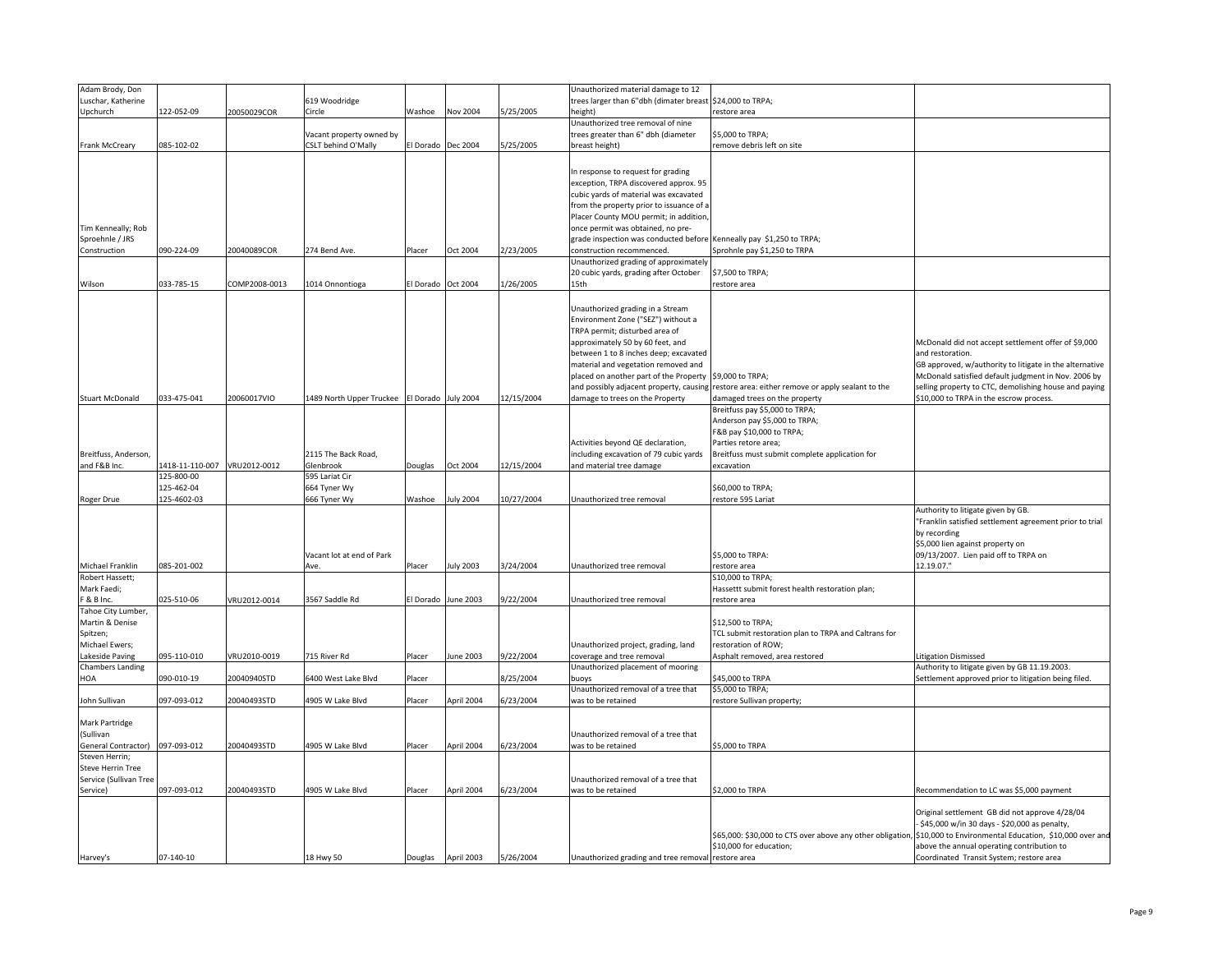| <b>STPUD (South Tahoe</b>           |             |              | 1275 Meadow                        |                      |           |            |                                                                         |                                                                                                     | Original settlement - not accepted by GB                                                                   |
|-------------------------------------|-------------|--------------|------------------------------------|----------------------|-----------|------------|-------------------------------------------------------------------------|-----------------------------------------------------------------------------------------------------|------------------------------------------------------------------------------------------------------------|
| Public Utility District) 025-061-32 |             | VRU2012-0007 | Crest Dr                           | El Dorado April 2004 |           | 4/28/2004  | Grading outside of grading season                                       | \$20,000 to TRPA                                                                                    | 4/28/04, \$10,000 to TRPA                                                                                  |
|                                     |             |              |                                    |                      |           |            |                                                                         |                                                                                                     |                                                                                                            |
|                                     |             |              |                                    |                      |           |            | Expansion of deck and entryway                                          |                                                                                                     |                                                                                                            |
|                                     |             |              |                                    |                      |           |            | enclosed w/o permits and                                                |                                                                                                     |                                                                                                            |
|                                     |             |              |                                    |                      |           |            | unauthorized tree limbing on Hogan                                      |                                                                                                     |                                                                                                            |
|                                     |             |              |                                    |                      |           |            | property (90109); on USFS property                                      |                                                                                                     |                                                                                                            |
|                                     | 013-381-16  |              | 9019 Scenic Dr                     |                      |           |            | (vacant) unauthorized tree limbing and                                  |                                                                                                     |                                                                                                            |
|                                     | 013-381-17  |              | 9029 Scenic Dr                     |                      |           |            | topping; on Cryster property (9029)                                     | \$50,000 to TRPA;                                                                                   |                                                                                                            |
| Robert Hogan                        | 013-381-18  | 20040052COR  | vacant lot between                 | Placer               | Sept 2003 | 4/28/2004  | unauthorized tree limbing and topping                                   | restore properties                                                                                  |                                                                                                            |
| Robert McIntyre                     | 112-220-11  | 20021946STD  | 1352 Kings Way                     | Placer               | Sept 2002 | 3/24/2004  | Jnauthorized removal of 7 trees                                         | \$35,000 to TRPA;<br>restore area                                                                   |                                                                                                            |
|                                     |             |              |                                    |                      |           |            |                                                                         |                                                                                                     |                                                                                                            |
|                                     |             |              |                                    |                      |           |            | Construction of a structure in a scenic                                 |                                                                                                     |                                                                                                            |
|                                     |             |              |                                    |                      |           |            | corridor w/o TRPA review, approval, or                                  |                                                                                                     |                                                                                                            |
|                                     |             |              |                                    |                      |           |            | permit. Construction included: increase                                 |                                                                                                     |                                                                                                            |
|                                     |             |              |                                    |                      |           |            | in building dimensions, enclosure of                                    |                                                                                                     |                                                                                                            |
|                                     |             |              |                                    |                      |           |            | breezeway to create additional<br>commercial floor space and excavation | \$8,306 to TRPA: \$2,000 for environmental education;                                               |                                                                                                            |
| <b>Gary Davis</b>                   | 094-190-006 | 20030447STD  | 165 River Road                     | Placer               | Nov 2003  | 3/24/2004  | deeper than 5 feet within an SEZ.                                       | \$306 for double filing fee                                                                         |                                                                                                            |
|                                     |             |              |                                    |                      |           |            |                                                                         |                                                                                                     |                                                                                                            |
|                                     |             |              |                                    |                      |           |            | Unauthorized grading (400 cubic yds.)                                   |                                                                                                     |                                                                                                            |
|                                     |             |              |                                    |                      |           |            | and 30,000 sq. ft of vegetation                                         | \$7,500 to TRPA;                                                                                    |                                                                                                            |
| Wayne Arriola                       | 032-171-031 | 20040367STD  | 1983 H St.                         | El Dorado Oct 2003   |           | 3/24/2004  | removal, removal of 2 sections of curb                                  | restore area                                                                                        |                                                                                                            |
|                                     |             |              |                                    |                      |           |            | Unauthorized grading and leveling of                                    |                                                                                                     |                                                                                                            |
|                                     |             |              |                                    |                      |           |            | vacant lot (owned by Cherry) for                                        |                                                                                                     |                                                                                                            |
|                                     |             |              |                                    |                      |           |            | purposes of sod recreational area.                                      | \$5,000 to TRPA: \$2,000 earmarked for environmental                                                |                                                                                                            |
|                                     |             |              |                                    |                      |           |            | 10,000 sq. ft. of vegetation removed,                                   | education fund;                                                                                     |                                                                                                            |
| Willam Cherry                       | 034-591-01  | VRU2011-0015 | 830 W. San Bernadino Ave El Dorado |                      |           | 2/25/2004  | 25 cubic yds of soil disturbance                                        | restore area                                                                                        |                                                                                                            |
|                                     |             |              |                                    |                      |           |            | Unauthorized grading and leveling of                                    |                                                                                                     |                                                                                                            |
|                                     |             |              |                                    |                      |           |            | vacant lot (owned by Cherry) for                                        |                                                                                                     |                                                                                                            |
| James Ferguson                      |             |              |                                    |                      |           |            | purposes of sod recreational area.                                      |                                                                                                     |                                                                                                            |
| (contractor for                     |             |              | 830 W. San                         |                      |           |            | 10,000 sq. ft. of vegetation removed,                                   | \$5,000 to TRPA: \$2,000 earmarked for environmental                                                |                                                                                                            |
| William Cherry)                     | 034-591-01  | VRU2011-0015 | Bernadino Ave                      | El Dorado            |           | 2/25/2004  | 25 cubic yds of soil disturbance                                        | education fund                                                                                      |                                                                                                            |
|                                     |             |              |                                    |                      |           |            |                                                                         |                                                                                                     |                                                                                                            |
|                                     |             |              |                                    |                      |           |            |                                                                         | \$40,000 to TRPA;<br>Upon Governing Board approval the parties will file a                          | Prosecution of Litigation, litigation in place of show<br>cause hearing; went to litigation after 12/18/02 |
| Jack & Rebecca                      |             |              |                                    |                      |           |            |                                                                         | Unauthorized construction of rock crib stipulated judgment with the Court and record the            | Governing Board;                                                                                           |
| Kendall                             | 117-140-003 |              | 7728 N. Lake Blvd.                 | Placer               | Oct 2002  | 2/25/2004  | pier, refusal to remove                                                 | udgment against the Kendall Property to insure paymen                                               | Settled out of court                                                                                       |
| V & C Construction                  |             |              |                                    |                      |           |            |                                                                         |                                                                                                     |                                                                                                            |
| contractor for                      |             |              | Lake Parkway                       |                      |           |            | Unauthorized tree removal and                                           |                                                                                                     | 11/19/03 - Continued - Original Settlement - \$5,000 to                                                    |
| Douglas Co.)                        | 560-102-001 |              | West                               | Douglas              | June 2003 | 1/28/2004  | construction of sidewalk                                                | \$5,000 to TRPA                                                                                     | TRPA                                                                                                       |
|                                     |             |              |                                    |                      |           |            |                                                                         | \$5,000 to the Coordinated Transit System (Blue Go) w/in                                            | 11/19/03 - Continued - Original Settlement - Direct                                                        |
|                                     |             |              |                                    |                      |           |            |                                                                         | 30 days;                                                                                            | \$5,000 to the Coordinated Transit System (Blue Go)                                                        |
|                                     |             |              |                                    |                      |           |            |                                                                         | execute an MOU acknowledging TRPA's regulatory<br>authority in the Tahoe Basin and Douglas County's | w/in 30 days; execute an MOU acknowledging TRPA's<br>regulatory authority in the Tahoe Basin and Douglas   |
|                                     |             |              |                                    |                      |           |            |                                                                         | commitment to obtaining authorization prior to the                                                  | County's commitment to obtaining authorization prior                                                       |
|                                     |             |              |                                    |                      |           |            |                                                                         | commencement of activities falling w/in TRPA's                                                      | to the commencement of activities falling w/in TRPA's                                                      |
|                                     |             |              | Lake Parkway                       |                      |           |            | Unauthorized tree removal and                                           | regulatory authority w/in 30 days;                                                                  | regulatory authority w/in 30 days, acknowledge an                                                          |
| Douglas County                      | 560-102-001 |              | Nest                               | Douglas              | June 2003 | 1/28/2004  | construction of sidewalk                                                | acknowledge an after-the-fact permit w/in 30 days;                                                  | after-the-fact permit w/in 30 days.                                                                        |
|                                     | 117-072-008 |              | 6724 N Lake Blvd                   |                      |           |            | Unauthorized tree removal, 10" and                                      | \$10,000 to TRPA;                                                                                   |                                                                                                            |
| Tonopalo, LLC                       | 117-072-009 |              | 6750 N Lake Blvd                   | Placer               | June 2003 | 1/28/2004  | 12" dbh                                                                 | restore area<br>\$20,000 to TRPA;                                                                   |                                                                                                            |
|                                     |             |              |                                    |                      |           |            |                                                                         | \$5,000 earmarked for education;                                                                    |                                                                                                            |
|                                     |             |              |                                    |                      |           |            | Unauthorized tree removal/ material                                     | TRPA-approved forest health enhancement project to be                                               |                                                                                                            |
| Louis Valli                         | 083-041-006 | 20040039STD  | 950 Snowshoe Rd                    | Placer               | Sept 2003 | 1/28/2004  | damage (topping)                                                        | completed                                                                                           |                                                                                                            |
|                                     |             |              |                                    |                      |           |            |                                                                         | \$5,000 to TRPA;                                                                                    |                                                                                                            |
| Clifford Dean                       |             |              |                                    |                      |           |            | Unauthorized removal of tree from                                       | restore area or compensate the Chism's for the cost of                                              | Litigation withdrawn by TRPA w/in 5 days of payment                                                        |
| Anderson                            | 112-180-36  | 20031110STD  | 798 N Shore Blvd                   | Placer               | May 2003  | 10/23/2003 | Chism property                                                          | such restoration                                                                                    | of fine                                                                                                    |
| Camilo Husted                       | 124-032-17  | 20020683MOU  | 331 Winding Way                    | Washoe               | May 2003  | 8/27/2003  | Unauthorized removal of old growth<br>tree                              | \$7,500 to TRPA;<br>plant 3 Jeffrey Pines and 2 Quaking Aspens                                      |                                                                                                            |
|                                     |             |              |                                    |                      |           |            |                                                                         |                                                                                                     |                                                                                                            |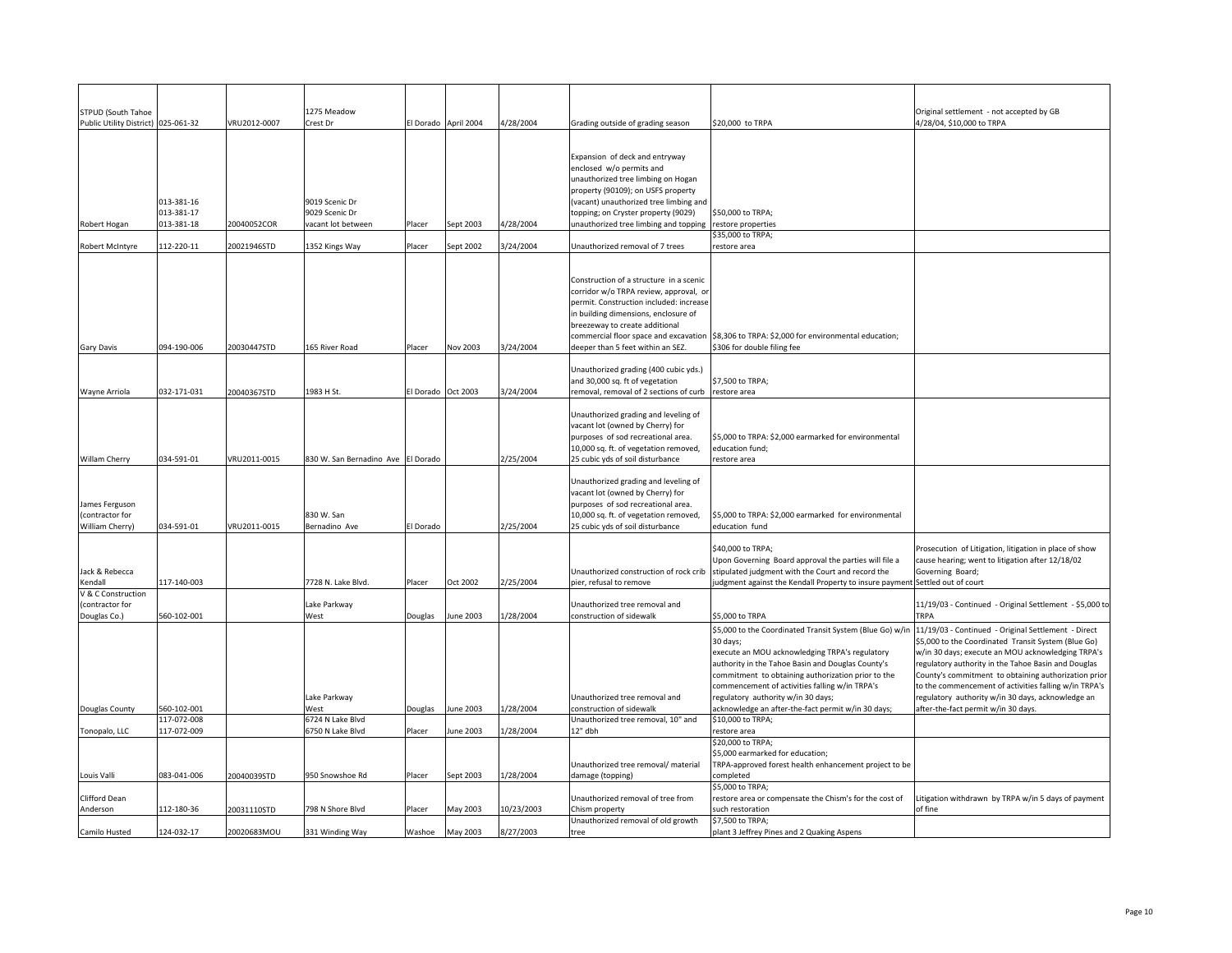|                                  |                                |              |                         |                 |                 |           | Unapproved terracing, landscaping,      |                                                                                                       |                                                          |
|----------------------------------|--------------------------------|--------------|-------------------------|-----------------|-----------------|-----------|-----------------------------------------|-------------------------------------------------------------------------------------------------------|----------------------------------------------------------|
|                                  |                                |              |                         |                 |                 |           | retaining walls, glass railings on 2nd  |                                                                                                       |                                                          |
|                                  |                                |              |                         |                 |                 |           |                                         |                                                                                                       |                                                          |
| Perennial Nursery                |                                |              |                         |                 |                 |           | story deck; unauthorized excavation,    |                                                                                                       |                                                          |
| (contractor for                  |                                |              |                         |                 |                 |           | removal of Manzanita shrubs, slope      |                                                                                                       |                                                          |
| Lackeys)                         | 091-164-008                    | 20030061STD  | 4546 Ridgewood Drive    | Placer          | Aug 2002        | 8/27/2003 | alteration, grading                     | \$15,000 to TRPA                                                                                      |                                                          |
|                                  |                                |              |                         |                 |                 |           | Unapproved terracing, landscaping,      |                                                                                                       |                                                          |
|                                  |                                |              |                         |                 |                 |           | retaining walls, glass railings on 2nd  |                                                                                                       |                                                          |
|                                  |                                |              |                         |                 |                 |           | story deck; unauthorized excavation,    |                                                                                                       |                                                          |
| Joseph and Stacey                |                                |              |                         |                 |                 |           | removal of Manzanita shrubs, slope      |                                                                                                       |                                                          |
|                                  |                                |              |                         |                 |                 |           |                                         |                                                                                                       |                                                          |
| Lackey                           | 091-164-008                    | 20030061STD  | 4546 Ridgewood Drive    | Placer          | Nov 2002        | 8/27/2003 | alteration, grading                     | \$15,000 to TRPA                                                                                      |                                                          |
|                                  | 090-141-36                     |              | 3632 Brockway Vista Ave |                 |                 |           |                                         | \$20,000 to TRPA;                                                                                     |                                                          |
|                                  | 090-141-37                     |              | 8634 Brockway Vista Ave |                 |                 |           |                                         | comply with permits 990651 and 960069,;                                                               |                                                          |
| William Johnson Jr.              | 090-141-22                     | 20050295STD  | 8642 Brockway Vista Ave | Placer          | Dec 2003        | 7/23/2003 | Unauthorized beach clearing             | completely restore disturbed area                                                                     |                                                          |
|                                  | 090-141-36                     |              | 3632 Brockway Vista Ave |                 |                 |           |                                         | \$10,000 to TRPA;                                                                                     |                                                          |
|                                  | 090-141-37                     |              | 8634 Brockway Vista Ave |                 |                 |           |                                         | comply with permits 990651 and 960069,;                                                               |                                                          |
|                                  |                                |              |                         |                 |                 |           |                                         |                                                                                                       |                                                          |
| David Samuel                     | 090-141-22                     | 20050295STD  | 3642 Brockway Vista Ave | Placer          | Dec 2003        | 7/23/2003 | Unauthorized beach clearing             | completely restore disturbed area                                                                     |                                                          |
|                                  |                                |              |                         |                 |                 |           |                                         |                                                                                                       |                                                          |
| Mike Ewers (Lakeside             |                                |              |                         |                 |                 |           |                                         |                                                                                                       |                                                          |
| Paving)- Contractor              |                                |              |                         |                 |                 |           |                                         |                                                                                                       |                                                          |
| for Pettigrove (see              |                                |              |                         |                 |                 |           |                                         |                                                                                                       |                                                          |
| below).                          | 090-056-022                    | 20030217STD  | 3330 Dolly Varden Ave   | Placer          | Dec 2002        | 7/23/2003 | Unauthorized paving                     | \$2,500 to TRPA                                                                                       |                                                          |
|                                  |                                |              |                         |                 |                 |           |                                         |                                                                                                       |                                                          |
| Shawn & Gina                     |                                |              |                         |                 |                 |           |                                         |                                                                                                       | Proposed: \$2,500 payable in 2 installments              |
| Pettigrove                       | 090-056-022                    | 20030217STD  | 3330 Dolly Varden Ave   | Placer          | Dec 2002        | 7/23/2003 | Unauthorized paving                     | \$2,500 to TRPA                                                                                       | Modified: One \$2,500 payment only                       |
|                                  |                                |              |                         |                 |                 |           | Removal of tree w/o permit, grading     |                                                                                                       |                                                          |
|                                  |                                |              |                         |                 |                 |           | out of season, grading while ground     | \$7,500 to TRPA;                                                                                      |                                                          |
| Tilio Olcese                     | 090-091-024                    | 20030247STD  | 3445 Speckled Ave       | Placer          | Feb 2003        | 6/25/2003 | saturated                               | restore disturbed area                                                                                |                                                          |
|                                  |                                |              |                         |                 |                 |           |                                         |                                                                                                       | 2/27/02 - Show Cause hearing continued;                  |
|                                  |                                |              |                         |                 |                 |           |                                         |                                                                                                       |                                                          |
|                                  |                                |              |                         |                 |                 |           |                                         |                                                                                                       | 3/27/02 Show Cause hearing, settlement offer             |
|                                  |                                |              |                         |                 |                 |           |                                         |                                                                                                       | approved - original settlement \$11,000 - not accepted   |
|                                  | 03-171-230,                    |              |                         |                 |                 |           |                                         |                                                                                                       | by Porch - went to litigation, 2003 - litigation         |
|                                  | 03-171-240,                    |              |                         |                 |                 |           |                                         |                                                                                                       | withdrawn pending GB approval of settlement              |
|                                  | 03-150-13                      |              | 220 Canyon Cir          |                 |                 |           |                                         | \$25,000 to TRPA;                                                                                     | agreement (\$6617.50 in discovery sanctions - this is in |
|                                  |                                |              |                         |                 |                 |           |                                         |                                                                                                       |                                                          |
| Paul Porch                       | (1418-34-112-015) VRU2012-0006 |              | 222 Canyon Cir          | Douglas         | Mar 2000        | 5/28/2003 | Trees materially damaged                | \$10,000 earmarked for education                                                                      | addition to the fine)                                    |
| Helmut & Sally                   | 1318-10-417-016                |              |                         |                 |                 |           |                                         | \$70,000 to TRPA;                                                                                     |                                                          |
| Huttenmayer                      | $(05-181-18)$                  |              | 503 Don Drive           | Douglas         | an 2002         | 5/28/2003 | Unauthorized coverage; illegal unit     | removal of excess coverage                                                                            | Approval of prosecution of litigation 3/26/03            |
|                                  |                                |              |                         |                 |                 |           |                                         |                                                                                                       |                                                          |
|                                  |                                |              |                         |                 |                 |           |                                         | \$5,000 to TRPA;                                                                                      | Postponed Nov. 99; brought to staff's attention          |
| Randy & Susan                    |                                |              |                         |                 |                 |           |                                         | retire 900 sq. ft. of allowable land coverage;                                                        | March 2003 when applied for interior remodel with the    |
|                                  | 081-071-04                     |              | 1534 Skyline Dr.        |                 | 1999            | 4/23/2003 | Exceeds maximum allowable height        |                                                                                                       |                                                          |
| Farnsworth                       |                                |              |                         | El Dorado       |                 |           |                                         | record deed restriction within 1 year of GB approval                                                  | county                                                   |
| Norbert Dickson,                 |                                |              |                         |                 |                 |           |                                         |                                                                                                       |                                                          |
| Bruce Jones, Don                 |                                |              |                         |                 |                 |           |                                         |                                                                                                       |                                                          |
| Thurman, Ed Cook,                |                                |              |                         |                 |                 |           | Grading after Oct. 15th; unauthorized   |                                                                                                       | Continued 2/26/03 - Board wanted individual              |
| <b>Brig Ebright</b>              | 018-090-27                     |              | 2247 Cascade Road       | El Dorado       | <b>Nov 2002</b> | 3/26/2003 | removal of 60" Jeffrey Pine             | \$15,000 to TRPA                                                                                      | amounts, not group                                       |
|                                  |                                |              |                         |                 |                 |           |                                         |                                                                                                       |                                                          |
|                                  |                                |              |                         |                 |                 |           |                                         |                                                                                                       |                                                          |
|                                  |                                |              |                         |                 |                 |           |                                         | \$5,000 to TRPA:                                                                                      |                                                          |
|                                  |                                |              |                         |                 |                 |           |                                         | 40 hours of work towards Lake Village's erosion control;                                              |                                                          |
| Dean Crouse                      | 1318-23-210-036                | 20030298STD  | ake Village Common Area | Douglas         | <b>Nov 2002</b> | 3/26/2003 | Unauthorized removal of tree            | revegetation project w/in 1 year                                                                      | Approval of prosecution of litigation 2/26/03            |
|                                  |                                |              |                         |                 |                 |           |                                         |                                                                                                       |                                                          |
| Jet Construction, LLC 007-180-90 |                                |              | 128 Market Street       | Douglas         | lan 2003        | 2/26/2003 | Grading after Oct. 15th.                | \$5,000 to TRPA                                                                                       |                                                          |
|                                  |                                |              |                         |                 |                 |           |                                         |                                                                                                       |                                                          |
|                                  |                                |              |                         |                 |                 |           | Built retaining wall and graded without |                                                                                                       |                                                          |
| Carl Bucholz                     | 007-222-120                    |              | 166 Chimney Rock        | Douglas         | Feb 2002        | 2/26/2003 | authorization                           | \$10,000 to TRPA                                                                                      |                                                          |
|                                  |                                |              |                         |                 |                 |           |                                         |                                                                                                       |                                                          |
| Charles Manchester,              |                                |              |                         |                 |                 |           | Built retaining wall and graded without |                                                                                                       |                                                          |
| F & B Construction               | 007-222-120                    | 20030093STD  | 166 Chimney Rock        | Douglas         | Feb 2002        | 2/26/2003 | authorization                           | \$30,000 to TRPA                                                                                      |                                                          |
|                                  |                                |              |                         |                 |                 |           |                                         |                                                                                                       |                                                          |
|                                  |                                |              |                         |                 |                 |           |                                         |                                                                                                       |                                                          |
|                                  |                                |              |                         |                 |                 |           |                                         |                                                                                                       | /27/02 - Show Cause hearing continued -                  |
|                                  |                                |              |                         |                 |                 |           |                                         |                                                                                                       | original settlement \$6,000; 3/27/02 - settlement        |
|                                  | 03-171-230,                    |              |                         |                 |                 |           |                                         |                                                                                                       | renegotiated for \$3,000 - not approved by Governing     |
|                                  | 03-171-240,                    |              |                         |                 |                 |           |                                         |                                                                                                       | Board. Governing Board left it at the\$6,000. Laub sued. |
|                                  | 03-150-13                      |              | 220 Canyon Cir          |                 |                 |           |                                         | \$7,000 to TRPA;                                                                                      | 1/03 - Laub will drop                                    |
|                                  |                                |              |                         |                 |                 |           |                                         |                                                                                                       |                                                          |
| Mel Laub                         | (1418-34-112-015) VRU2012-0006 |              | 222 Canyon Cir          | Douglas         | Mar 2000        | 2/26/2003 | Trees materially damaged                | \$1,000 earmarked for forest health education                                                         | suit if Governing Board approves \$7,000 settlement      |
|                                  |                                |              |                         |                 |                 |           |                                         | \$2,500 to TRPA;                                                                                      |                                                          |
| Pat Setter                       | 130-170-13                     | VRU2012-0009 | 1032 Lakeshore Blvd.    | Washoe          | Nov 2002        | 1/22/2003 | Grading after Oct. 15th.                | \$2,500 to Washoe County                                                                              |                                                          |
|                                  |                                |              |                         |                 |                 |           |                                         |                                                                                                       | Prosecution of Litigation approved                       |
|                                  |                                |              |                         |                 |                 |           |                                         |                                                                                                       | 7/24/02;District of NV Case No. CV-N-02-0378             |
|                                  |                                |              |                         |                 |                 |           |                                         |                                                                                                       |                                                          |
|                                  |                                |              |                         |                 |                 |           | Unauthorized Breakwater/shoreline       | \$220,000 to TRPA, \$75,000 of which is for environmental ECR (VPC); 1/22/03 - Settlement approved by |                                                          |
| Tom Gonzales                     | 130-312-24                     | 20030205STD  | 1135 Lakeshore          | Washoe May 2002 |                 | 1/22/2003 | alteration                              | education; restore disturbed area                                                                     | Governing Board                                          |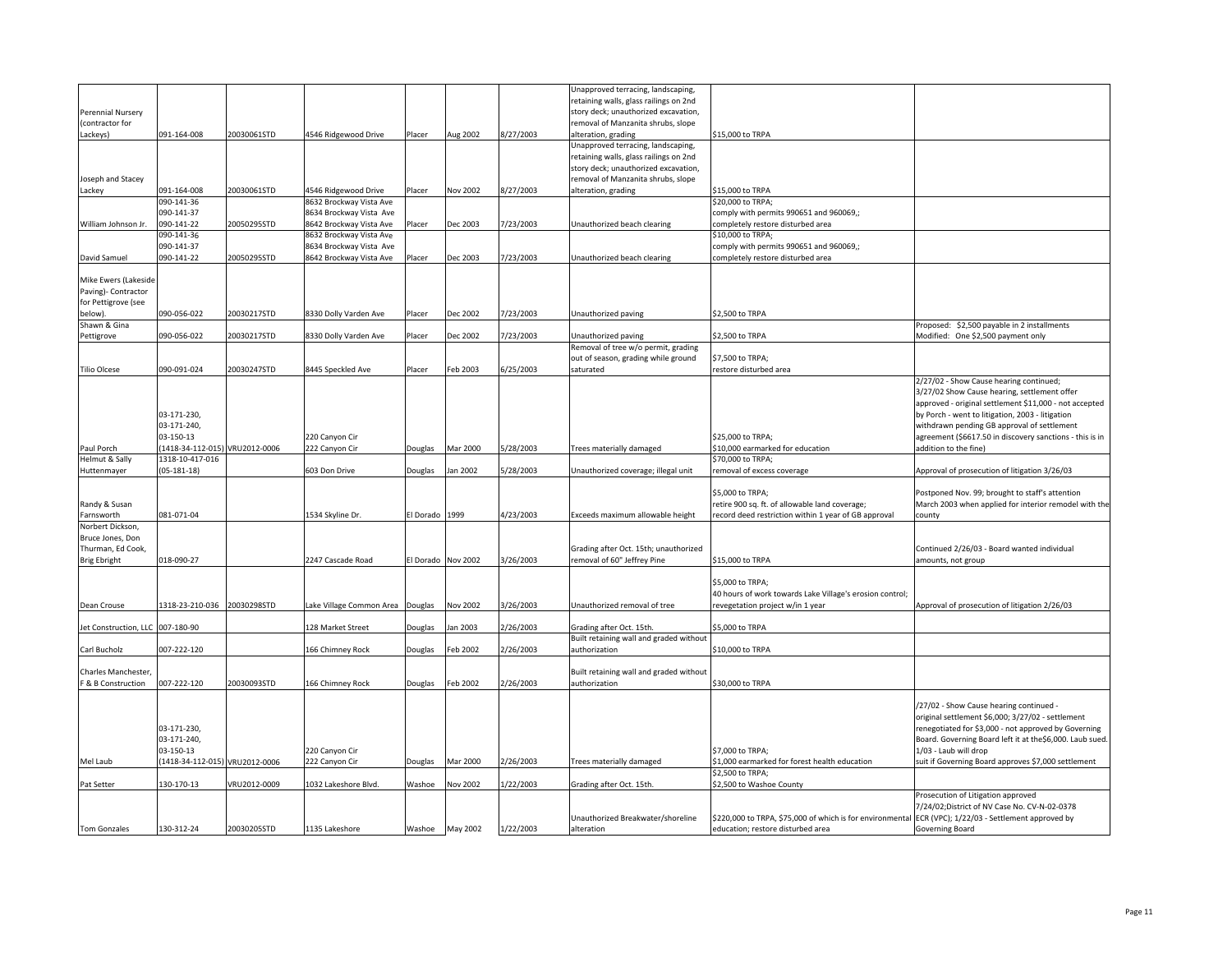|                                 |                                |              |                            |                    |           |            |                                                                                     | \$7,800 to TRPA;                                                                       |                                                      |
|---------------------------------|--------------------------------|--------------|----------------------------|--------------------|-----------|------------|-------------------------------------------------------------------------------------|----------------------------------------------------------------------------------------|------------------------------------------------------|
|                                 |                                |              |                            |                    |           |            |                                                                                     | remove all unauthorized deposited soil to a location                                   |                                                      |
|                                 |                                |              |                            |                    |           |            |                                                                                     | outside the Tahoe Region;                                                              |                                                      |
|                                 |                                |              |                            |                    |           |            |                                                                                     | vegetate all disturbed areas;                                                          |                                                      |
| Chad & Barbara Keck 097-192-001 |                                |              | 5750 McKinney Dr.          | Placer             | May 2002  | 11/20/2002 | Placement of fill before May 1                                                      | submit Single Family Dwelling Addition Application and<br>double filing fee by 9/30/02 |                                                      |
|                                 |                                |              |                            |                    |           |            |                                                                                     |                                                                                        |                                                      |
|                                 |                                |              |                            |                    |           |            |                                                                                     | \$50,000 to TRPA;                                                                      |                                                      |
| Lakeshore House, LLC            |                                |              | Shakespeare Rd. S of       |                    |           |            |                                                                                     | Submit restoration and monitoring plan;                                                |                                                      |
| and Postmistress                | 001-070-27                     |              | Glenbrook Creek and W. of  |                    |           |            | Disturbance of 500 sq ft of mature                                                  | \$20,000 security for three years,                                                     |                                                      |
| Properties, LLC                 | 1418-10-802-003                | 20021870STD  | Shakespeare Rd.            | Douglas            | Sept 2002 | 10/23/2002 | riparian vegetation in SEZ                                                          | \$25,000 for restoration project in Glenbrook, NV area                                 |                                                      |
|                                 |                                |              |                            |                    |           |            |                                                                                     |                                                                                        |                                                      |
|                                 |                                |              |                            |                    |           |            |                                                                                     | \$7,500 to TRPA;                                                                       |                                                      |
|                                 |                                |              |                            |                    |           |            |                                                                                     | \$7,500 to Washoe County;                                                              |                                                      |
| <b>Byron Gehring</b>            | 128-132-14                     | VRU2012-0010 | 951 Divot Court            | Washoe             | Sept 2002 | 10/23/2002 | Unauthorized removal of trees                                                       | remove remnant of tree rounds                                                          |                                                      |
| Bernd and Karen<br>Bremer       | 092-051-004                    | 20021186STD  | 4035 Nightingale Rd.       | Placer             | Aay 2002  | 10/23/2002 | Unauthorized removal of trees on othe<br>person's property                          | \$4,000 to TRPA                                                                        |                                                      |
|                                 |                                |              |                            |                    |           |            |                                                                                     |                                                                                        |                                                      |
| Carl and Pamela                 |                                |              |                            |                    |           |            |                                                                                     |                                                                                        |                                                      |
| Olsen (contractor for           |                                |              |                            |                    |           |            | Unauthorized removal of trees on other                                              |                                                                                        |                                                      |
| Bremer (see above)) 092-051-004 |                                | 20021186STD  | 4035 Nightingale Rd.       | Placer             | May 2002  | 10/23/2002 | person's property                                                                   | \$8,500 to TRPA                                                                        |                                                      |
|                                 |                                |              |                            |                    |           |            |                                                                                     |                                                                                        |                                                      |
| Michael Murphy and              |                                |              |                            |                    |           |            |                                                                                     | \$150,000 to TRPA:                                                                     |                                                      |
| William Davisson                |                                |              |                            |                    |           |            |                                                                                     | Restoration Plan w/in 30 days;                                                         |                                                      |
| /Davisson                       |                                |              |                            |                    |           |            | Unauthorized retaining wall, creation of removed unauthorized fill;                 |                                                                                        |                                                      |
| Construction                    |                                |              |                            |                    |           |            | terraced area, removal of 18 trees,                                                 | restoration must commence and be completed at a cost                                   |                                                      |
| Company)                        | 131-231-04                     | VRU2012-0011 | 379 Fairview Boulevard     | Washoe             | Aug 2001  | 9/25/2002  | destruction of vegetation                                                           | of at least \$50,000 including irrigation and monitoring.                              | 7/24/02 - Board approved prosecution of litigation   |
| Gordon Clancy                   | 090-291-008                    | 20021063STD  | 9955 Lake Vista Drive      | Placer             | une 2001  | 5/22/2002  | Unauthorized tree removal                                                           | \$5,000 to TRPA;<br>Plant 5 trees                                                      |                                                      |
|                                 |                                |              |                            |                    |           |            |                                                                                     | \$10,000 to TRPA;                                                                      |                                                      |
|                                 | 090-053-033                    |              | 8180 Cutthroat             |                    |           |            | Unauthorized grading and removal of                                                 | remove excavated soil & vegetate;                                                      |                                                      |
| Phil Smith                      | 090-053-002                    | 20020855STD  | 8200 Cutthroat             | Placer             | Feb 2002  | 3/27/2002  | vegetation                                                                          | \$1,000 security w/ Placer Co.                                                         |                                                      |
|                                 |                                |              |                            |                    |           |            |                                                                                     |                                                                                        |                                                      |
| Melvin Laub, Paul               | 03-171-230,                    |              |                            |                    |           |            |                                                                                     |                                                                                        |                                                      |
| Porch and Joe                   | 03-171-240,                    |              |                            |                    |           |            |                                                                                     |                                                                                        |                                                      |
| Benigno (Benigno's              | 03-150-13                      |              | 220 Canyon Cir             |                    |           |            |                                                                                     | Benigno shall provide services;                                                        | 2/27/02 - Show Cause hearing continued -             |
| Tree Service)                   | (1418-34-112-015) VRU2012-0006 |              | 222 Canyon Cir             | Douglas            | Mar 2000  | 3/27/2002  | Trees materially damaged                                                            | Laub and Porch did not settle.                                                         | original settlement \$9,000; 3/27/02 renegotiated    |
|                                 |                                |              |                            |                    |           |            | Unauthorized grading, excavating,                                                   | \$2,000 to TRPA:                                                                       |                                                      |
| Edwin & Grace Butler 033-643-23 |                                |              |                            |                    |           | 11/28/2001 | vegetation removal, soft coverage;                                                  |                                                                                        |                                                      |
|                                 |                                |              | 1219 Tokochi St.           | El Dorado          | June 2001 |            | violation of temporary BMP's<br>Unauthorized coverage, commercial                   | fully stabilize and restore excavation area<br>\$10,000 to TRPA;                       |                                                      |
|                                 |                                |              |                            |                    |           |            | use, commercial floor space, grading,                                               | remove all non-native materials except trailer;                                        |                                                      |
|                                 |                                |              |                            |                    |           |            | storage of materials, removal of                                                    | apply for temporary use permit;                                                        |                                                      |
| Geoffrey Bott                   | 032-314-31                     | 20010827STD  | 1076 Industrial Ave        | El Dorado Nov 2000 |           | 10/24/2001 | vegetation                                                                          | vegetate disturbed areas                                                               |                                                      |
|                                 |                                |              |                            |                    |           |            | Violation of temporary BMP's; failure to                                            |                                                                                        |                                                      |
| Echo Creek Ranch -              |                                |              |                            |                    |           |            | complete project in 48 hrs.; failure to                                             |                                                                                        |                                                      |
| Alexander Graf/Paul             |                                |              |                            |                    |           |            | stabilize site; grading outside of grading                                          |                                                                                        |                                                      |
| Gardner                         | 035-010-23                     |              | 2478 Meyers Grade          | El Dorado May 2001 |           | 10/24/2001 | season                                                                              | \$4,000 to TRPA                                                                        |                                                      |
| Echo Creek Ranch -              |                                |              |                            |                    |           |            | Violation of temporary BMP's; failure to<br>complete project in 48 hrs.; failure to |                                                                                        |                                                      |
| David Fulton                    |                                |              |                            |                    |           |            | stabilize site; grading outside of grading                                          |                                                                                        |                                                      |
| (Contractor)                    | 035-010-23                     |              | 478 Meyers Grade           | El Dorado          | May 2001  | 10/24/2001 | season                                                                              | \$1,000 to TRPA                                                                        |                                                      |
|                                 |                                |              |                            |                    |           |            |                                                                                     |                                                                                        |                                                      |
| Nevada Pacific                  |                                |              |                            |                    |           |            |                                                                                     | NPDC will bring pier into substantial conformance w/                                   |                                                      |
| Development Corp.               |                                |              |                            |                    |           |            |                                                                                     | 1996 approved plans; 3,500 Sq. ft. for Tanager Pedestriar                              |                                                      |
| (formerly Duffield              |                                |              |                            |                    |           |            |                                                                                     | Path for \$35-\$70,000 (\$70,000 - search costs if not found                           |                                                      |
| Investment Group)               | 122-181-01                     |              | 803 Lakeshore              | Washoe             | Aug 1996  | 9/26/2001  | Unauthorized expansion of pier                                                      | in 1 yr)                                                                               |                                                      |
| Arnold Schmidt                  | 125-231-19                     |              | 755 Judith Court           | Washoe             | Mar 2001  | 7/25/2001  | Grading after Oct. 15th.                                                            | \$1,500 to TRPA                                                                        |                                                      |
|                                 |                                |              |                            |                    |           |            |                                                                                     | \$45,000 to TRPA;                                                                      |                                                      |
|                                 |                                |              |                            |                    |           |            | Unauthorized removal of trees and                                                   | revegetation;                                                                          |                                                      |
| George McCall                   | 05-241-09                      | VRU2012-0005 | 458 Lakeview Ave.          | Douglas            | Sept 2000 | 7/25/2001  | backshore vegetation; unauthorized<br>backshore construction                        | coverage removal;<br>monitoring plan                                                   |                                                      |
|                                 |                                |              |                            |                    |           |            |                                                                                     |                                                                                        | <b>TRPA filed suit for violations of Compact and</b> |
| TRPA v. Romolo and              |                                |              | vacant Jameson Beach Tract |                    |           |            | Unauthorized construction of cabin an                                               | Barbieris to pay \$30,000 to TRPA;                                                     | Barbieris counterclaimed for takings-                |
| Helen Barbieri                  |                                |              | akefront lot               | El Dorado          | Aug 1994  | 6/27/2001  | disturbance in shorezone.                                                           | restoration and deed restriction                                                       | Negotiated settlement and dismissal                  |
|                                 |                                |              |                            |                    |           |            | Removal of vegetation; grading w/o                                                  |                                                                                        |                                                      |
|                                 | 132-222-13                     |              | 865 Oriole Way             |                    |           |            | permit; ignoring Cease and Desist                                                   |                                                                                        |                                                      |
| Dave Marelich                   | 132-222-14                     | 20000372STD  | 869 Oriole Way             | Washoe             | May 2000  | 5/25/2001  | Order                                                                               | \$50,000 to TRPA; submit revised plans                                                 |                                                      |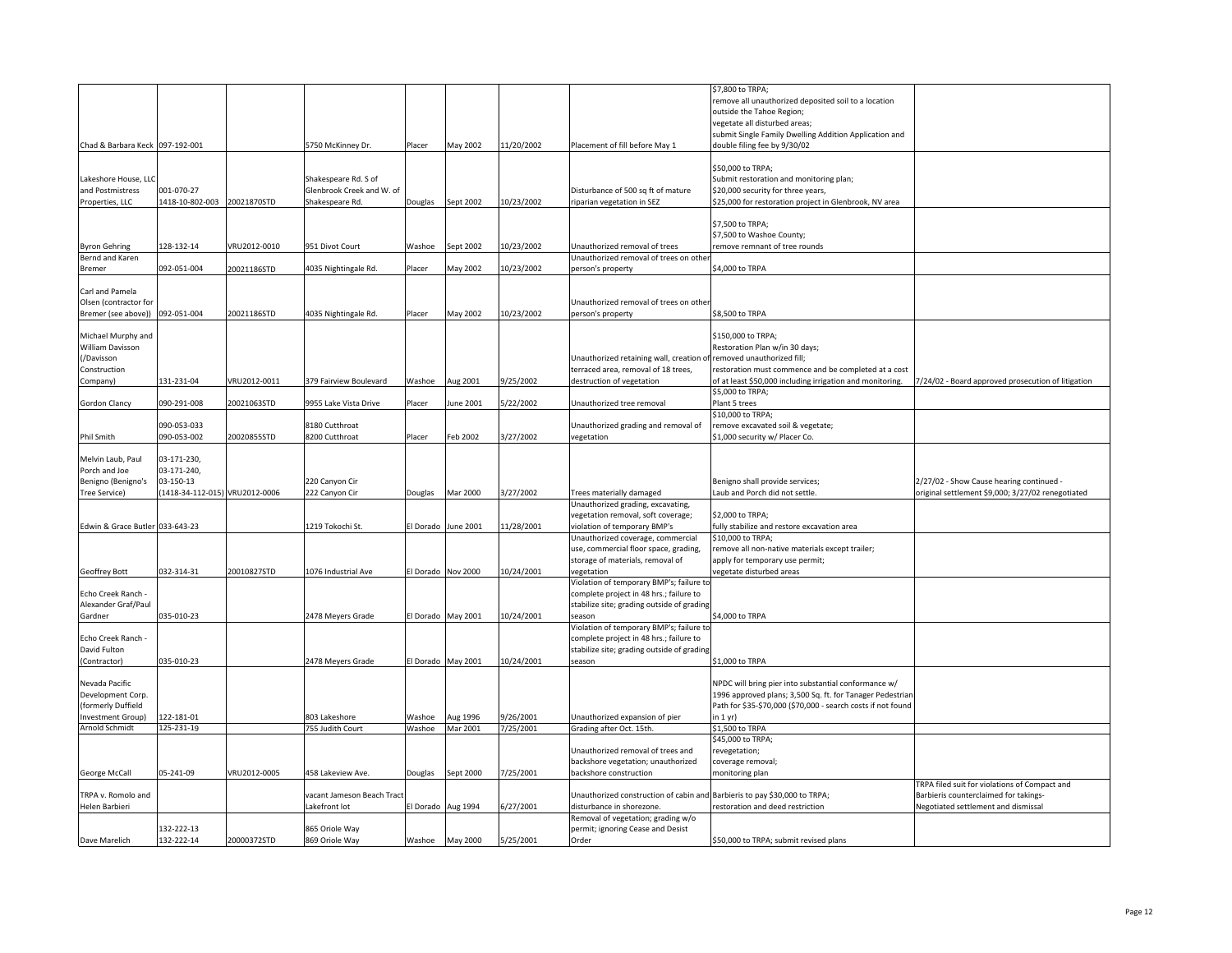|                         |             |             |                          |                    |                       |            | Grading beyond plans; unauthorized                                        |                                                                                                   |                                                        |
|-------------------------|-------------|-------------|--------------------------|--------------------|-----------------------|------------|---------------------------------------------------------------------------|---------------------------------------------------------------------------------------------------|--------------------------------------------------------|
|                         |             |             |                          |                    |                       |            | excavation and fill, unauthorized                                         |                                                                                                   |                                                        |
|                         |             |             |                          |                    |                       |            | removal of trees; removal of native                                       |                                                                                                   |                                                        |
|                         |             |             |                          |                    |                       |            | vegetation; construction started before                                   |                                                                                                   |                                                        |
|                         |             |             |                          |                    |                       |            | access road paved; did not install,                                       |                                                                                                   |                                                        |
|                         |             |             |                          |                    |                       |            | maintain, and protect temporary                                           |                                                                                                   |                                                        |
| James & Linda           | 001-010-07  |             |                          |                    |                       |            | BMP's; failure to meet winterization                                      | \$30,000 to TRPA;                                                                                 |                                                        |
| Fondren                 | 001-110-04  |             | 1823 Hwy 50              | Douglas            | <b>July 2000</b>      | 5/25/2001  | requirements                                                              | submit restoration and tree replacement plan                                                      |                                                        |
|                         |             |             |                          |                    |                       |            |                                                                           |                                                                                                   |                                                        |
|                         |             |             |                          |                    |                       |            | Grading after Oct. 15th.; failure to meet                                 |                                                                                                   | 12/20/00 - Approved settlement - \$7,500 w/in          |
|                         |             |             |                          |                    |                       |            | winterization requirements;                                               |                                                                                                   | 30 days - Cave Rock did not pay; Extensions granted    |
| Cave Rock Partners,     |             |             |                          |                    |                       |            | unauthorized fill, missing/improper                                       |                                                                                                   | 1/22/01 and 2/6/01; 3/28/01 - original escalation of   |
| LLC                     | 003-150-01  |             | 1301 Hwy 50              | Douglas            | Oct 2000              | 3/28/2001  | temp and permanent BMP's                                                  | \$15,000 to TRPA                                                                                  | \$30,000                                               |
|                         |             |             |                          |                    |                       |            |                                                                           | \$60,000 to TRPA;                                                                                 |                                                        |
|                         | 022-210-21  |             |                          |                    |                       |            |                                                                           | Remove unauthorized dock extensions, slips and fingers;                                           | Original settlement - Remove unauthorized              |
|                         | 022-210-32  |             |                          |                    |                       |            |                                                                           | condition on addition on docks, conditions on                                                     | dock extensions, slips and fingers; \$60,00 w/in       |
|                         | 022-210-40  |             |                          |                    |                       |            | Construction of unauthorized dock                                         | unauthorized portion to remain;                                                                   | 30 days; condition on addition on docks, conditions on |
| Tahoe Keys Marina       | 022-210-41  |             | 435 Venice Dr            | El Dorado          | Summer 2000 3/28/2001 |            | extension and rebuilds                                                    | fees from Balloon Boat and Paradise goes into TRPA                                                | unauthorized portion to remain                         |
|                         |             |             |                          |                    |                       |            |                                                                           | \$35,000 to TRPA;                                                                                 |                                                        |
| Marcus Newbury          | 125-531-37  | 20010629STD | 577 Poco Ct              | Washoe             | Feb 2001              | 3/28/2001  | Unauthorized removal of trees                                             | plant 18 trees                                                                                    |                                                        |
|                         |             |             |                          |                    |                       |            |                                                                           | \$2,000 to TRPA;                                                                                  |                                                        |
|                         |             |             |                          |                    |                       |            |                                                                           | double filing fee to CSLT;                                                                        |                                                        |
|                         |             |             |                          |                    |                       |            |                                                                           | remove the deck;                                                                                  |                                                        |
|                         |             |             |                          |                    |                       |            |                                                                           | apply for permit w/ TRPA w/ double filing fee;                                                    | 11/15/00 - Continued to 1/24/01 Board                  |
| Howard Scholz, Jr.      | 022-421-071 |             | 555 Tahoe Keys Blvd, #6  | l Dorado           | Feb 2000              | 3/28/2001  | Illegal deck addition                                                     | install metal grate                                                                               | Meeting.; 1/24/01 - Continued                          |
|                         |             |             |                          |                    |                       |            | Excavated material placed down slope                                      | \$10,000 to TRPA;                                                                                 |                                                        |
| Gene and Allison        |             |             |                          |                    |                       |            | and used as fill, linear rock wall                                        | SEZ enhancement pla;                                                                              |                                                        |
| Pretti                  | 126-271-10  | 20000743STD | 759 Burgundy Way         | Washoe             | Oct 2000              | 2/28/2001  | reconstructed w/o permit                                                  | submit as-built plans                                                                             |                                                        |
|                         |             |             |                          |                    |                       |            |                                                                           | \$40,000 to TRPA;                                                                                 |                                                        |
|                         |             |             |                          |                    |                       |            | Excavated material placed down slope                                      | submit major revision application, \$920 filing fee, and as-                                      |                                                        |
|                         |             |             |                          |                    |                       |            | and used as fill, boulders placed w/o                                     | built plans;                                                                                      |                                                        |
| Donna Bucholtz          | 126-273-04  |             | 775 Fairview Blvd        | Washoe             | Mar 1998              | 2/28/2001  | authorization                                                             | water quality mitigation fee                                                                      |                                                        |
| Lake Tahoe              |             |             |                          |                    |                       |            |                                                                           |                                                                                                   |                                                        |
| Presbyterian            |             |             |                          |                    |                       |            |                                                                           |                                                                                                   |                                                        |
| Conference              |             |             |                          |                    |                       |            |                                                                           |                                                                                                   |                                                        |
| Commission              | 005-100-01  | 990642      | 660 Hwy 50               | Douglas            | Sept 2000             | 1/24/2001  | Unauthorized fill                                                         | \$10,000 to TRPA                                                                                  |                                                        |
|                         |             |             | 7001 W Lake Blvd,        |                    |                       |            |                                                                           |                                                                                                   |                                                        |
| Kevin Culhane           | 015-351-12  | 20010061STD | Water's Edge #11         | El Dorado          | Dec 2000              | 1/24/2001  | Grading after Oct. 15th                                                   | \$3,500 to TRPA                                                                                   |                                                        |
| William and             |             |             |                          |                    |                       |            |                                                                           |                                                                                                   |                                                        |
| Josephine               |             |             |                          |                    |                       |            |                                                                           |                                                                                                   |                                                        |
| Morris                  | 125-421-06  | 200210      | 1049 Apollo Ct.          | Washoe             | Oct 2000              | 1/24/2001  | Grading after Oct. 15th                                                   | \$2,000 to TRPA                                                                                   |                                                        |
|                         |             |             |                          |                    |                       |            |                                                                           |                                                                                                   | 2/22/00 - Show Cause Hearing. \$160,000 settlement     |
|                         |             |             |                          |                    |                       |            |                                                                           |                                                                                                   | approved by Board. Menasha refused to pay and          |
| Menasha Corp. and       |             |             | Chambers Forest Health   |                    |                       |            | Failure to provide a tree by tree review Menasha to pay \$40,000 to TRPA; |                                                                                                   | litigation commenced.                                  |
| Tahoe City Public       |             |             | Enhancement Project (113 |                    |                       |            | and removal of trees that did not pose                                    | TCPUD will expend \$25,000 over 5 years to facilitate                                             | "Negotiated settlement and dismissal after             |
| <b>Utility District</b> |             |             | acres near Homewood)     | Placer             | Mar 1999              | 1/24/2001  | a hazard.                                                                 | environmental improvement projects.                                                               | unsuccessful motion for summary judgment"              |
|                         |             |             |                          |                    |                       |            |                                                                           |                                                                                                   | 12/20/00 - Show cause hearing - original               |
| Paul McKinney           |             |             |                          | I Dorado           | June 2000             | 12/20/2000 | Violation of Watercraft Regulations                                       | \$1,000 to TRPA                                                                                   | ettlement \$5,000, amended to \$1,000                  |
|                         |             |             |                          |                    |                       |            |                                                                           |                                                                                                   |                                                        |
| Rubicon Tahoe           |             |             |                          |                    |                       |            | Unauthorized and/or unapproved                                            | Removal of unpermittable buoys and permitting of some Show Cause Hearing scheduled, but taken off |                                                        |
| Owners                  | 016-142-11  |             | 3695 Beach Ln            | Placer             |                       | 09/27/2000 | placement of buoys.                                                       | buoys.                                                                                            | calendar by Executive Director.                        |
| James P. Ferguson       |             |             |                          |                    |                       |            | Grading and manipulation of soil near                                     |                                                                                                   |                                                        |
| (Colo Contractor)       | 022-381-11  | 20000204STD | 218 Beach Drive          | I Dorado           | Apr 2000              | 6/28/2000  | nigh water line w/o a permit                                              | \$1,250 to TRPA                                                                                   |                                                        |
|                         |             |             |                          |                    |                       |            | Grading and manipulation of soil near                                     | \$1,250 to TRPA;                                                                                  |                                                        |
| James Colo              | 022-381-11  | 20000204STD | 218 Beach Drive          | El Dorado Apr 2000 |                       | 6/28/2000  | high water line w/o a permit                                              | double filing fee                                                                                 |                                                        |
|                         |             |             |                          |                    |                       |            |                                                                           |                                                                                                   |                                                        |
|                         |             |             |                          |                    |                       |            |                                                                           |                                                                                                   |                                                        |
|                         |             |             |                          |                    |                       |            |                                                                           | Tonnemacher to pay \$15,000 to TRPA and bankrupt LP to                                            |                                                        |
| TRPA v. Dan             |             |             |                          |                    |                       |            | Unauthorized grading in 100 year                                          | provide unsecured claim for \$10,000 for restoration;                                             |                                                        |
| Tonnemacher and         |             |             |                          |                    |                       |            | floodplain and                                                            | LP also has \$25,000 claim to pay for penalties (minus                                            |                                                        |
| 575 Village, LP         | 124-083-30  |             | 575 Village Blvd.        | Washoe             | Summer 1996 6/28/2000 |            | SEZ.                                                                      | \$15,000 paid by Tonnemacher individually).                                                       | Settled on day of trial 06.22.2000.                    |
| <b>Michael Phillips</b> | 094-223-009 |             | 600 Goldfield Dr.        | Placer             | Oct 1999              | 2/23/2000  | Grading after Oct. 15th.                                                  | \$5,000 to TRPA                                                                                   |                                                        |
|                         | 090-071-29  |             |                          |                    |                       |            |                                                                           |                                                                                                   |                                                        |
|                         | 090-072-29  |             |                          |                    |                       |            |                                                                           |                                                                                                   |                                                        |
|                         | 090-072-30  |             |                          |                    |                       |            |                                                                           |                                                                                                   |                                                        |
| Kevin Kramer (North     | 090-073-15  |             |                          |                    |                       |            |                                                                           |                                                                                                   |                                                        |
| Shore Parasail)         | 090-073-18  |             | 8299 N Lake Blyd         | Placer             | Jul 1999              | 1/26/2000  | Violated Watercraft Engine Regulation \$10,000 to TRPA                    |                                                                                                   | 12/15/99 - continued to Jan 00 Board Meeting           |